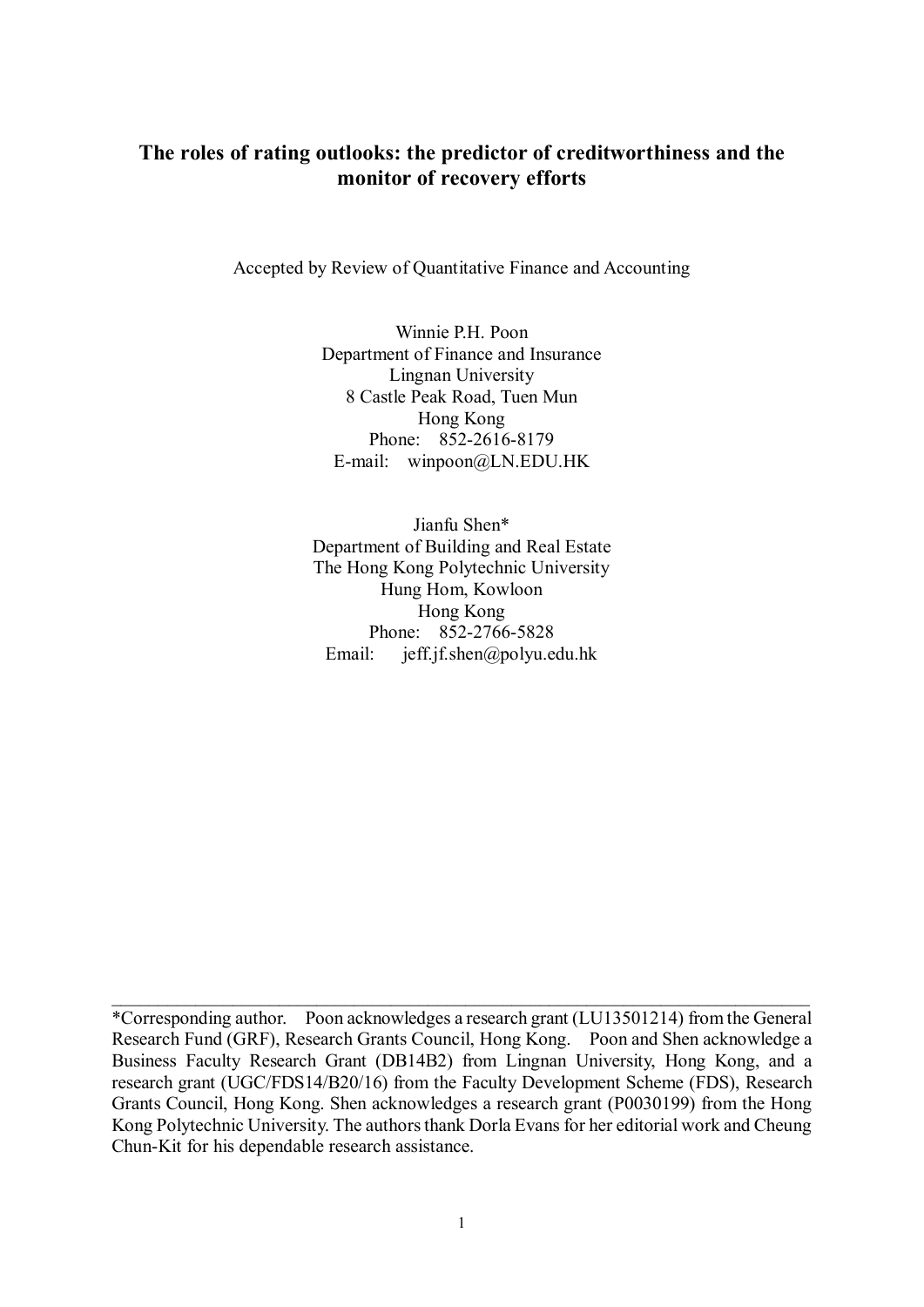## **The roles of rating outlooks: the predictor of credit worthiness and the monitor of recovery efforts**

#### **Abstract**

Using a comprehensive U.S. rating sample from S&P's between 1981 and 2015, we examine the information content, responsiveness to credit risk and recovery effort associated with rating outlooks. We find that rating outlooks (and credit watches) have important information contents and are significantly associated with credit worthiness, measured by expected default frequency. More importantly, we show that by assigning negative outlooks, credit rating agencies induce some issuers to exert recovery efforts to prevent subsequent downgrades. The finding supports the theoretical prediction of Boot et al. (2006) that credit rating actions serve as a coordination mechanism between rating agencies and issuers.

#### *JEL Classifications:* G14, G20, G24

Keywords: rating outlook; information content; credit risk; recovery effort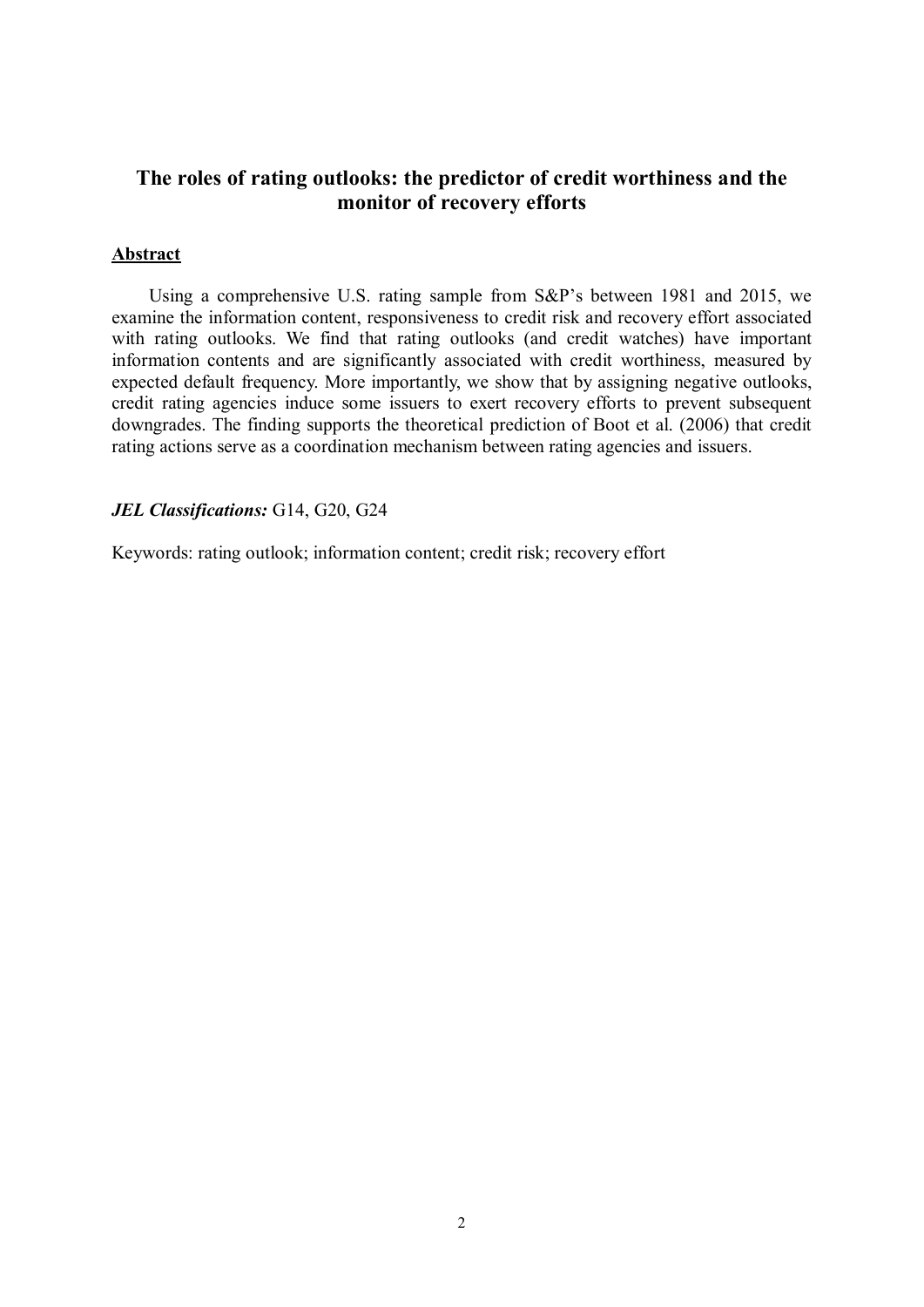## **The roles of rating outlooks: the predictor of credit worthiness and the monitor of recovery efforts**

#### **1. Introduction**

To supplement credit ratings, credit rating agencies (CRAs) use rating outlook (OL) together with review or credit watch  $(CW)^1$  $(CW)^1$  to indicate the views of CRAs in relation to the likelihood and direction of future rating changes. Many studies show the important roles of credit ratings in the capital market. Only a few studies (Holthausen and Leftwich 1986; Hand, Holthausen and Leftwich 1992; Chung, Frost and Kim 2012; Driss, Massoud and Roberts 2016; Liu and Sun 2017) investigate the information value and the impacts of credit watch. The role of rating outlooks has received eve less academic attention.

Major CRAs such as Moody's Investors Service (Moody's), Standard and Poor's Ratings Services (S&P's) and Fitch Ratings (Fitch) show that OL and CW indicate the likely directions of rating changes in near term. CW may lead to rating change within 90 days, and OL implies potential rating change in 18 to 24 months. Previous studies (Holthausen and Leftwich 1986; Bannier and Hirsch 2010; Chung, Frost and Kim 2012) confirm that CW contains information value; that is, both negative and positive CWs have significant market response surrounding the event dates. The information value of OL has not been investigated yet.

The empirical results of Hamilton and Cantor (2004) suggest that the distribution of credit rating changes and the future default conditional on ratings outlooks are likely to differ significantly from the conditional distributions for a given rating category using Moody's ratings data. CRAs suggest that OL and CW are valuable predictors of credit worthiness and

<span id="page-2-0"></span><sup>&</sup>lt;sup>1</sup> S&P's uses the term "credit watch" where Moody's adopts the term "rating under review" for issuers/ratings that are placed on the watchlist. As both terms essentially mean the same rating procedure, we simply use the term "credit watch" (CW) to refer to both.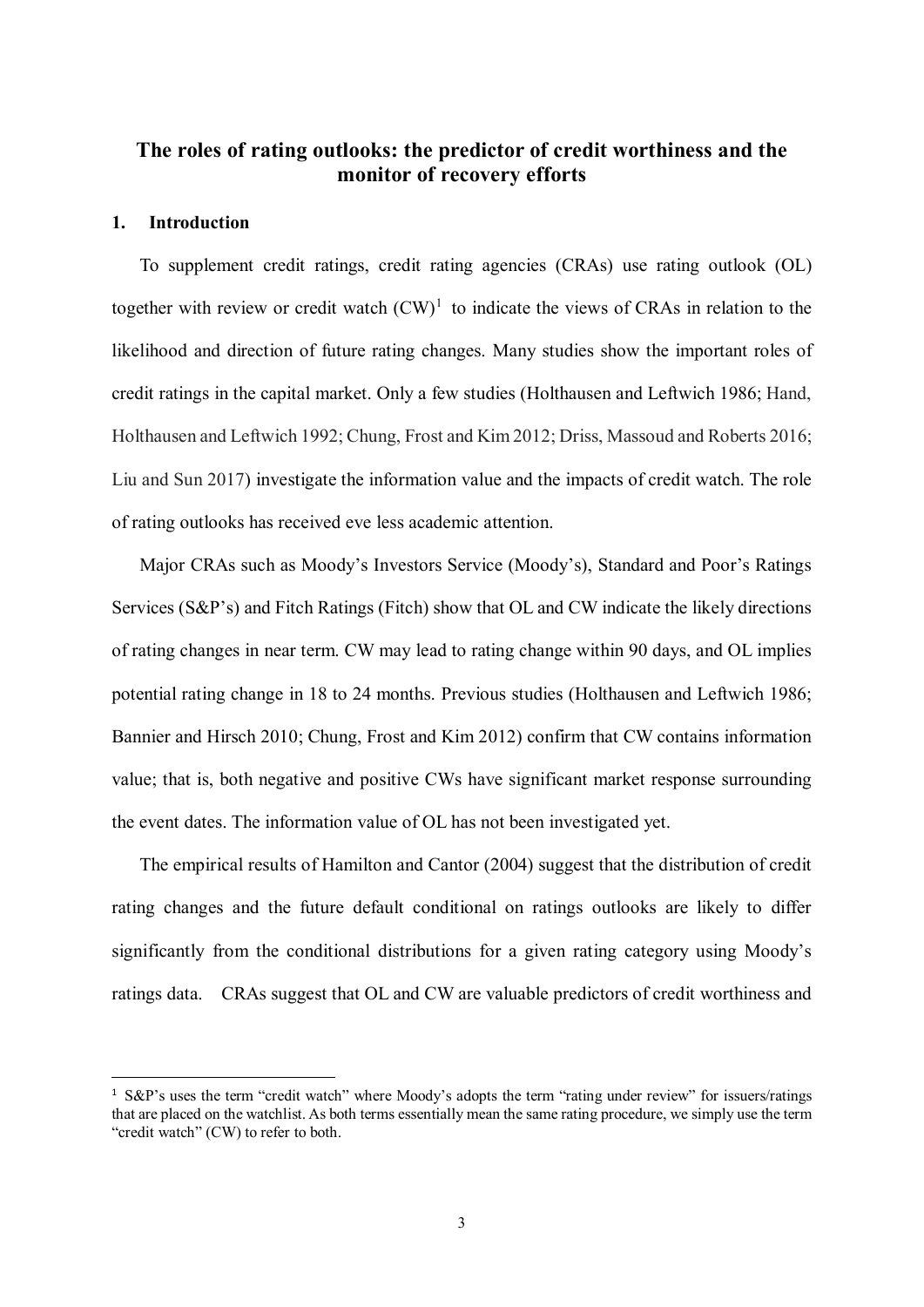subsequent rating changes (S&P 2005; Moody's 2008).

Boot, Milbourn and Schmeits (2006), (Boot's Model hereafter), theoretically argue that credit ratings serve as a coordinating mechanism between CRAs and the issuers. By assigning the issuers on negative CW list, CRAs enter an implicit contract with issuers agreeing to discuss the remedied actions with management and monitor the firms' progress in recovery effort. Chung, Frost and Kim (2012) find that firms do take some action in the period between negative watch and subsequent rating revisions. However, given the short time period on the watch list, that is, 90 days, it may be difficult for some firms to exert meaningful recovery efforts to avoid downgrades. We believe that negative OL may also induce firms to take remedial action to avoid downgrades, because negative OL also indicates potential downgrade and the outlook period can last as long as two years. For example, Moody's assigned a negative OL to Microsoft in 2016 with a rating action report (negative OL report hereafter) (see Figure 1). After about 16 months, Microsoft subsequently received a rating affirmation and an OL change to stable from negative in 2017 (Moody's 2017) upon company's significant improvement in the specific areas mentioned in Moody's negative OL report (Moody's 2016). It seems that the rationale behind Moody's assignment of the negative OL and the conditions for possible rating actions (downgrade or rating affirmation) stated in the previous negative OL report may induce Microsoft to exert meaningful recovery effort and thereby avoid rating downgrade.

#### [Insert Figure 1 here]

Although there are analytical claims by CRAs and theoretical argument such as Boot's Model for the importance of credit rating actions mentioned above, we believe that the roles of OL procedure by CRAs are empirically understudied for its importance, especially the frequency of OL actions is as high as rating change actions. We conjecture that OL assignments can provide important information contents to the market, predict default risk and induce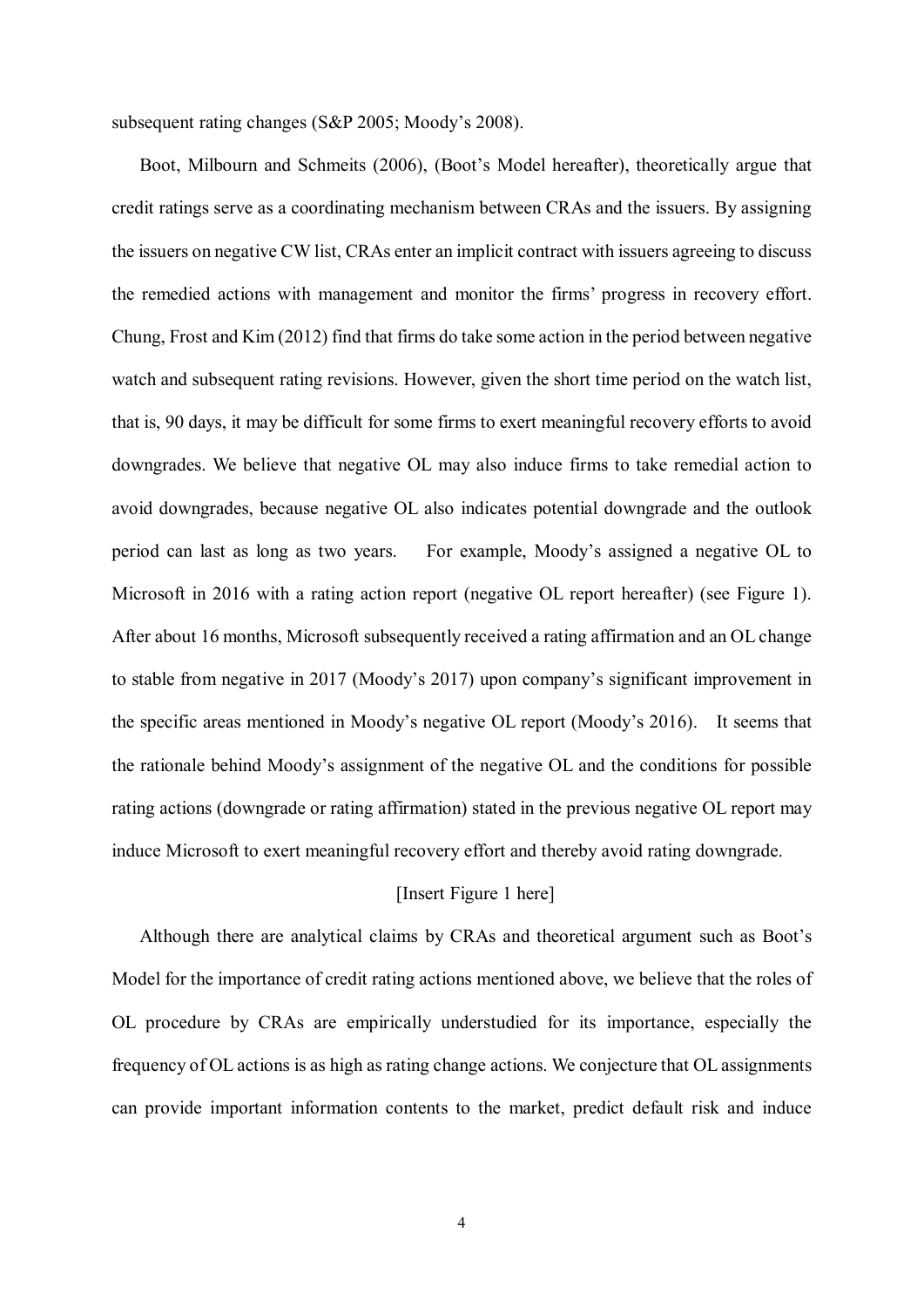recovery efforts of the corporate issuers<sup>[2](#page-4-0)</sup>. Therefore, to fill this research gap, our empirical study has three major objectives by testing three hypotheses. First, we investigate the information content of OLs, that is, we examine the effects of negative and positive OLs on the stock returns (Informational Content Hypothesis). Second, we examine the predictive power of OLs on credit risk (Default Risk Hypothesis). Specifically, we analyze the effects of OL (and CW) on the changes of credit worthiness (instead of future rating changes) of the issuers where credit worthiness is measured by the expected default frequency following Bharath and Shumway (2008) and Xia (2014). Third, we test the recovery efforts undertaken by the firms with negative OLs (Recovery Effort Hypothesis). That is, we test the hypothesis that a firm is more likely to attain rating confirmation after negative outlook if it exerts more recovery efforts, and we compare the recovery efforts undertaken by the firms with negative OL assignments and those without. This is a very timely study especially when CRAs are subject to strong criticisms for not being timely or informative<sup>[3](#page-4-1)</sup>.

We use a comprehensive U.S. rating sample from S&P's between 1981 and 2015 to test the information content, responsiveness to credit risk and recovery effort of rating outlook. The results are summarized as follows. First, negative rating outlooks (and credit watches) have significant information content. The average three-day cumulative abnormal return surrounding event dates is -1.09% for negative outlooks. We do not find significant market response to positive outlooks. The results are consistent with the literature that the positive actions by CRAs may be anticipated by the market. Second, the assignments of rating outlook and credit watch are significantly associated with the credit worthiness, measured by expected

-

<span id="page-4-0"></span><sup>&</sup>lt;sup>2</sup> Boot, Milbourn and Schmeits (2006) conjecture that credit watch procedure can induce firms to exert recovery efforts to avoid downgrades and rating outlook should be considered as a refinement of firms' ratings (see Footnote 15 in their paper). In our empirical study, we examine whether both CW and OL are associated with future default risk (the role of refinement of credit ratings) and whether negative OL is associated with subsequent improvements in financial strength of the firm (the role of inducing recovery effort).

<span id="page-4-1"></span><sup>&</sup>lt;sup>3</sup> CRAs are criticized for assigning unreasonably high ratings to structured products before the financial crisis. With respect to corporate bonds, Hung, Baneriee and Meng (2017) show that, because of slow revisions of credit ratings by CRAs, the firms facing downgrades would issue more debts in order to take advantage of current higher ratings.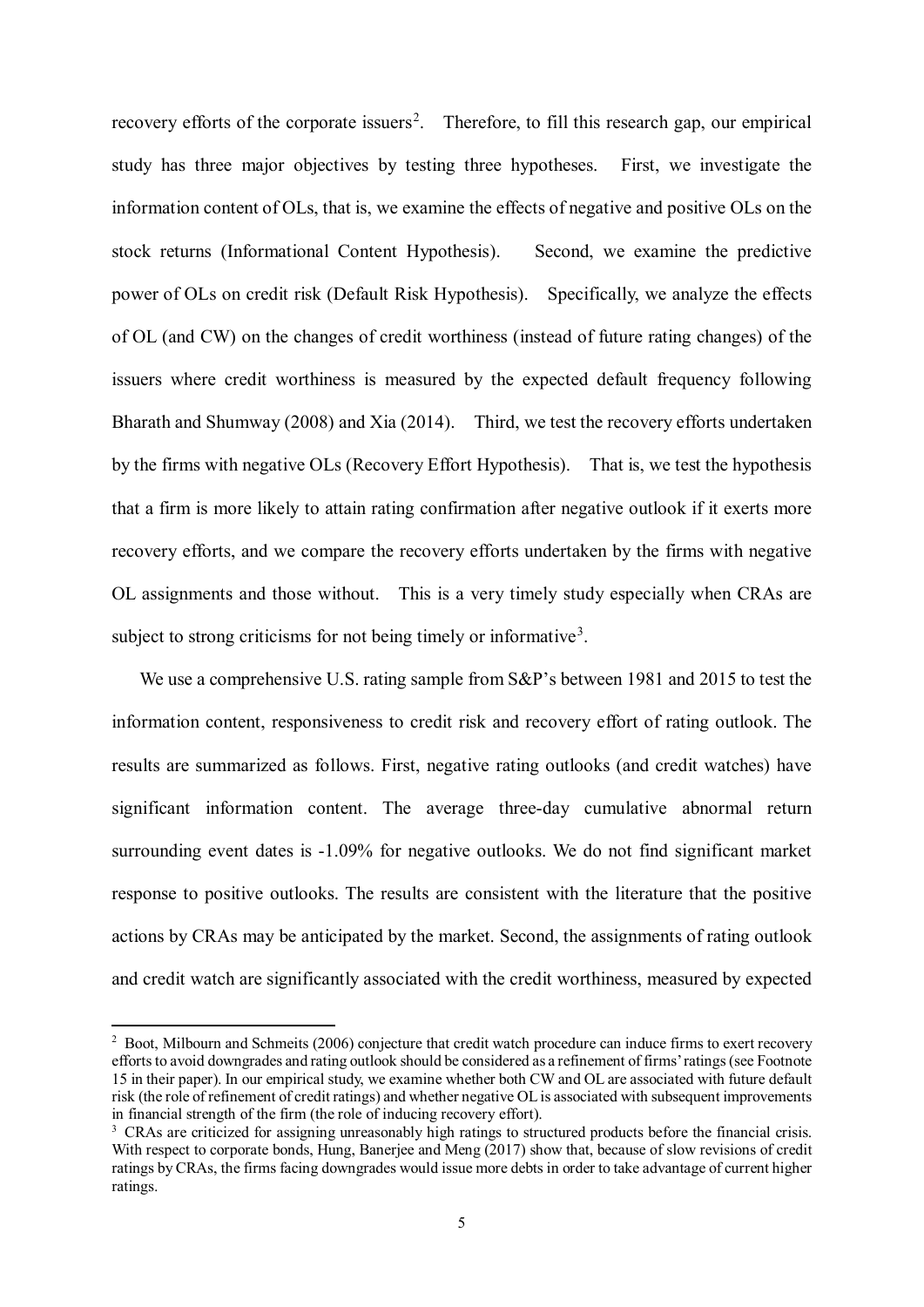default frequency. Negative outlook/watch predicts the increase of subsequent default probability, while positive outlook/watch is responsive to the decrease of default risk.

Lastly, we confirm the recovery effort hypothesis that CRAs induce, at least, some of the issuers to take necessary actions to prevent subsequent downgrades through rating outlook process. Recovery efforts are measured in different dimensions of corporate performance, such as the improvements in interest coverage and profitability, the reductions in corporate leverage, and the use of short-term debt and capital expenditure. We find that these recovery efforts, exerted in the interval between negative outlook and subsequent rating action, are positively associated with the likelihood that the issuers receive rating confirmation (instead of downgrade). In comparison to the firms of the same rating grade but without negative OL, the issuers receiving negative OL assignments and subsequent confirmations do show significant improvements in the corporate fundamentals during the OL period. However, we find that the fundamentals of firms with negative OL assignments and subsequent downgrade deteriorate during the OL assignment periods; and the difference of the changes in the fundamentals between these firms and the firms with direct downgrade are not significant. Overall, the finding supports the theoretical prediction of Boot et al. (2006) that credit rating acts as a coordination mechanism between CRAs and some of the issuers.

Our study contributes to the literature in the following distinctive ways. This is the first study to confirm the information value conveyed by corporate issuers' OL which is lacking in the literature. Despite the important economic functions and significant informational contents of OL and CW of corporate issuers suggested by CRAs, there are only a few academic studies on OL and CW (not along with rating changes); and, the research effort with empirical work devoted to ratings outlooks is even scarce<sup>[4](#page-5-0)</sup>. Further, we show that both OL and CW are

<span id="page-5-0"></span> <sup>4</sup> Hill and Faff (2010), and Alsakka and ap Gwilym (2012) analyze OL and CW of sovereigns, not corporate issuers. Finnerty, Miller and Chen (2013) focus on the impact of credit rating announcements on credit default swap spreads.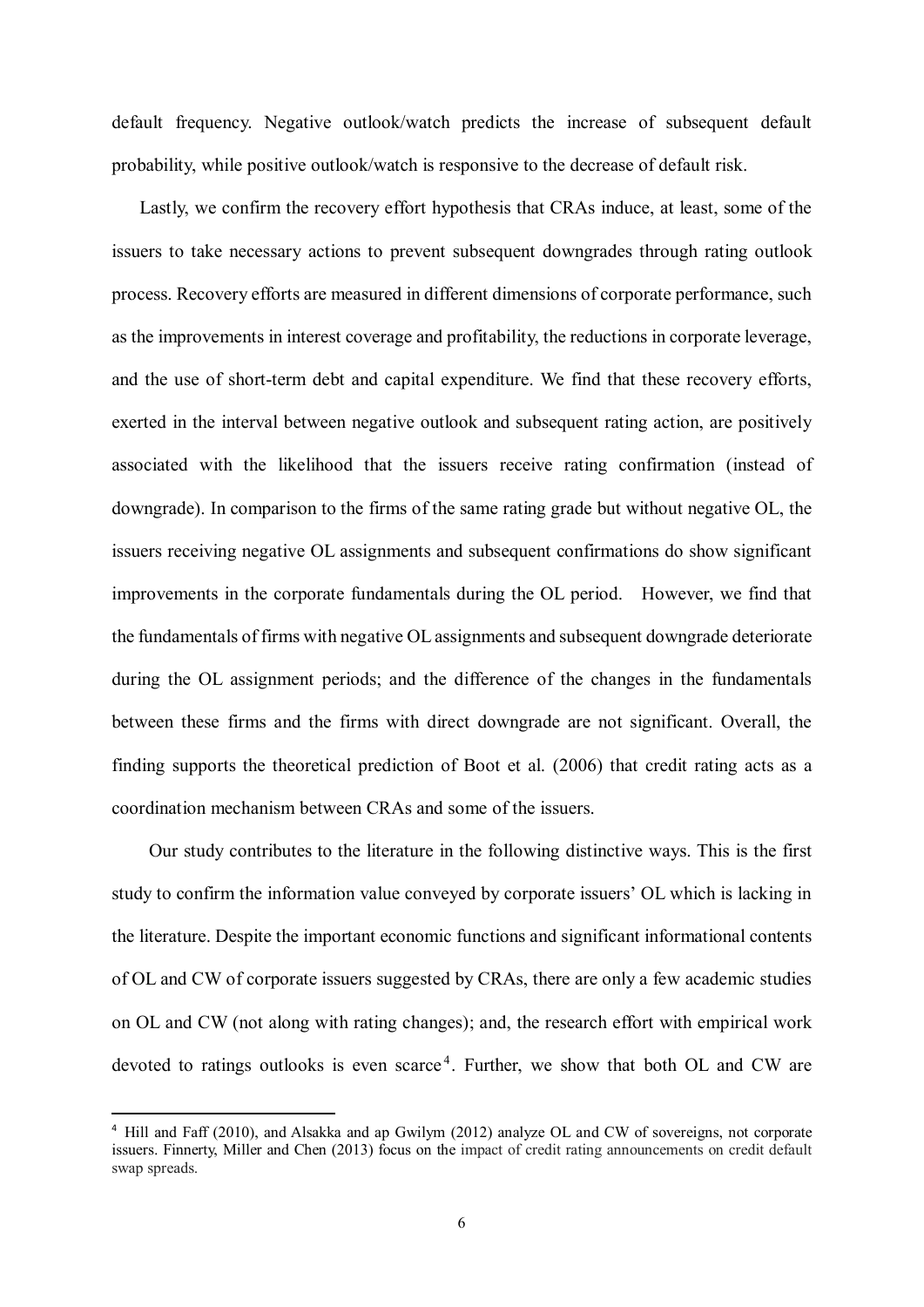significant predictors of an issuer's credit worthiness, which have not yet been documented in the literature. Most importantly, our study is the first academic study to confirm the coordination mechanism by CRAs through the rating outlook process. Our results are consistent with the predictions of Boot et al. (2006) that CRAs supply information to the capital market, monitor the issuers by placing them on the outlook list, and guide them to make recovery to prevent downgrades when their credit qualities are possibly deteriorating. Boot's Model argues that the coordination mechanism becomes effective through credit watch process. We conjecture that the coordination occurs in the outlook process too. The findings of our study are important and relevant to regulators and market participants who perform monitoring roles and make investment decisions based on credit rating actions including CW and OL.

The paper is structured as follows. Section 2 presents the background of the research and the existing literature on rating outlook and credit watch. Section 3 describes the hypotheses, research methodology, data and sample for this study. The empirical results are discussed in Section 4, followed by the conclusions in Section 5.

#### **2. Background of Research**

#### **2.1 Rating Outlook and Credit Watch**

 All three major CRAs, Moody's, S&P's and Fitch, adopt outlook and watchlist procedures (Moody's 2004; Fitch 2005; S&P's FS 2011). According to Fitch's Special Report, "A Rating Outlook indicates the direction in which a rating is likely to move over a one- to two-year period. Outlooks may be Positive, Stable or Negative." (Fitch 2005). Sixty-two percent of Fitch's sovereign ratings with a negative or positive outlook have subsequently been downgraded or upgraded, compared to 24% of sovereign ratings with a stable outlook during the period 2000-2005.

Referring to S&P's FS (2011), 'If S&P's anticipates that a credit rating may change in the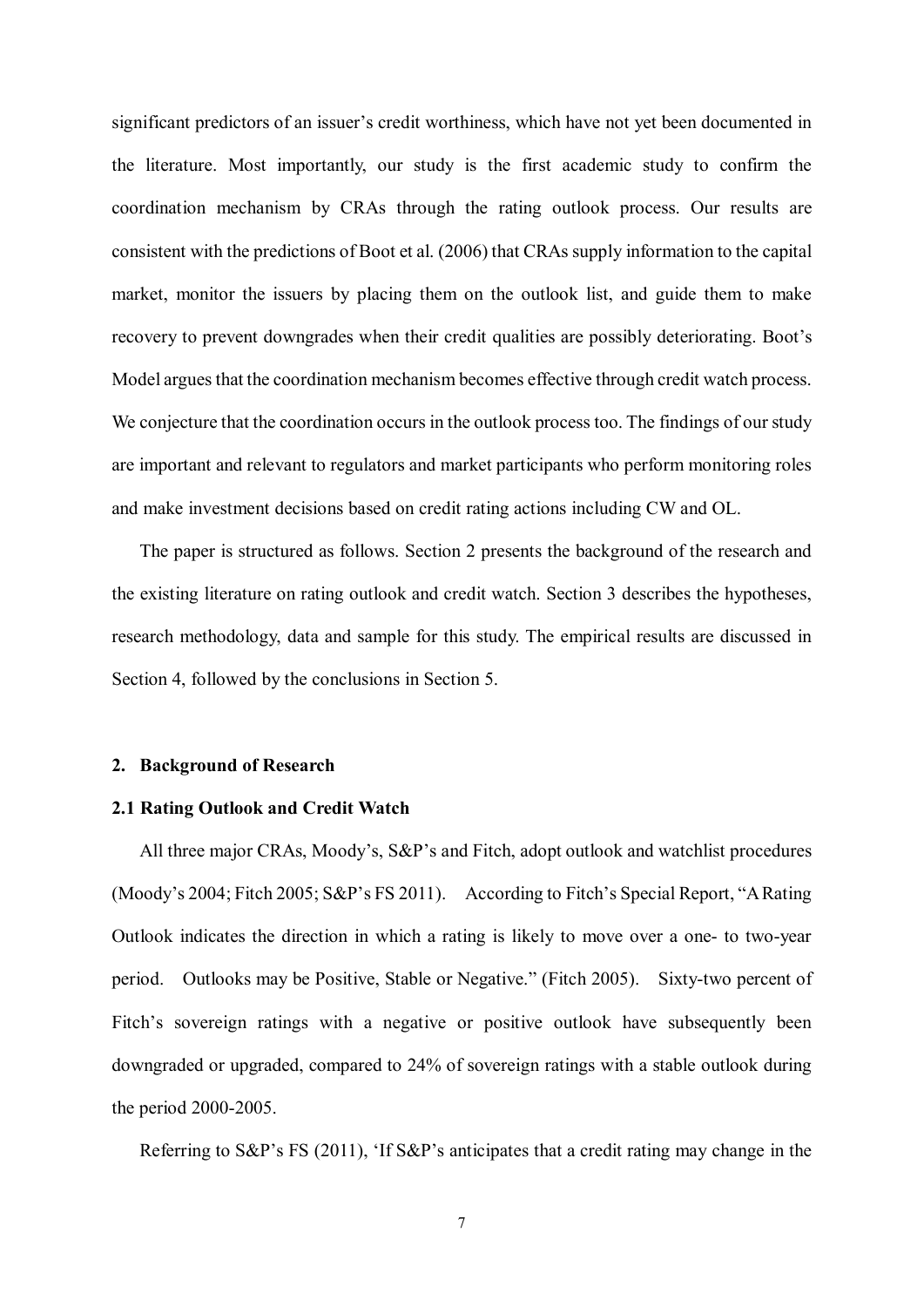coming 6 to 24 months, it may issue an updated ratings outlook indicating whether the possible change is likely to be "positive", "negative", "stable", or "developing" (meaning it's uncertain whether a rating might go up or down). Or, if events or circumstances occur that may affect a credit rating in the near term, usually within 90 days, S&P's may place the rating on CreditWatch.

Moody's defines OL as "an opinion regarding the likely direction of an issuer's credit quality, therefore its rating, over the medium term, usually an average ex-ante horizon of 18 months. Rating outlooks take the values positive, negative, stable and developing" and "rating reviews are a subset of rating outlooks that are much stronger statements about the future directions a credit rating may take" (Moody's 2004). Similar to S&P's, Moody's prefers to conclude rating reviews within 90 days, although it is not always possible (Moody's, 1998).

In summary, these major CRAs use OL and CW to supplement credit rating actions. CW is usually placed for shorter term (within 90 days), while OL is often used for a medium term up to 18 or 24 months. Among the three major agencies, S&P's has the longest history to assign OL and CW to issuers, starting in 1981. Moody's formally gave the assignments of OL and CW starting in 1991.

#### **2.2 Literature on credit ratings actions**

There is an abundance of research on the information contents of credit rating actions by CRAs, but the majority of them relate to rating changes (that is, downgrades and upgrades), not to CW and OL. Starting with Holthausen and Leftwich (1986) and Hand, Holthausen and Leftwich (1992), some extant studies analyze the informational contents of CW and/or OL but they mostly relate to CW (e.g., Bannier and Hirsch 2010; Chan et al. 2011; Chung, Frost and Kim 2012; Liu et al. 2012; and Liu and Sun 2017). Hull, Predescu and White (2004), Norden and Weber (2004), and Finnerty, Miller and Chen (2013) investigate the relation between credit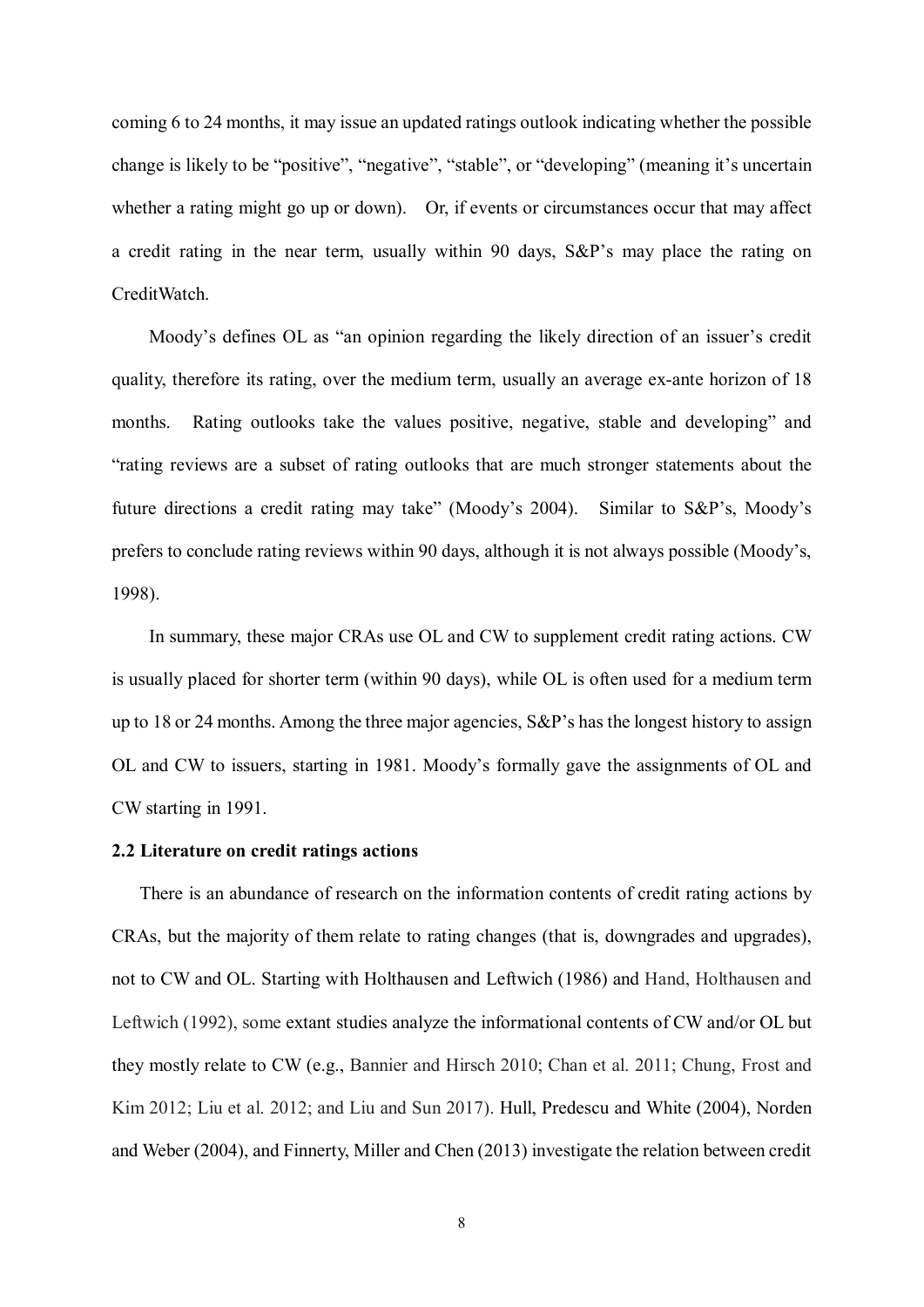default swap spreads and credit rating announcements including rating changes, CW and OL changes. Kiesel and Kolaric (2018) compare the effects of watch-preceded rating changes and direct rating changes on CDS spread. The impact and signaling effect of both CW and OL are examined in Altman and Rijken (2007), Hill and Faff (2010), Alsakka and ap Gwilym (2012), and Finnerty, Miller and Chen (2013). Except for sovereign rating studies, the information content of OL on corporate issuers is not explored in the previous literature.

Some studies confirm that OL and CW are useful indications of likely rating changes in the future. Hill, Brooks and Faff (2010) find that CW and OL have significant predictive powers on sovereign rating changes for 129 countries from three major CRAs. Alsakka and ap Gwilym (2012) compare the assignment behaviors of CW and OL by three major CRAs. Altman and Rijken (2007) investigate "added value" of outlooks and reviews to corporate bond ratings in terms of improving the rating timeliness and default prediction performance based on U.S. evidence before the two recent financial crises. Hirsch and Krahnen (2007) is the only paper that directly tests the impacts of CW and OL on issuer default risk. They find that CW is significantly associated with the default risk expectation, measured by the distance to default (expected default frequency) from Merton (1974) model.

Boot, Milbourn and Schmeits (2006) discuss a novel rationale for the roles of credit rating in capital market and indicate that credit ratings serve as a "focal point" for issuers and the institutional investors. They believe that credit ratings derive their value primarily from two institutional features: (1) the *monitoring role* of CRAs which is most apparent in their credit watch procedures; and (2) the role of credit ratings in the investment decision of institutional investors. They also generate several empirically-testable predictions that relate to the CW procedure, the firm's initial credit quality, and the feasibility of recovery effort. In particular, with respect to the informational content of rating watch procedure, they suggest that rating changes occurring after a CW procedure will be more informative than those in the absence of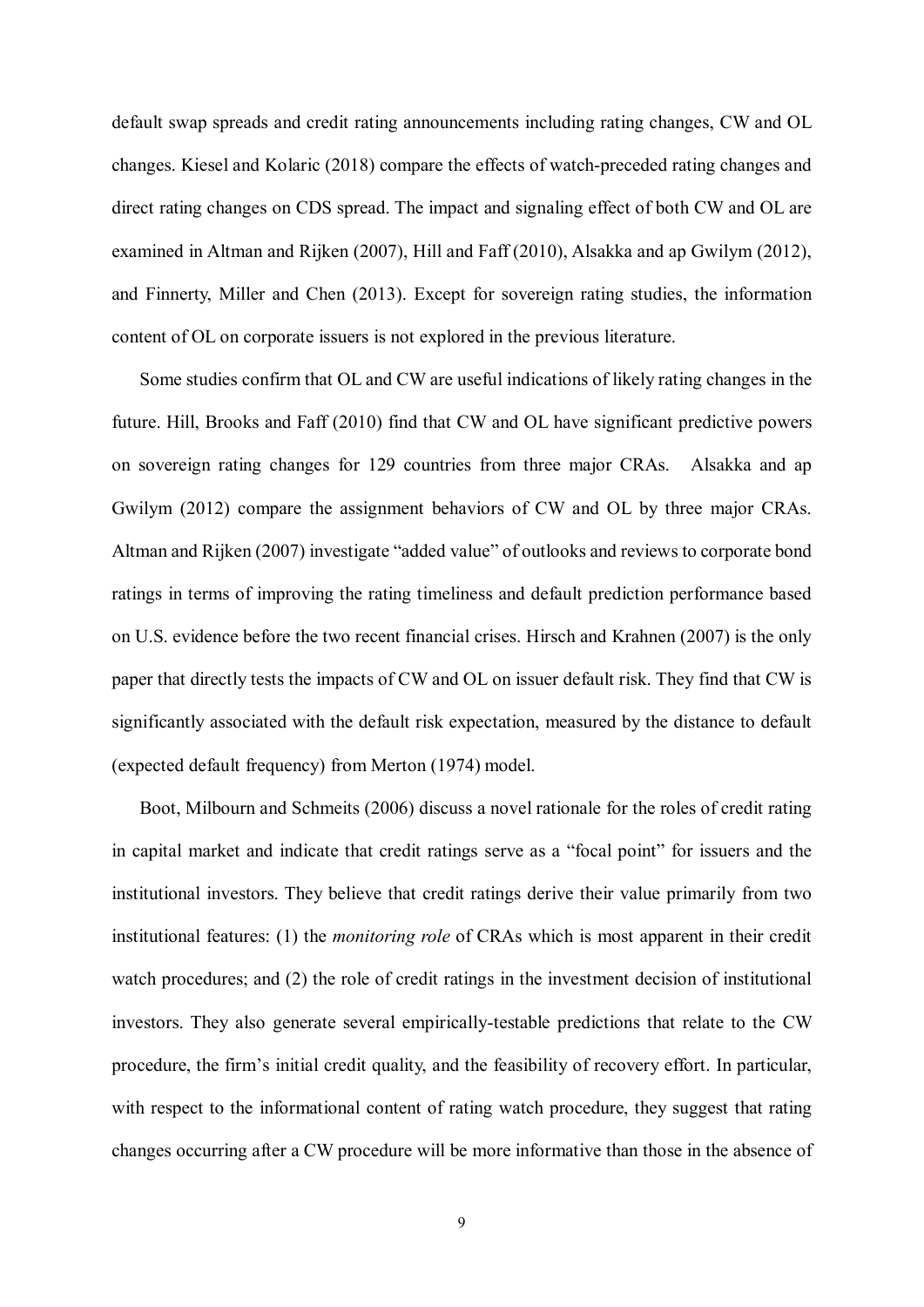a credit watch. For the recovery effort, they mention the importance of *contracting role* of CRAs through CW procedure. That is, whenever the CRA observes potential changes in issuers' characteristics, it will request clarifications from the management. The rating is then often put on watchlist. The issuer will usually be asked to provide information on how to cope with the possible changes. Under such circumstances, the issuer implicitly commits to undertake specific actions (the recovery effort) to alleviate the potential adverse consequences of the change.

Bannier and Hirsch (2010), Chan et al. (2011), Chung, Frost and Kim (2012), and Liu and Sun (2017) empirically test the predictions of Boot's Model using Moody's CW data of U.S. issuers for different study periods (from 1982 to 2008). The results of these studies are mixed in support of the predictions of Boot's Model. Bannier and Hirsch (2010) test the roles of delivering information and implicit-contracting in CW procedure by investigating the agency's decision to assign CW, the CW duration, and the market reactions to watch-preceded and direct downgrades. They argue that the results support both explanations of information content and coordinating mechanism of CW. However, the results of Chan et al. (2011), only favor the explanation of information supplying but not coordination role of CW. Both papers test Boot's Model by examining the market response to rating actions rather than directly testing the recovery efforts given by the issuers to improve their corporate fundamentals. Chung, Frost and Kim (2012) identify the recovery efforts from the rating confirmation news after negative CW. In 309 negative watch cases, recovery efforts such as reducing financial risk and improving income/liquidity are found in 162 cases.

Instead of testing the recovery efforts in watch period, Liu and Sun (2017) find that the firms with watch-preceded downgrades exert more recovery efforts in post-downgrade period than firms with direct downgrades. Their findings suggest that watch procedure induces remedial actions after the firms are downgraded, which is consistent with the recovery effort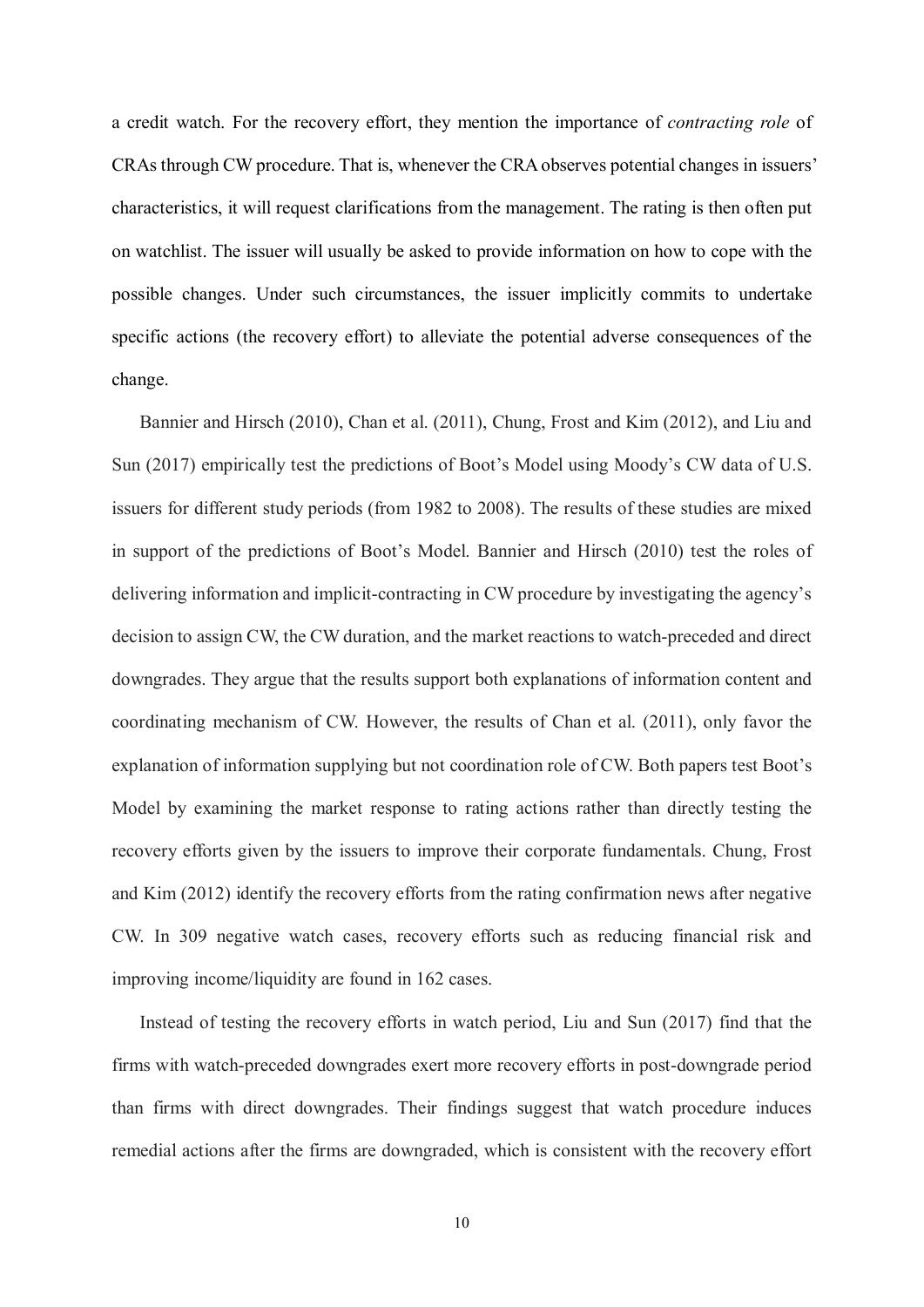predictions in Boot's Model. In addition to Boot's Model, the theoretical work by Manso (2013) also highlights the importance of the impact of credit rating actions on the issuer's recovery effort. Manso (2013) shows that CRAs should focus on the rating accuracy and on the effects of their ratings on the probability of survival of borrower due to feedback effects.<sup>[5](#page-10-0)</sup> Our study differs from previous empirical studies in recovery efforts as we focus on the OL procedure. Despite its importance in the rating process, to our knowledge, there are very few studies that investigate its role with respect to recovery efforts and default risk.

#### **3. Hypotheses development, methodology and sample**

#### **3.1 Hypotheses development and methodology**

We propose three hypotheses related to the roles of OL (and CW) in the rating process: (1) conveying information, (2) predicting default risk, and (3) inducing issuer's recovery efforts. According to the claims by CRAs, all rating actions including OL, CW and rating changes convey information to the market. Many studies confirm that rating changes and CW significantly affect stock prices, bond yields and CDS spreads (e.g. Hull, Predescu and White 2004; Norden and Weber 2004; Galil and Soffer 2011; Chou 2013; Salvade 2018; Luo and Chen 2019). On the contrary, other studies find that CW, OL or rating changes do not reveal new information to the market for the credit rating announcements that are triggered by public events. CRAs do not have advantages in corporate credit quality in comparison with other investors (Boot, Milbourn and Schmeits 2006; page 96).

Chung, Frost and Kim (2012) indicate that CW is more likely triggered by publicly known events. They also find that CW results in significant abnormal stock returns due to the role of credit watch in allowing issuers to make corrections and avoid potential downgrade. In this

<span id="page-10-0"></span> <sup>5</sup> According to Manso (2013), "Rating agencies are supposed to provide an independent opinion on the credit quality of issuers. However, if market participants rely on credit ratings for investment decisions, then credit ratings themselves affect the credit quality of issuers". This is called "feedback effects" of credit ratings.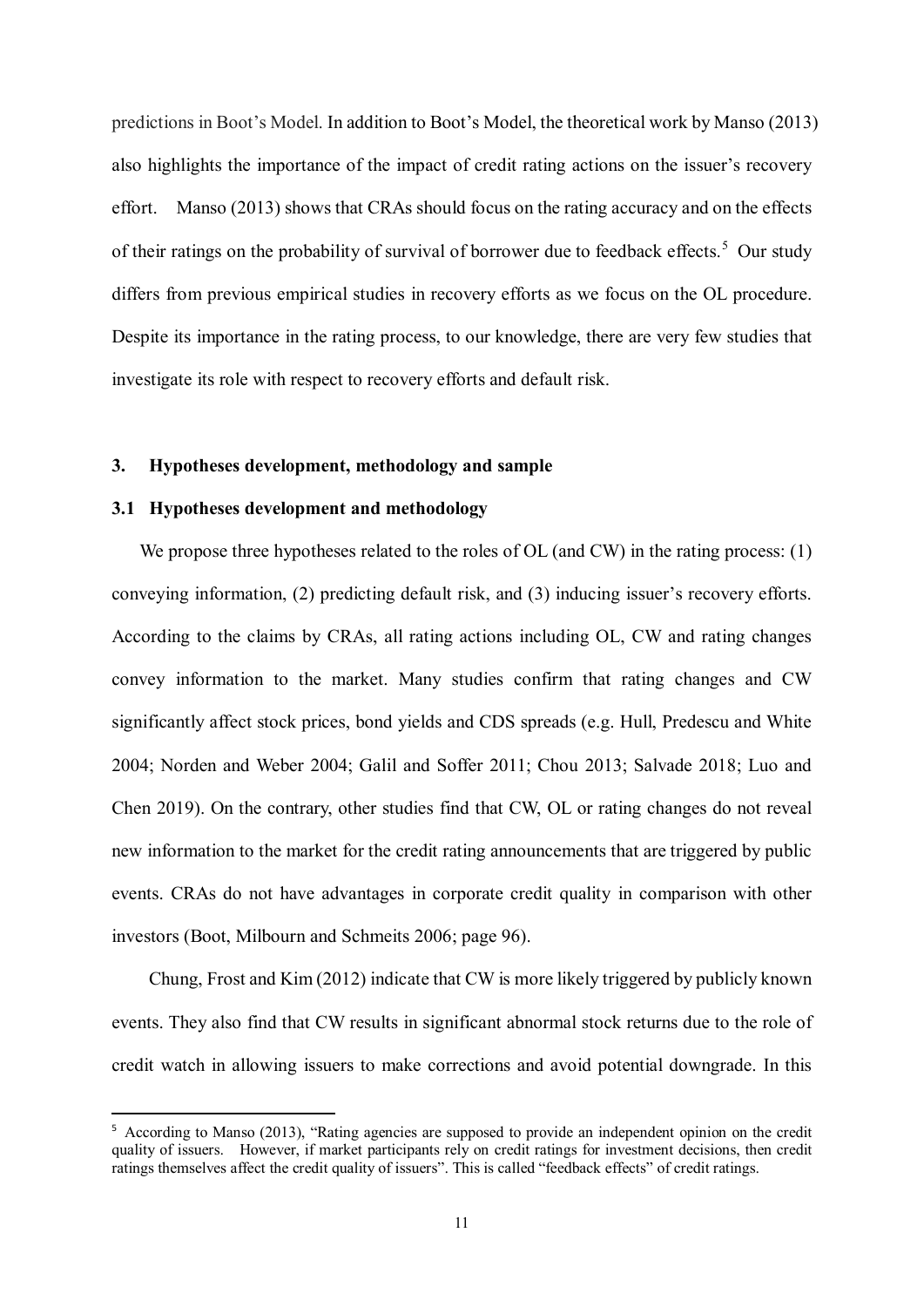context, the information carried by CW does not contain credit quality information, but contains the private information involving a firm's potential efforts to resolve the rating deterioration. However, it is still questionable whether OL would play the same role as CW with respect to private information. Hence, we develop the following hypotheses.

#### **Hypothesis 1: Informational Content Hypothesis**

<u>.</u>

#### **H1: Both OL and CW contain informational contents (have significant market response).**

We use the event study methodology to investigate the impacts of CW and OL on stock prices. We calculate cumulative abnormal return (CAR) and buy-and-hold abnormal return (BHAR) for both CW and OL rating actions. Abnormal return is the difference between realized return and expected return given in the market model; CAR is the cumulative abnormal return across an event window; and, BHAR is the difference between the realized buy-and-hold return and the normal buy-and-hold return across an event window. Similar to previous studies (Holthausen and Leftwich 1986; Hand, Holthausen and Leftwich 1992; Bannier and Hirsch  $2010$ ), we choose a three-day event window spanning from day -1 to day +1. The estimation window starts from day -120 to day -20, with the condition of a minimum of 70 daily stock returns in the window. We use the value-weighted return of all US firms from CRSP as market return. As some rating actions of OL and CW are accompanied with rating changes, we report the market reactions to the full sample of OL/CW and the pure sample of OL/CW without rating changes<sup>[6](#page-11-0)</sup>.

The second hypothesis tests whether OL and CW are useful predictors of credit worthiness and default risk. Previous studies in sovereign credit ratings (Hill, Brooks and Faff 2010;

<span id="page-11-0"></span><sup>6</sup> Starting from Holthausen and Leftwich (1986), the studies in credit rating exclude the credit events overlapped with corporate news surrounding the event window (contaminated events). The relevant corporate news is normally selected from some sources like Wall Street Journal. However, Galil and Soffer (2011) argue that the practice of excluding contaminated events leads to selection-bias, and that the market responses by uncontaminated sample are underestimated. Given that the credit events of OL and CW may not have strong market reaction, we do not exclude the contaminated events as to better estimate the impacts of OL and CW.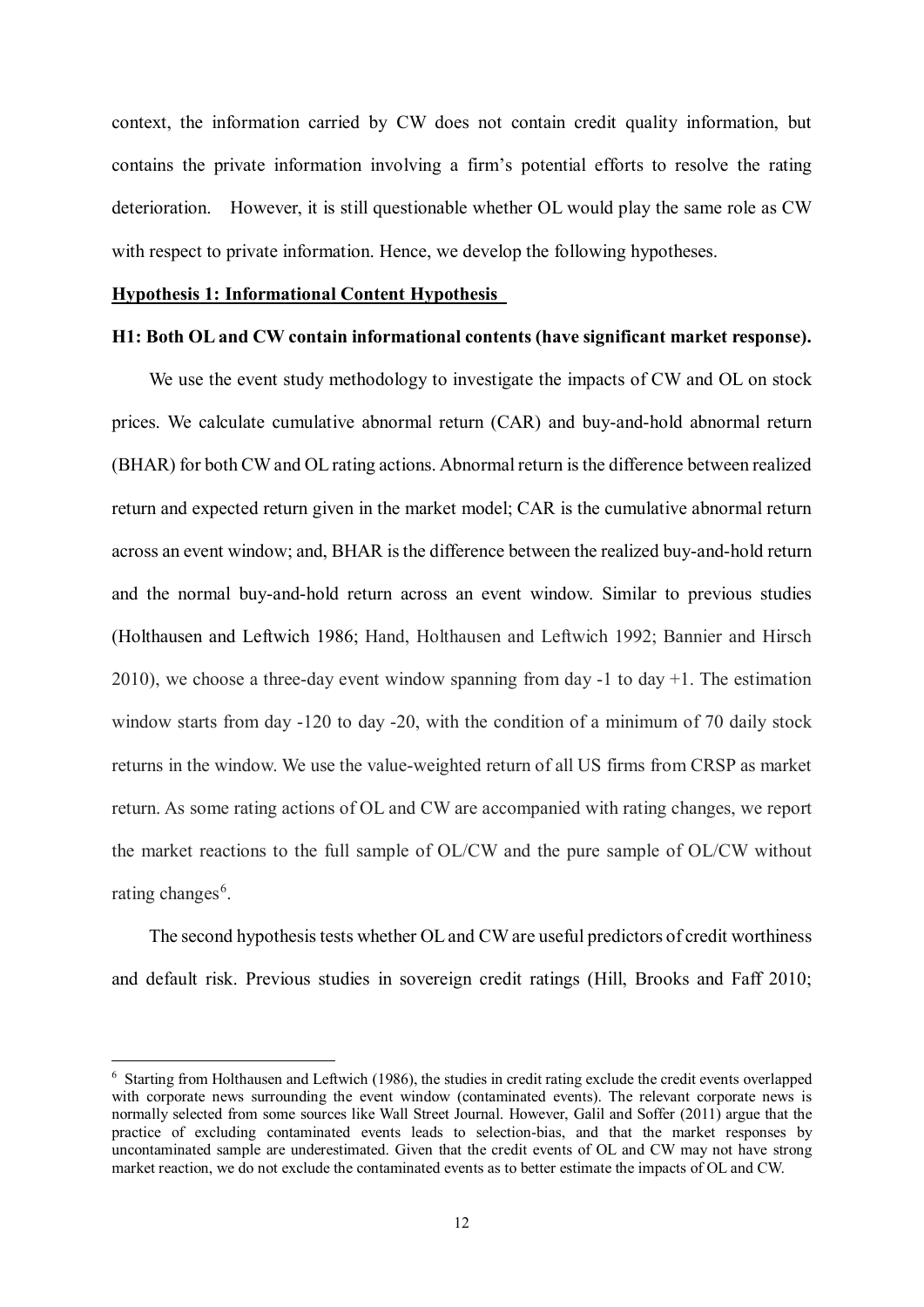Alsakka and ap Gwilym 2012) suggest that both OL and CW imply the subsequent rating changes. Previous studies (Loffler, 2013; Xia 2014; Kedia et al. 2014) show that credit ratings are informative indicators of default risks. Since CRAs claim that both OL and CW are indicative for the subsequent rating changes, we hypothesize that OL and CW are also responsive to default risk. The hypothesis is given as follows.

#### **Hypothesis 2: Default Risk Hypothesis**

<u>.</u>

### **H2: Both OL and CW are significantly associated with default risk of the issuers. Negative OL/CW predicts the increase of default probability, while positive OL/CW predicts the decrease of default probability.**

Following prior studies (Vassalou and Xing 2004; Bharath and Shumway 2008; Liu and Sun 2017; Bao and Liu 2018; Liu, Luo and Han 2019), we calculate the expected default frequency (EDF) from Merton's model (Merton 1974) to measure the probability of default. The equity value is treated as call option on a firm's total assets, where a firm goes default when the market value of total assets is less than its liability. The EDF is the probability that firm value falls below the liability in the following one year, which is computed from market value of equity, the volatility of stock price, the face value of debt, risk free rate, and a time period of one year using an iterative procedure<sup>[7](#page-12-0)</sup>. We obtain monthly EDF for each issuer, calculate the change of  $EDF^8$  $EDF^8$  in a month, and use Equation (1) to test the default risk hypothesis.

$$
\Delta EDF_{i,t} = \alpha_0 + \beta_1 OL_{i,t} + \beta_2 CW_{i,t} + \beta_3 DOWN/UPGRADE_{i,t} + \beta_4 RATING_{i,t} + \beta_5 X_{i,t} +Industry_j + Year_t + \varepsilon_{i,t}
$$
\n(1)

<span id="page-12-0"></span><sup>7</sup> There are several steps used to calculate the expected default frequency according to the Merton model. The first step is to estimate the volatility of equity return from historical stock price, and to calculate the face value of the debt in a firm as the sum of current liabilities and 50% of the long-term debt. The key step is to estimate the volatility of firm's asset value and the market asset value based on Merton model from the equity volatility, the face value of debt, risk-free rate and time to maturity (Equations (2) and (5) in Bharath and Shumway (2008)). The expected default frequency is the one minus cumulative probability that the firm value is higher than the face debt value (Equation (7) in Bharath and Shumway (2008)). More details can be found in Bharath and Shumway (2008).<br><sup>8</sup> We appreciate referees' suggestions to adopt the change of EDF as dependent variable to test H2. In our earlier

<span id="page-12-1"></span>version, EDF was used as dependent variable and find that OL or CW assignment significantly affects the level of expected default risk.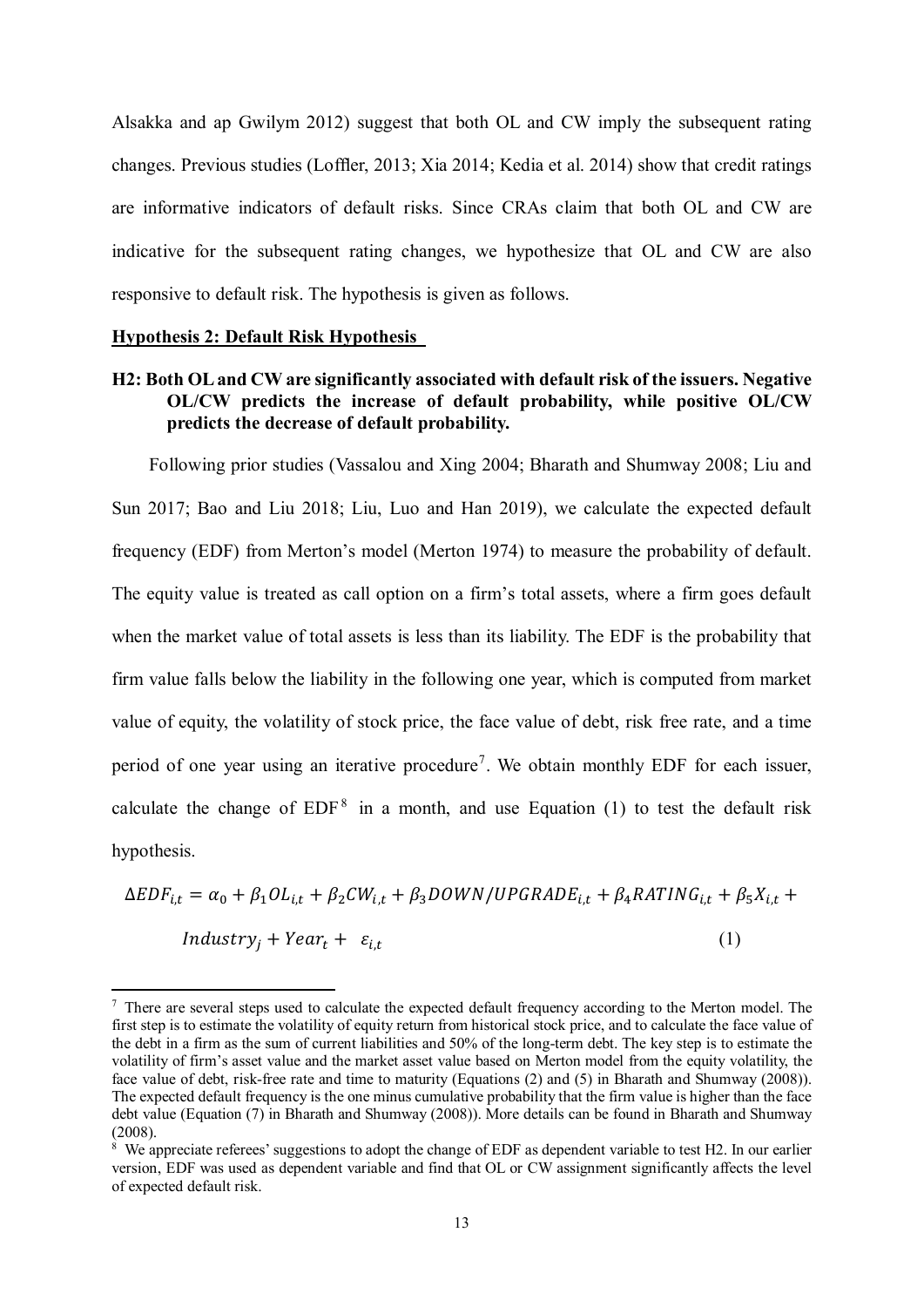The dependent variable in Equation (1) is  $\Delta EDF$  computed following Merton's model, as actual corporate default cases are scarce. The variables OL and CW are dummies equal to 1 if the firm is on outlook and watch lists in the month. Following the literature of credit ratings, we estimate the impact of negative and positive OL/CW separately. DOWNGRADE (UPGRADE) is a dummy variable equal to 1 if the firm is downgraded (upgraded) in the month. The variable RATING is the numerical value assigned to the letter grade of credit ratings. Similar to Xia (2014) and Kedia et al. (2014), we incorporate some control variables into the equation including leverage ratio, operating profitability, market-to-book ratio, tangibility ratio, the volatility of leverage during the past eight quarters, and the volatility of operating profitability during the past eight quarters. We include industry and year dummies in the regressions. Industry dummy is created based on two-digit SIC codes. We expect that the coefficients of OL and CW are significant and positive (negative) for the negative (positive) OL/CW.

The last hypothesis tests the predictions of coordination mechanism in Boot's Model. In the original model, Boot et al. (2006) argue that CRAs use watch procedure as an implicit contract to induce the recovery efforts. However, the watch period normally lasts only for 90 days, which may be too short for issuers to take remedial action. We extend Boot's Model to outlook procedure and expect that after the assignments of negative OLs, issuers can exert recovery efforts to prevent future downgrades. Recovery efforts are observed from the corporate financial variables that can affect credit quality and used by CRAs to justify credit ratings (S&P's FS 2011; Liu and Sun 2017). The more the issuers conduct recovery efforts in the outlook period, the less the probability of subsequent downgrades will be. In addition, we also expect that regardless whether the issuers with negative OLs subsequently receive rating confirmations or downgrades, their corporate fundamentals are improved in comparison to the firms of the same rating level but without preceded negative OLs or with direct downgrade.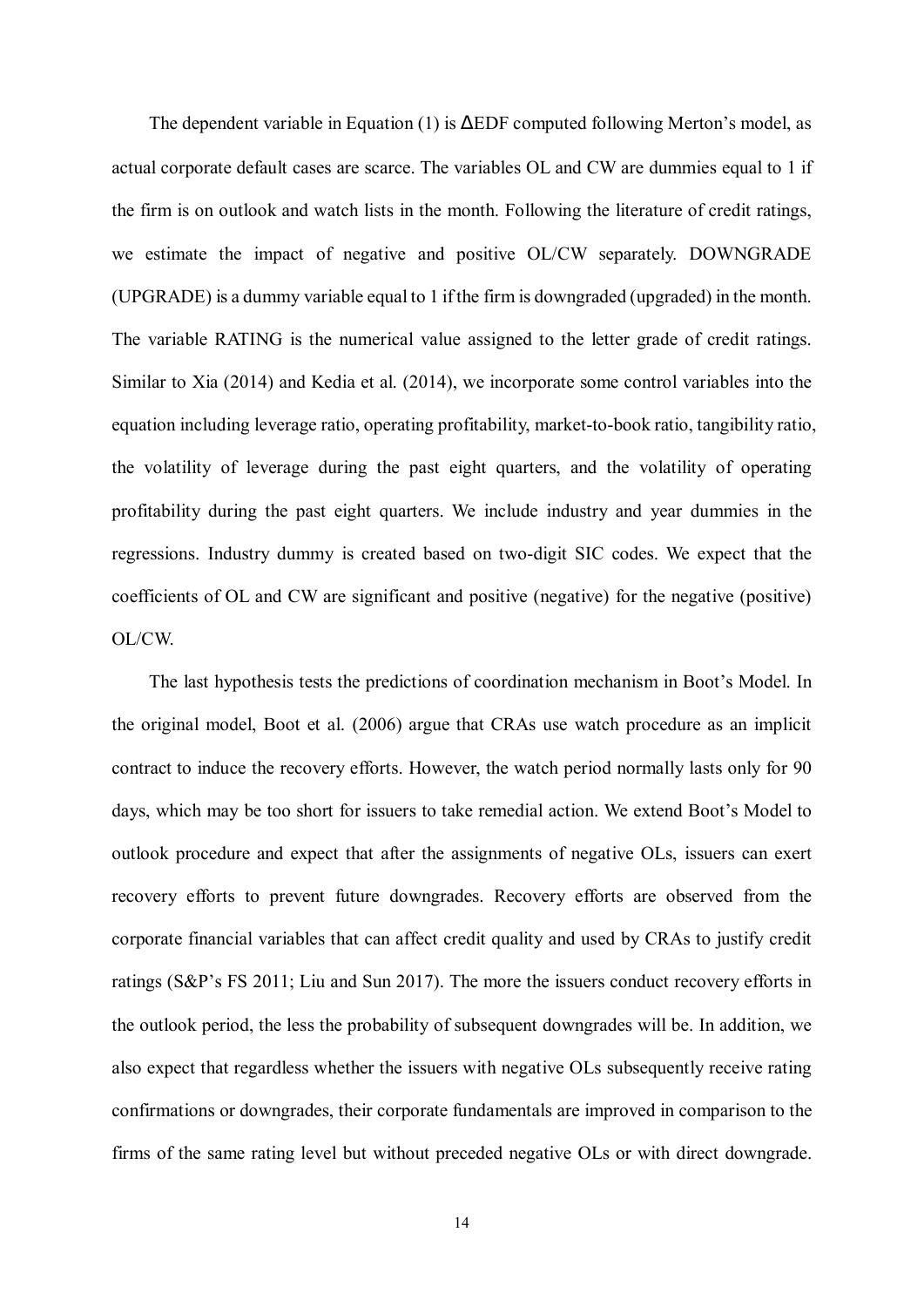This result confirms that the recovery effort is indeed induced by the negative OL assignment<sup>[9](#page-14-0)</sup>.

We propose the hypothesis as follows.

#### **Hypothesis 3: Recovery Effort Hypothesis**

- **H3a: After CRAs have assigned negative OLs to issuers, the issuers with more recovery efforts to restore credit quality are more (less) likely to receive rating confirmations (downgrades).**
- **H3b: After CRAs have assigned negative OLs to issuers, the issuers that eventually receive rating confirmations have more improvements in corporate fundamentals than the issuers with the same rating level but without negative OLs.**
- **H3c: After CARs have assigned negative OLs to issuers, the issuers that are eventually downgraded have more improvements in corporate fundamentals than the issuers with direct downgrades.**

We focus on the firms with negative outlooks to test this hypothesis. Following S&P's

rating reports (S&P's FS 2011) and Liu and Sun (2017), a set of firm characteristic variables including interest coverage (INTCOV), leverage (LEV), short-term debt to total debt (STDTTD), returns on assets (ROA), and capital expenditure (CAPEX) are used to measure corporates' recovery efforts. The improvements in these firm characteristics reflect the recovery efforts during the period that firms are placed on the OL list. To quantify recovery efforts, we compare these corporate variables in the pre-OL assignment periods (from four quarters before negative OL assignment to assignment quarter) and the post-OL assignment period (between the OL assignment quarter and OL resolution quarter). The time frame of the empirical analysis is shown in Figure 2.

## [Insert Figure 2 here]

After measuring recovery efforts, we test Hypothesis H3a by exploring whether the issuers receiving rating confirmations undertake more recovery efforts than those receiving

<span id="page-14-0"></span><sup>&</sup>lt;u>.</u> <sup>9</sup> Liu and Sun (2017) find that the firms receive negative watches and subsequent downgrades have better improvements in the financial strength than the firms with direct downgrades. However, the improvements of the firms with negative credit watches in their paper are measured after they are downgraded. Hence, the improvements may not be attributed to the recovery efforts in response to credit watch assignments. Our Hypothesis H3 explores the recovery efforts that the issuers undertake to avoid potential downgrades after negative OLs, which is more relevant to Boot et al. (2006).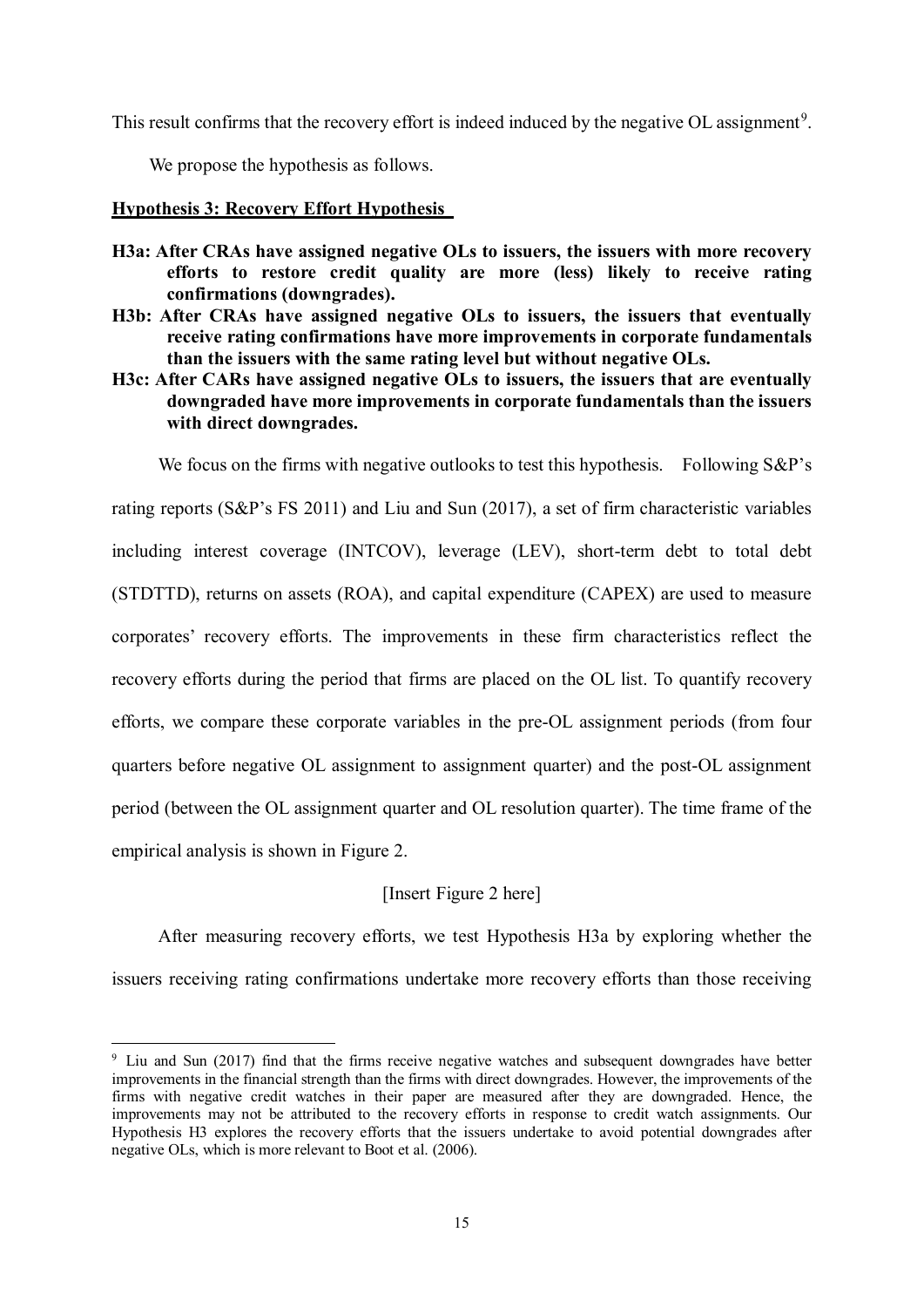downgrades after negative OL assignments and whether these improvements can prevent subsequent downgrades using logistic regression function. The dependent variable CONFIRM is a dummy variable equal to 1 if the negative OL is resolved with rating confirmation, and 0 if it is followed by downgrade. The key variable RECOVERY is a set of variables that indicates the improvement of corporate fundamentals between the pre-OL assignment and the post-OL assignment periods. We expect the coefficients of RECOVERY variables to be positive. Some corporate variables that may affect the rating confirmation decision by CRAs are included in the function: rating level, investment grade, firm size, market-to-book, cash ratio, and tangibility. We also include industry and year dummies. The regression function is given in Equation (2).

$$
CONFIRM_{i,t+1} = \alpha_0 + \beta_1 RECOVERY_{i,t} + \beta_2 RATING_{i,t} + \beta_3 INVESTGRAPH_{i,t} + \beta_4 X_{i,t} +
$$
  
Industry<sub>j</sub> + Year<sub>t</sub> +  $\varepsilon_{i,t}$  (2)

 We then test Hypotheses H3b and H3c by comparing the changes in the corporate fundamentals between the issuers receiving negative OLs and those with no rating action or direct downgrades. The matching approach is applied to test the hypotheses following Liu and Sun (2017). The issuers with negative OLs are divided into two treatment groups: (1) issuers with rating confirmations and (2) issuers with downgrades. The control group for the first group of treated issuers are the firms that have the same rating level as the treated observations with stable outlook (i.e., similar issuers without negative OLs) in the past three years. In the quarter when a firm with negative OL assignment receives rating confirmation, we match it to a firm from the control group by rating grade, industry and firm size in the same quarter. After matching, the control issuer is assigned a pseudo negative OL assignment quarter as the treated issuer. The changes in the corporate fundamentals for the control issuer are then calculated on the basis of pseudo negative OL assignment. If the improvements are much larger in the treatment group than that of the control group, we can confirm that the recovery effort is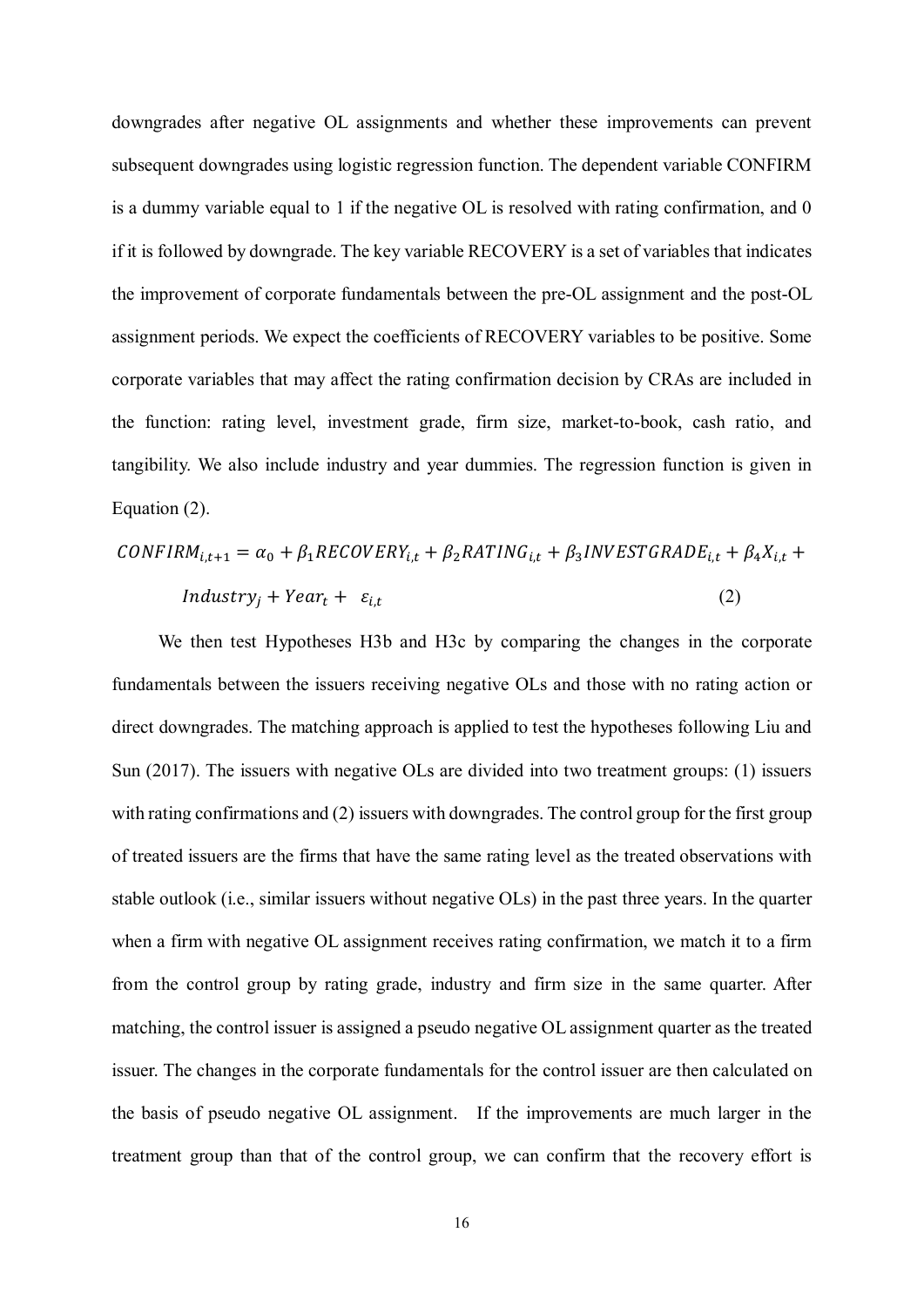induced by the negative OL.

The matching process is similar for the second group of treated issuers, i.e., issuers with negative OL and subsequent downgrades. For the treatment group of the issuers subsequently receiving downgrade in a quarter, we match each treated firm with a firm with direct downgrade in the same quarter by rating level after downgrade, industry and firm size. The control issuer is assigned with a pseudo negative OL quarter from the matched treated issuer. If the recovery firms are induced by negative OLs to exert recovery efforts, we should observe the significant differences of the changes in the corporate fundamentals between the treatment group and the control group.

The detailed variable definitions are in Appendix 1.

#### **3.2 Data and sample description**

-

Our sample starts with all US issuers with S&P's long-term issuer credit ratings and their corresponding OLs and CWs during the period  $1981-2015^{10}$  $1981-2015^{10}$  $1981-2015^{10}$ . We choose 1981 as the starting year of the sample because that is the year S&P's began to provide rating actions of OL and CW. We obtain all rating actions and related data from S&P's *RatingsDirect Global Credit Portal* (S&P's FS 2016). We convert the letter grades of ratings into numerical values, where AAA=22, AA+=21, ..., and D=1. The conversions can be found in Appendix 2.

We refine the raw data with the requirement that the issuer should have financial statement data from Compustat or stock data from CRSP. Table 1 reports the frequencies of rating actions by year. The final sample contains 9,414 outlooks, 6,528 watches, and 11,781 rating changes from 1981 through  $2015^{11}$ . Similar to the observation in Chung, Frost and Kim (2012), the

<span id="page-16-0"></span><sup>&</sup>lt;sup>10</sup> We choose S&P's data for several reasons. First, S&P's has longest history to release credit actions of OL and CW. The OL and CW sample by S&P is more comprehensive than the sample from Moody's or Fitch. Second, Hill and Faff (2010)'s study of sovereign OL and CW shows that S&P's tends to be more active, provide more timely rating assessments, and offer more new information than Fitch and Moody's. Also, other existing related studies have used mainly Moody's data. Our study can complement to current credit rating literature, especially the information content of OL and CW. We believe that our major conclusions still apply to the samples from Moody's or Fitch.

<span id="page-16-1"></span><sup>&</sup>lt;sup>11</sup> In addition to negative and positive views of OL and CW, CRAs also give stable outlook (11,391 actions), developing outlook (330 actions) and developing watch (642 actions). We do not report the frequencies of these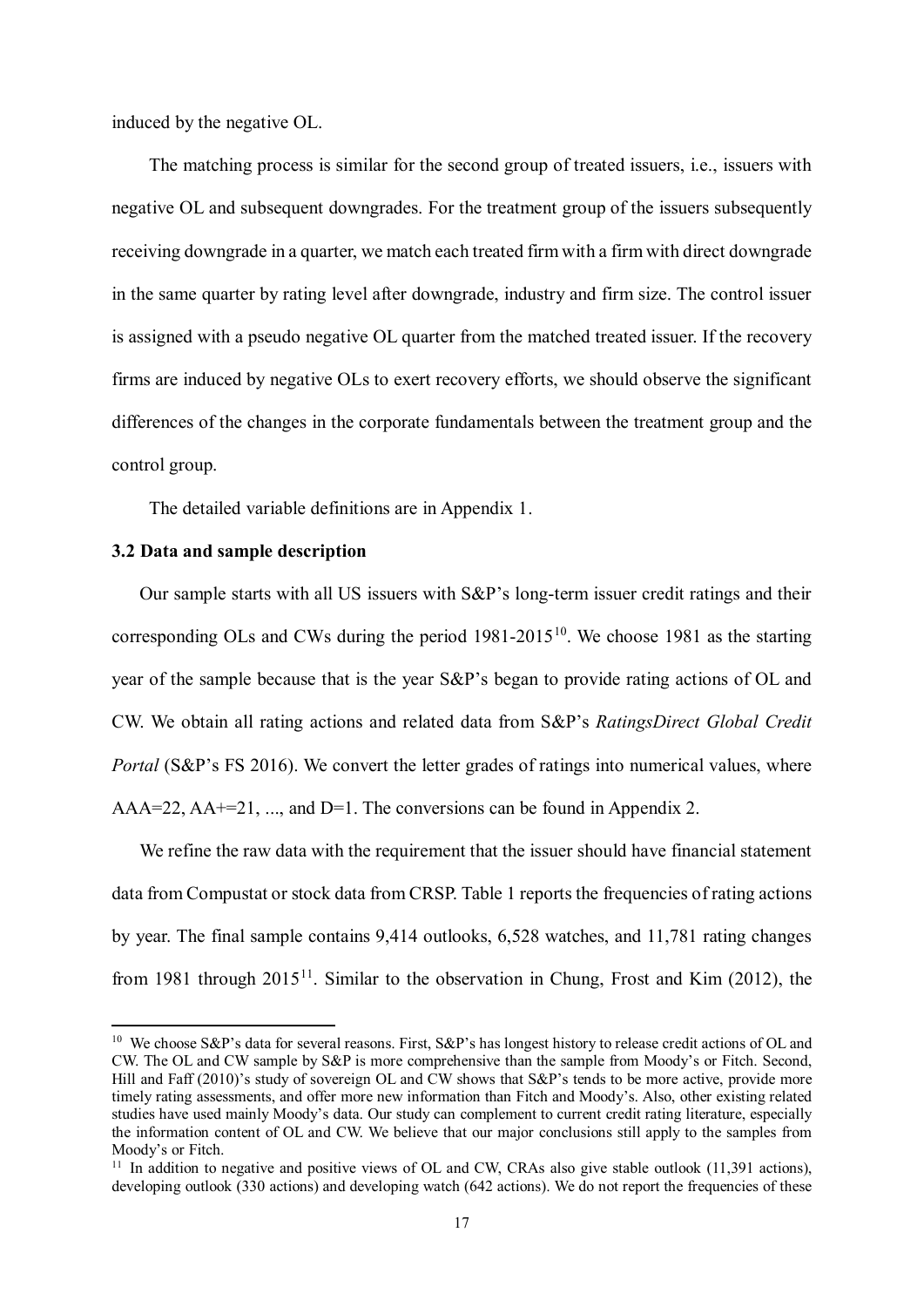ratios of OL and CW in total rating actions increase substantially from 1980s, which indicates the increasingly important role of these two procedures in the overall rating process. Interestingly, OL actions are more frequently used by CRAs than CW actions. According to our sample, there are 6,339 negative OL and 4,618 negative CW. It seems that OL should play at least as important a role as CW in the rating process; however, the study of the impact of OLs is scarce.

#### [Insert Table 1 here]

We extract the financial information including financial statement data and market data of these issuers from Compustat and CRSP. We use daily stock price data to calculate the abnormal returns, CAR and BHAR associated to the rating events. Following Bharath and Shumway (2008), we employ monthly stock price data and quarterly financial statement data to calculate the monthly default probability EDF. The variables of recovery efforts and corporate control variable are constructed using quarterly financial statement data.

#### [Insert Table 2 here]

Table 2 reports the summary statistics of the abnormal returns, default probability, recovery efforts, and control variables. The average CAR and BHAR for all rating actions (OL, CW and rating change) are -0.15% and -0.20%. The average expected default frequency in each month during the sample period is 18.48%. The percentages of downgrades and upgrades in one month are 1.48% and 0.99%, respectively. The percentages that the issuers are put on the negative OL and positive OL lists are 15.96% and 9.85% of the periods between 1981 and 2015. The percentages of negative and positive CWs are smaller, only 6.36% and 2.80% of the sample period. The average rating value in one month is 12.6906, which falls between the letter grades BB+ and BBB-.

<u>.</u>

actions in the table as CRAs argue that these actions do not indicate certain directions of future rating changes.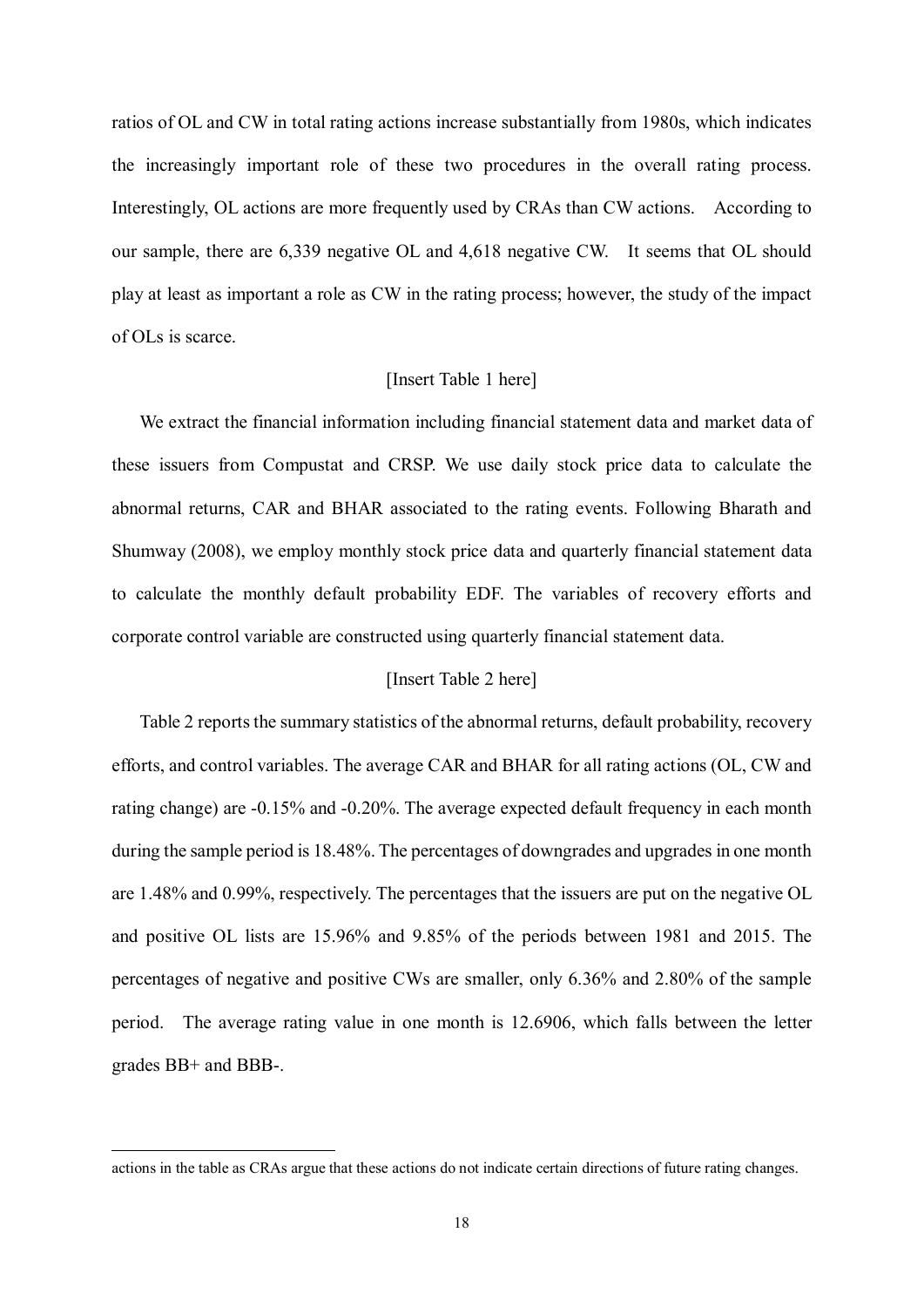Among 5,651 negative outlooks<sup>[12](#page-18-0)</sup> in the sample to test recovery effort hypothesis, 53.58% outlooks are resolved with rating confirmation. We measure the recovery effort through improvements in issuer credit quality in different firm characteristics mentioned above, <sup>[13](#page-18-1)</sup> where the positive values of recovery effort variables indicate more recovery efforts. During the recovery period (between the OL assignment quarter and OL resolution quarter), the interest coverage ratio decreases by 2.1369, leverage ratio increases by 3.22%, and ROA decreases by 0.30%, which indicate poor recovery efforts on average. The short-term debt to total debt ratio decreases by 0.52%, and the ratio of capital expenditure to total assets decreases by 0.60%, indicating that the issuers take remedial actions to reduce short-term debt and capital expenditure.

#### **4. Empirical results**

<u>.</u>

#### **4.1 Market reaction to OL and CW**

This section presents market reactions to rating actions by event studies. Table 3 reports the cumulative and the buy-and-hold abnormal returns of OL and CW. Panel A shows that the average CARs and BHARs are significantly negative for total negative outlook events, pure negative outlook events, and negative outlook events accompanied with rating changes (mainly downgrades). On average, the CAR and BHAR for total negative outlooks are -1.09% and - 1.17%, respectively, while the abnormal returns shrink to -0.66% and -0.71% in the sample of pure negative outlooks. The negative outlooks overlapped with rating changes have much stronger market responses than pure negative outlooks as the CAR and BHAR are -1.95% and

<span id="page-18-0"></span> $12$  The number of negative outlooks (5,651) for the test of recovery effort hypothesis is less than the total number of negative outlooks (6,336) reported in Table 1. The reason is that some negative outlooks are resolved immediately in the quarter that the issuers are put on the OL list. These outlooks are deleted as the recovery efforts cannot be detected from the changes of quarterly financial statement variables.

<span id="page-18-1"></span><sup>&</sup>lt;sup>13</sup> The improvements include the increases of interest coverage ratio and ROA, as well as and the decreases of leverage ratio, short-term debt to total debt and capital expenditure.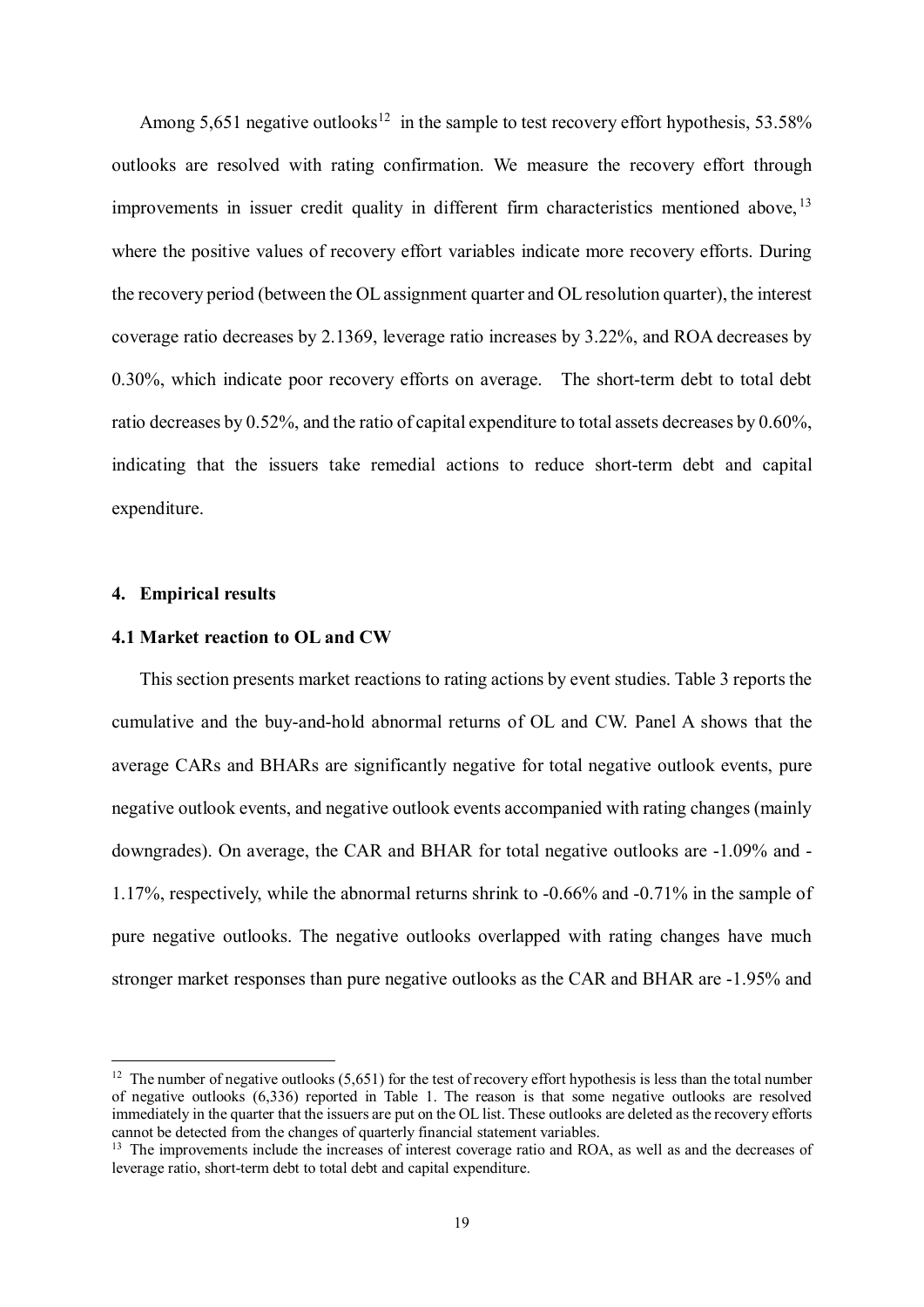-2.08%, respectively. Although these market reactions should be mainly attributed to downgrades, we find that negative outlook still conveys significant information to the market according to the significant results of the pure negative outlook sample.

#### [Insert Table 3 here]

Panel B of Table 3 shows the results of positive outlooks in the full sample and the pure sample. The average CAR and BHAR for the rating actions of pure positive outlook are 0.10% and 0.09%, respectively. The market reactions are not significant in the sample of pure positive outlook or the positive outlook with rating changes. The finding is consistent with the most literature that states rating upgrades do not have significant information content.

Panels C and D show credit watches have similar patterns of market reaction as rating outlooks. Negative watches have significantly negative abnormal returns. The average CAR and BHAR for total negative watches are -0.99% and -1.13%, respectively, and average CAR and BHAR are only -0.40% and -0.50% for pure negative watches. The market response is much stronger if the negative watch is accompanied with a rating change (mainly downgrade). The information value is also significant for positive watches, in which the average CAR and BHAR are as high as 3.57% and 3.53% in the pure sample. The results are similar to the previous studies on market reactions to credit watch announcements<sup>[14](#page-19-0)</sup> (Hand, Holthausen and Leftwich 1992; Chan et al. 2011; Chung, Frost and Kim 2012; Kiesel and Kolaric 2018). Overall, the results confirm the information content hypothesis that both OL and CW (especially the negative actions) provide information value to the market. To the best of our knowledge, this study is the first to show significant market price impacts of OL for corporate issuers.

<u>.</u>

<span id="page-19-0"></span><sup>&</sup>lt;sup>14</sup> It is worth to note that our CW sample is much larger than the previous studies. The sample in Chung, Frost and Kim (2012) has totally 1911 negative watches and 963 positive watches; Kiesel and Kolaric (2018) analyze 1526 watchlist placement announcements; the number of negative watches is 611 in Chan et al. (2011); and the numbers of firms with negative watches and positive watches are 104 and 23 in Hand, Holthausen and Leftwich (1992).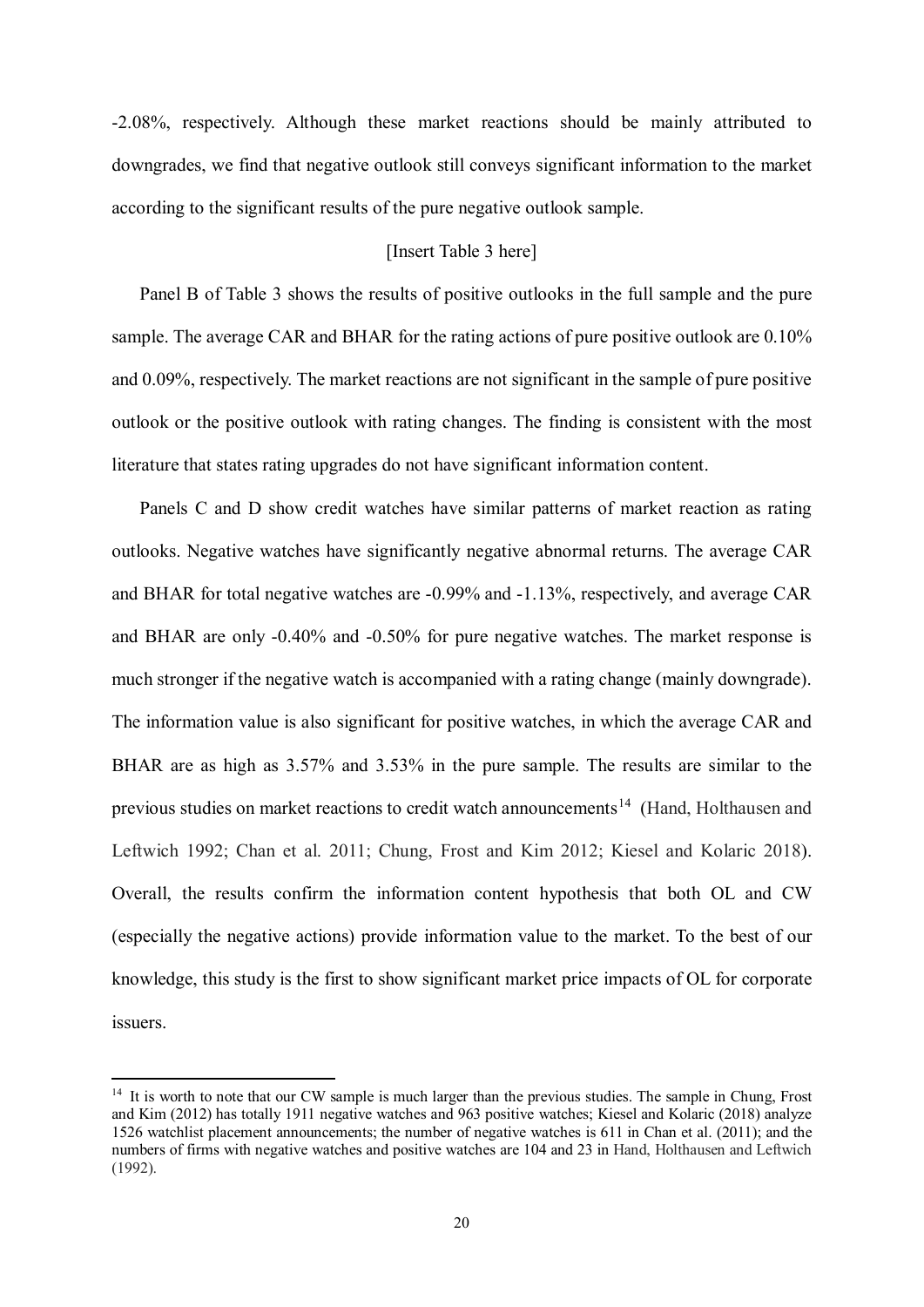We further explore the information content of rating changes, that is, downgrades and upgrades with respect to CW/OL procedure. Specifically, we test whether the information values differ in the rating changes with and without CW/OL procedures. Boot et al. (2006) predict that the downgrades proceeded by negative CW are more informative than those in the absence of CW procedure because the watch-preceded downgrades signal the failure of the issuers' recovery effort. Panel A of Table 4 shows that the magnitude of price reactions for watch-preceded downgrades (-2.73% CAR and -2.68% BHAR) is smaller than those in direct downgrades (-3.25% CAR and -3.13% BHAR). However, the outlook-proceeded downgrades have stronger negative price effect (-3.83% CAR and -4.64% BHAR) than direct downgrades. These findings may indicate that it is OL procedure rather than CW procedure that serves as the coordination mechanism in the credit rating process. The market responses are not significant for direct upgrades or watch-proceeded upgrades, but only for outlookpreceded upgrades. The finding is consistent with the previous literature that upgrades do not convey new information to the market (Holthausen and Leftwich 1986; Hand, Holthausen and Leftwich 1992).

#### [Insert Table 4 here]

#### **4.2 OL and CW as predictors of credit worthiness**

Hamilton and Cantor (2004) suggest that OL and CW help alleviate the tension between rating accuracy and rating stability, the two major objectives of the credit rating system. Credit ratings are not adjusted for temporary changes in credit quality that may be reversed in the near term (Altman and Rijken 2004). OL and CW help mitigate the tension between the two objectives by providing timely warnings of likely rating changes that will follow if expectations are realized. Moody's report (Moody's 2005) indicates that the accuracy of Moody's ratings as predictors of default is improving by adjusting for outlook status. We expect that the assignments of OL and CW by CRAs reveal the changes of credit worthiness of issuers. The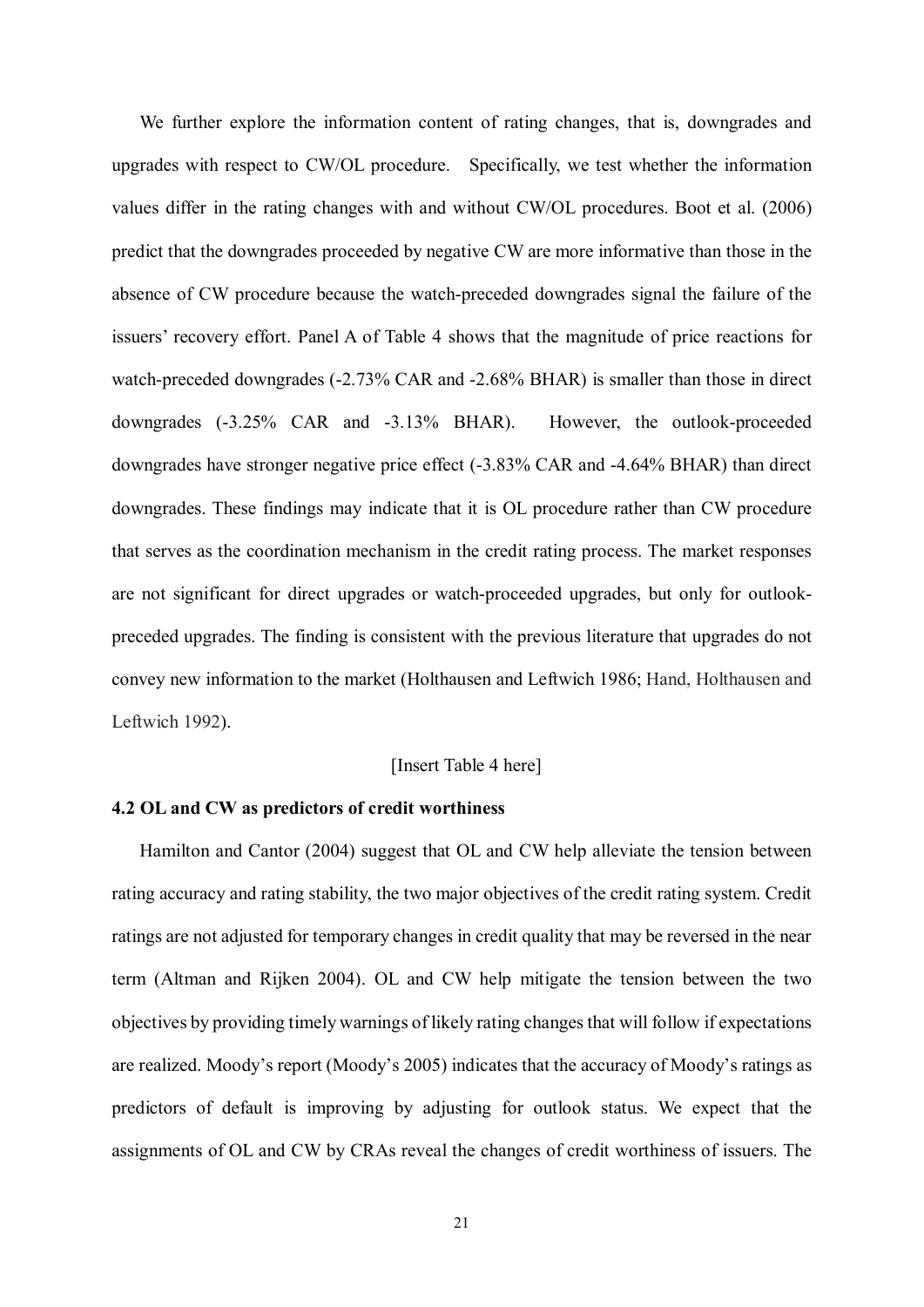default risk in our study is measured by the expected default frequency (EDF) from Merton's model.

Figure 3 shows the average monthly EDFs of firms from 12 months before to 12 months after the month of downgrades, negative OLs, and negative CWs. Panel A gives the EDFs in the group of firms that receive downgrade after negative events in the following one year; and Panel B shows the EDFs in the group of firms without subsequent downgrade. The EDFs are found to have increased in a one-year period before firms receive downgrade, negative OL and negative CW, which indicates that the outlook and watch events are assigned due to the deterioration in credit quality. Panel A indicates that the default risk continues to increase or maintains at the same level in the six-month period after the negative events if the firms receive a subsequent downgrade. Panel B shows that the default probability reaches the peak in the month of negative events and starts to decrease afterwards in the firms without subsequent downgrade, which is consistent with the finding in Loffler (2013) and Liu and Sun (2017). The decrease of default risk may indicate that firms may have taken some considerable actions to restore credit quality after the negative OLs or CWs in an attempt to avoid possible downgrade.

#### [Insert Figure 3 here]

Figure 4 shows the average EDFs of firms from 12 months before to 12 months after the month of positive rating events. We also divide the sample into two groups: firms with subsequent upgrade within one year and firms without. The EDFs are found to have decreased in a one-year period before firms receive upgrades, positive OLs and positive CWs. It indicates that positive OLs and CWs are assigned when an issuers' credit worthiness improves. Panel A shows that the expected default probability remains similar in the following year after the month that firms receive positive rating actions if they are further upgraded. Panel B indicates that default risk increases in the following year if there is no subsequent upgrade, which shows that credit quality does not substantially improve in these firms after the after positive OL or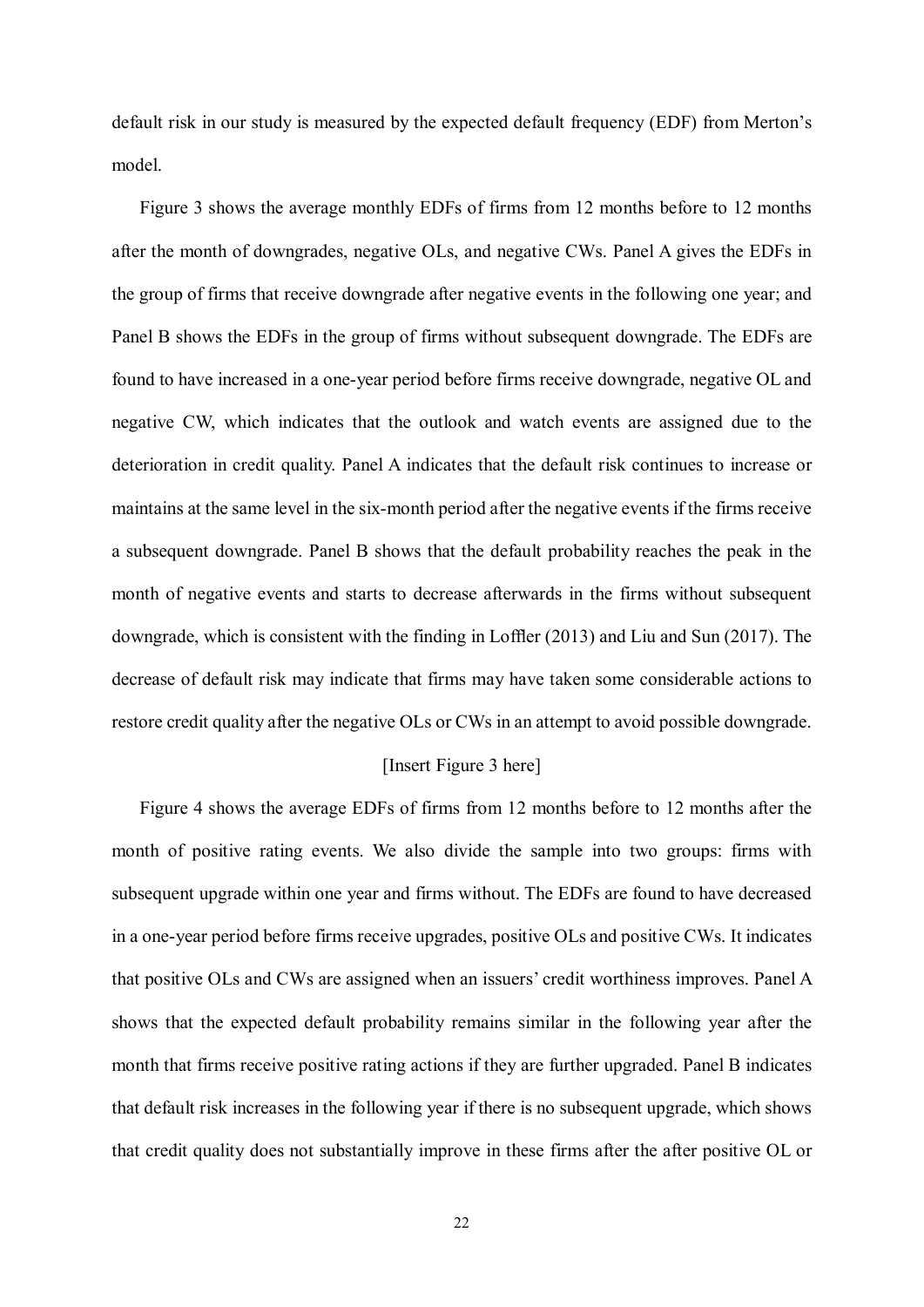CW event.

<u>.</u>

In sum, we find increases (decreases) of default risks in the periods after negative (positive) OL and CW assignments if there are subsequent downgrades (upgrades) in the firms. The decreases of EDFs after negative OL assignments in some firms may be brought about by the recovery efforts in these firms in an attempt to avoid further downgrades. One important point to note is that these are raw descriptive figures without the control of rating levels or other firm fundamentals.

#### [Insert Figure 4 here]

We test whether the firms that are downgraded or upgraded and placed on OL or CW list are associated with changes in credit worthiness through Equation  $(1)^{15}$  $(1)^{15}$  $(1)^{15}$ . Table 5 presents the predictive abilities of rating changes, OL and CW on subsequent default risks. The results in Column 1 indicate that the changes of expected default probabilities significantly increase by 1.08% in the month of downgrade; and the increases of expected default probabilities are 1.51% and 2.18% per month, respectively, during the periods that the firms are placed on negative OL and CW lists. The coefficients of downgrade, negative OL and negative CW are all significant at the 1% level.

The regression in Column 2 replaces the variable of credit rating by the financial statement variables that could affect firm credit worthiness. Similarly, the coefficients of dummy variables downgrade, negative OL and negative CW are positive and highly significant.

Column 3 of Table 5 shows that EDFs significantly decrease further by 0.59%, 0.66% and 1.42% per month if firms receive subsequent upgrades, positive OL assignments, and positive

<span id="page-22-0"></span><sup>&</sup>lt;sup>15</sup> As the dummy variables downgrade (upgrade), negative (positive) OL and negative (positive) CW are included in the same regression model, one potential concern is that some of these variables may be highly correlated. Therefore, we have computed the correlations among rating change, credit watch and rating outlook in the sample. The correlation matrix of these variables shows that the correlations between each pair of these variables are less than 6%. Also, the variance inflation factors (VIFs) of the model with all these variables are less than 1.5. Therefore, the collinearity is found not a serious problem in Equation (1). The results remain similar if each variable of rating actions is included in the model one at a time.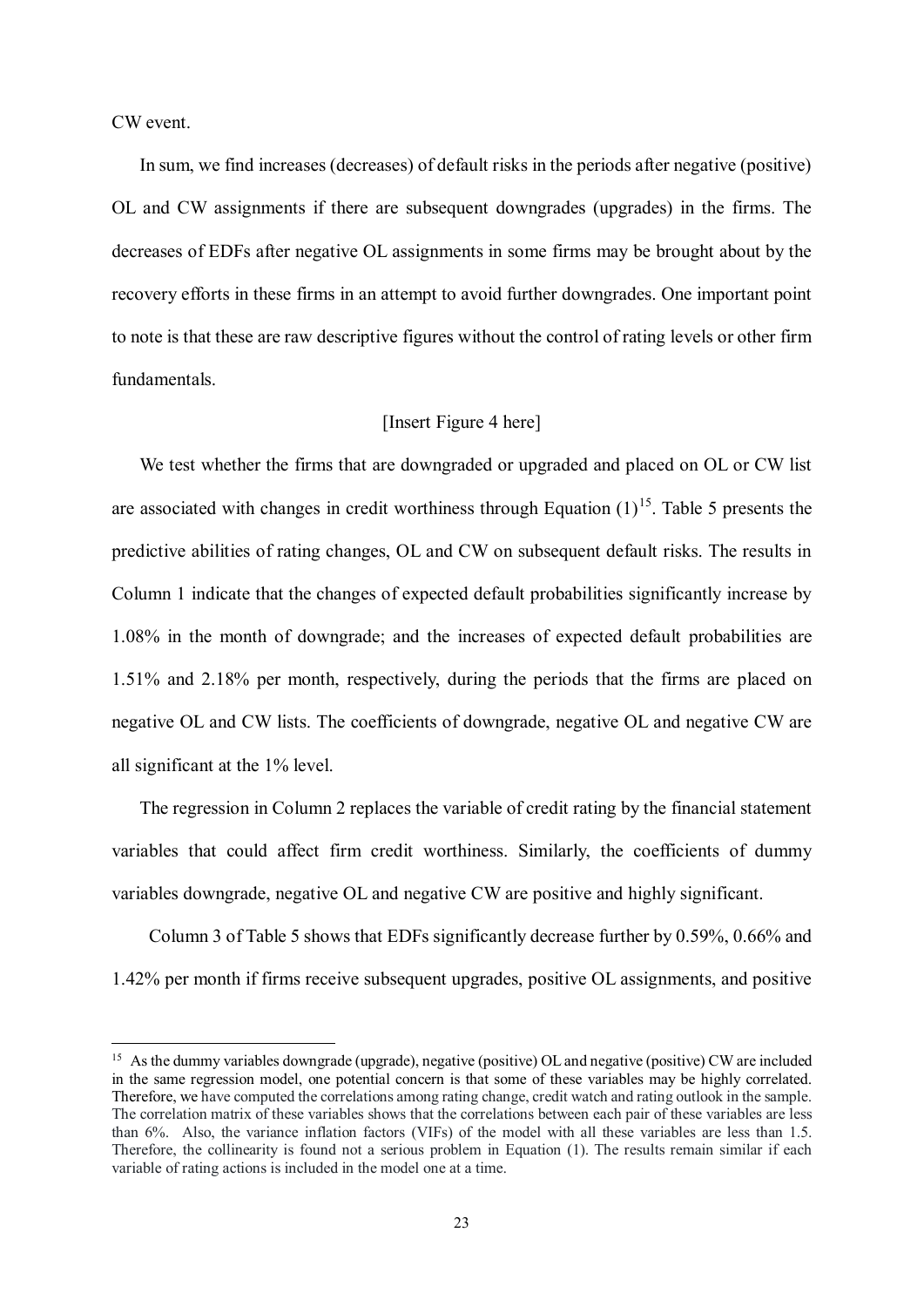CW assignments, respectively. Positive OLs and CWs are associated with larger decreases of default probabilities than upgrades. The low responsiveness of default risk to upgrades is consistent with the existing literature that states upgrades are anticipated by the market (Holthausen and Leftwich 1986; Hand, Holthausen and Leftwich 1992). Column 4 presents the results with the corporate control variables. The major results remain unchanged in both Columns 3 and 4.

#### [Insert Table 5 here]

We run several robustness tests to confirm the responsiveness of default risk to OL and CW assignments. First, we use the level of EDF as dependent variable in Equation (1). We find that the level of EDF significantly increases in the month that a firm is downgraded, assigned negative OL or CW; and the EDF significantly decreases in the firms with upgrade, positive OL or CW assignments. The results indicate that the rating action such as OL or CW is associated with credit risk in a firm. Second, as Bharath and Shumway (2008) argue that the expected default frequency from the Merton model may not be a sufficient measure for a firm's default. We use the failure probability method from Campbell, Hilscher and Szilagyi (2008) as an additional measure for credit risk. We calculate the failure probability for a firm in a month from the 12-month logistic regression (Campbell, Hilscher and Szilagyi 2008; Table IV). We find similar results that the rating actions including OLs and CWs are significantly associated with the level or change of default risk of a firm measured by its failure probability. The results are not reported to conserve the space but available upon request  $16$ .

In sum, our results indicate that expected default risk is strongly associated with OL and CW assignments. We find that, in general, default risks significantly increase in the periods when firms are placed on negative OL and CW assignment lists, and decreased during positive OL and CW assignment periods. The magnitude of the changes of default risk per month in the

<u>.</u>

<span id="page-23-0"></span><sup>&</sup>lt;sup>16</sup> We thank the suggestions of robustness tests from the referees.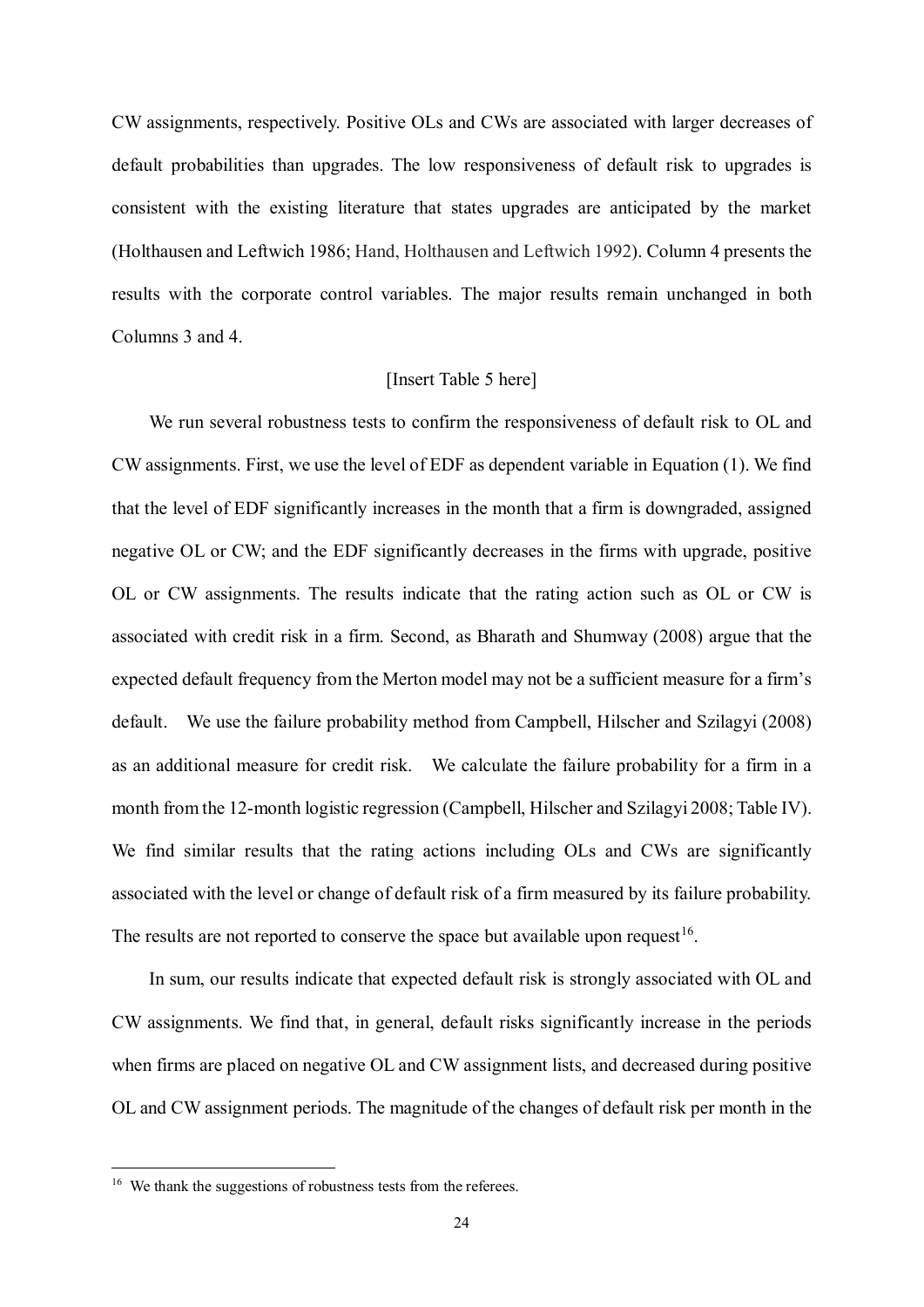OL and CW assignment periods is even larger than those changes induced by downgrade and upgrade. The results confirm our second hypothesis that OL and CW are valuable predictors of credit worthiness.

### **4.3 Negative OL and recovery efforts**

We have shown that OL plays similar role as CW in providing information contents to the market and predicting future default risk. Boot et al. (2006) argue that in addition to processing information, CRAs coordinate the behaviors of firms and the beliefs of the market. Through the credit watch procedure, CRAs form an implicit contract with a firm and induce the firm to take remedial action to prevent subsequent downgrade. Boot et al. (2006) do not consider the outlook procedure in the coordination mechanism. However, we expect that OL would play a similar role as CW in inducing firms to undertake recovery efforts as both OL and CW indicate possible downgrades in the future, and OL gives longer time to firms than CW to take specific actions.

We employ difference-in-differences tests to explore the differences in the changes of corporate fundamental, that is, liquidity, debt financing, profitability and investment, before and after OL assignments in the groups of firms receiving rating confirmations and downgrades, and in the groups of firms with negative OLs and their corresponding matched firms. Table 6 provides the comparison results between the firms with rating confirmation and with downgrade after negative OL assignments. Panels A and B show the difference before and after OL assignments for the firms with negative OLs, followed by rating confirmations and downgrades, respectively. Both groups have significant decreases in interest coverage, increase in leverage and decrease in capital expenditure in post-OL assignment period. The firms with subsequent rating confirmations use less short-term debt and become more profitable in the post-OL assignment period while the firms with subsequent downgrades have increase in the short-term debt ratio and decrease in ROA.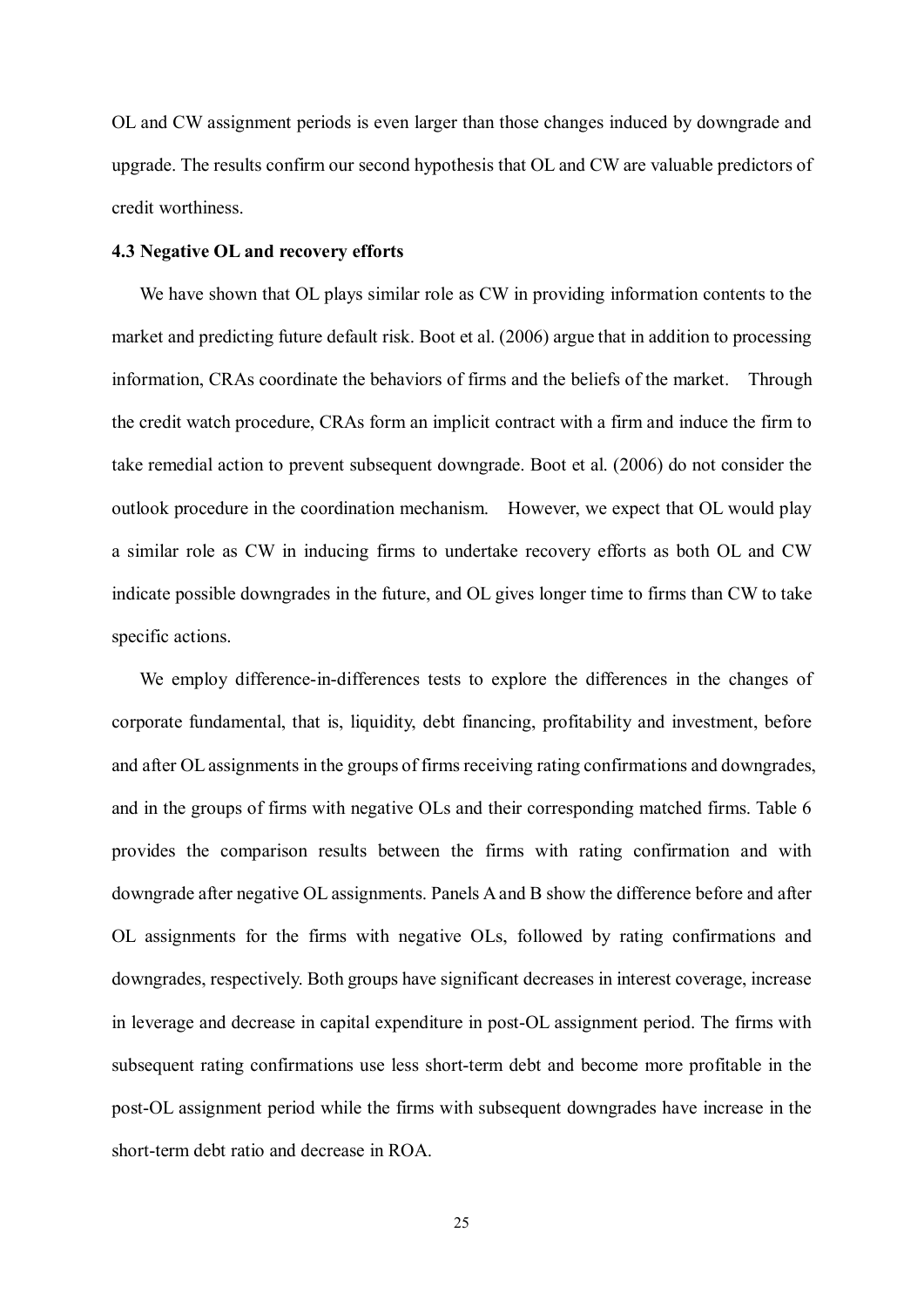Panel C of Table 6 presents the difference-in-differences results. The results show that the firms with rating confirmations (rating-confirmed firms) significantly outperform the downgraded firms in terms of some corporate financial fundamental variables. Examining the corporate variables related to credit quality, these rating-confirmed firms decrease less in interest coverage, increase less in leverage, decrease more in short-term debt, increase more in ROA, and decrease more in capital expenditure, than firms without rating confirmations (nonconfirmed firms). The results provide evidence on recovery efforts that rating-confirmed firms improve their corporate fundamentals to improve the credit quality and avoid subsequent downgrades.

#### [Insert Table 6 here]

Table 7 presents the estimates of Equation (2) to test whether undertaking recovery efforts in the post-OL assignment period leads to rating confirmations. As indicated above, recovery effort is measured by the improvements in corporate fundamentals between pre-OL assignment period and post-OL assignment period, that is, increases in average interest coverage and ROA, decreases in average leverage, short-term debt, and capital expenditure. Columns 1 through 5 show the results using each of the recovery effort variables in the logistic regression function. The coefficients on recovery effort are all significant in these models. The results indicate that if a firm exerts efforts to maintain high interest coverage, reduce leverage and short-term debt, increase profitability and decrease capital expenditure, it is more likely to receive a rating confirmation. Column 6 combines all recovery effort variables in one regression model. The results remain similar, except that the coefficient of recovery effort variable by capital expenditure is not significant. The findings are consistent with the results in Table 6 and confirm Hypothesis H3a that if a firm with negative OL assignment exerts recovery efforts, it is highly likely to avoid downgrade subsequently.

[Insert Table 7 here]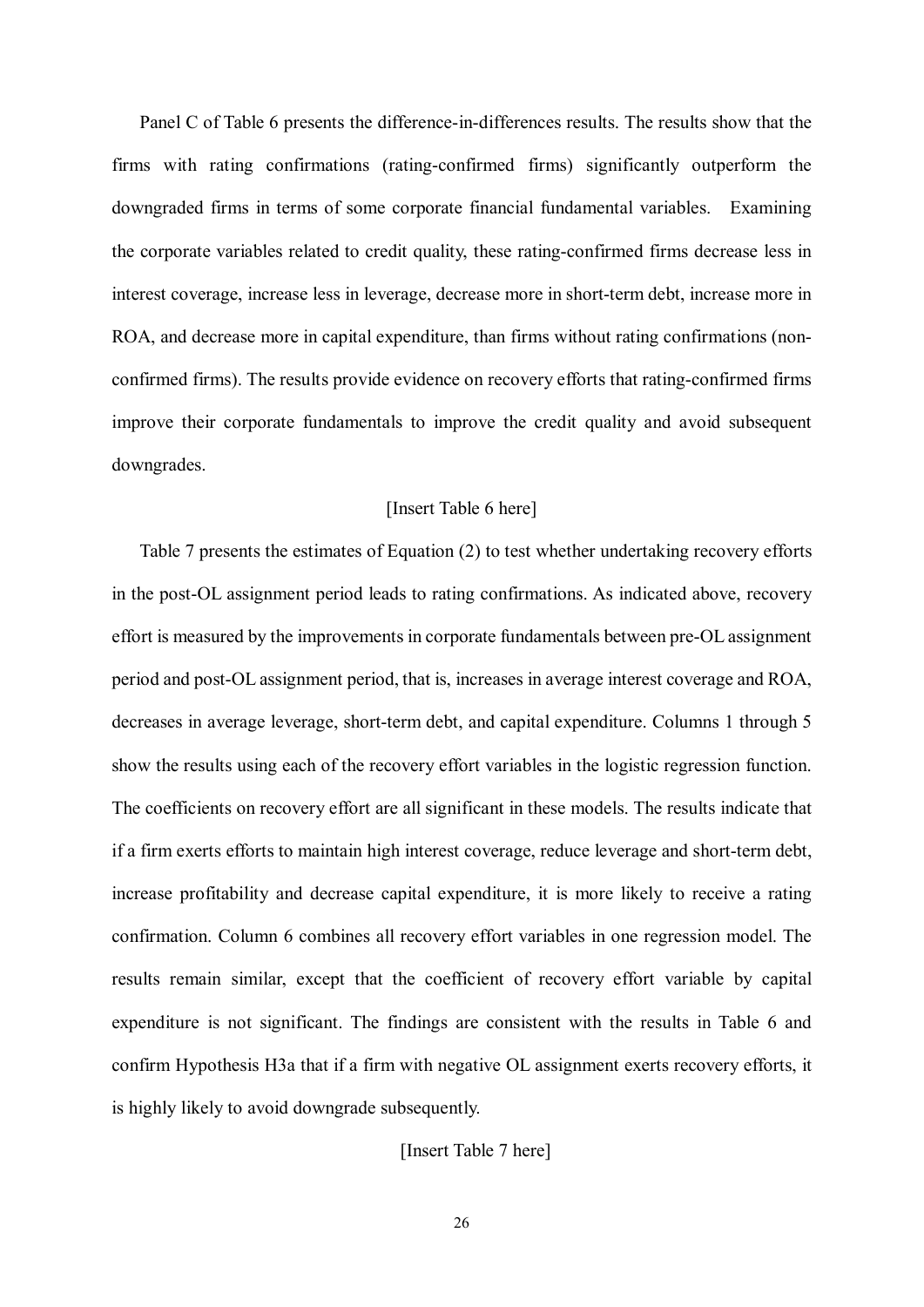We further test Hypotheses H3b and H3c to establish the casual link between negative OL assignments and recovery efforts. We match the issuers that are assigned negative OLs and subsequently receive rating confirmations to the firms that have the same rating grade but without negative OL. Similarly, we match the issuers that are assigned negative OLs and receive subsequent downgrades to the firms that are directly downgraded to the same rating level. The matching procedure guarantees that the firms in the treatment and control groups have similar properties except the negative OL assignment. If negative OLs cannot trigger any recovery efforts, we expect not to observe any significant difference in the changes of corporate fundamentals between treatment groups and control groups.

#### [Insert Table 8 here]

Table 8 reports the comparison of results between the issuers with negative OL assignments as well as subsequent rating confirmations and the matched issuers without negative OL assignment. In total, there are 396 pairs of matched firms. Panel A shows that issuers in the treatment group are found to have significant decreases in short-term debts and the capital expenditure and an increase in ROA after the negative OL assignments. The results of the matched sample are similar to those in the full sample reported in Panel A of Table 6. For the control group in Panel B, the changes in corporate fundamentals are generally not significant except that the average leverage ratio has significantly decreased after the pseudo negative OL assignment. The improvement in corporate fundamentals are generally absent in the control firms without negative OL assignments. Panel C shows that in term of the reductions in shortterm debt and capital expenditure and the increase of ROA, the firms with negative OL assignments have significantly more improvements than the control sample. The results confirm Hypothesis H3b that negative OL assignment induces firms to exert the recovery efforts as to avoid subsequent downgrade.

To explore the potential recovery effort of the firms with negative OL assignments and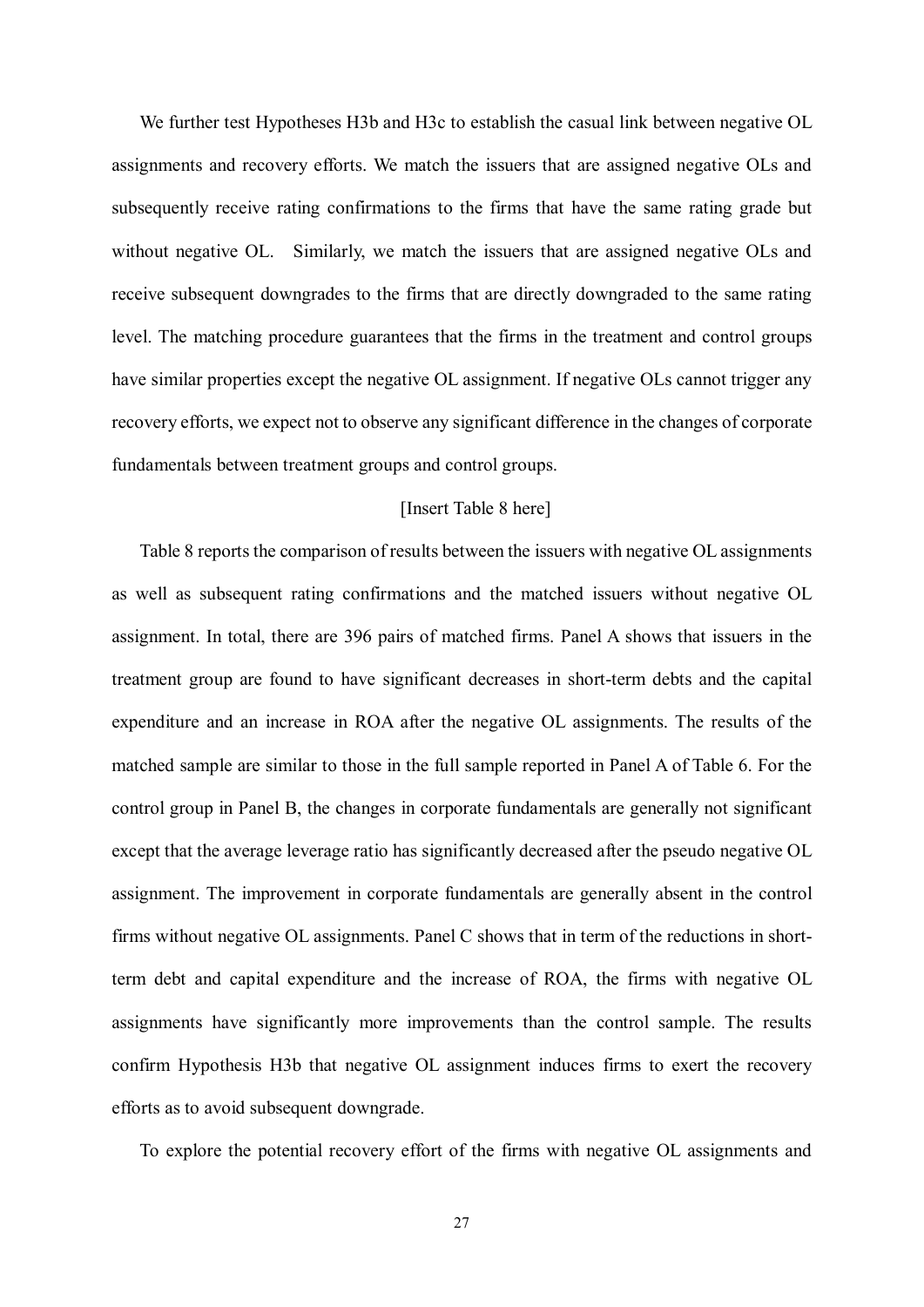followed by downgrades, we compare the changes in the corporate fundamentals between these firms and their corresponding matched firms with direct downgrades. Table 9 presents the results from 151 matched pairs. Panel A shows that for the firms receiving negative OLs with subsequent downgrades, the fundamentals continue to deteriorate after OL assignments except reduction in capital expenditure. Similar patterns are observed in Panel B from the firms with direct downgrades. The differences in the changes of fundamentals are not statistically significant between these two groups, which reject Hypothesis H3c. The results suggest that firms with poor fundamentals might not attempt to restore the credit quality even though they are given reasonable time to do so before being downgraded by CRAs. The negative OL assignment cannot induce recovery effort in these firms possibly because the credit quality is already difficult to repair.

#### [Insert Table 9 here]

Our study is the first to study the recovery effort by firms through the credit quality- related corporate variables and to confirm the coordination mechanism of CRAs through OL procedure. Unlike previous studies that explore recovery effort by market reactions to failed or successful efforts (Bannier and Hirsch 2010; Chan et al. 2011), we present direct evidence on the recovery effort and its impacts on subsequent rating actions. We also conduct some robustness tests (not reported but are available upon request) as follows. First, the recovery effort is measured by the improvements in corporate fundamentals between OL assignment quarter and post-OL assignment periods. Second, we use other credit quality related variables that are adopted by CRAs to measure recovery effort such as debt to EBITDA, cash flow from operations to debt, operating profitability, and operating margin. The results remain similar in these tests. In sum, we find that negative OL assignments can trigger the recovery efforts in some firms to avoid downgrades. However, the recovery efforts are absent in the firms that are eventually downgraded by CRAs.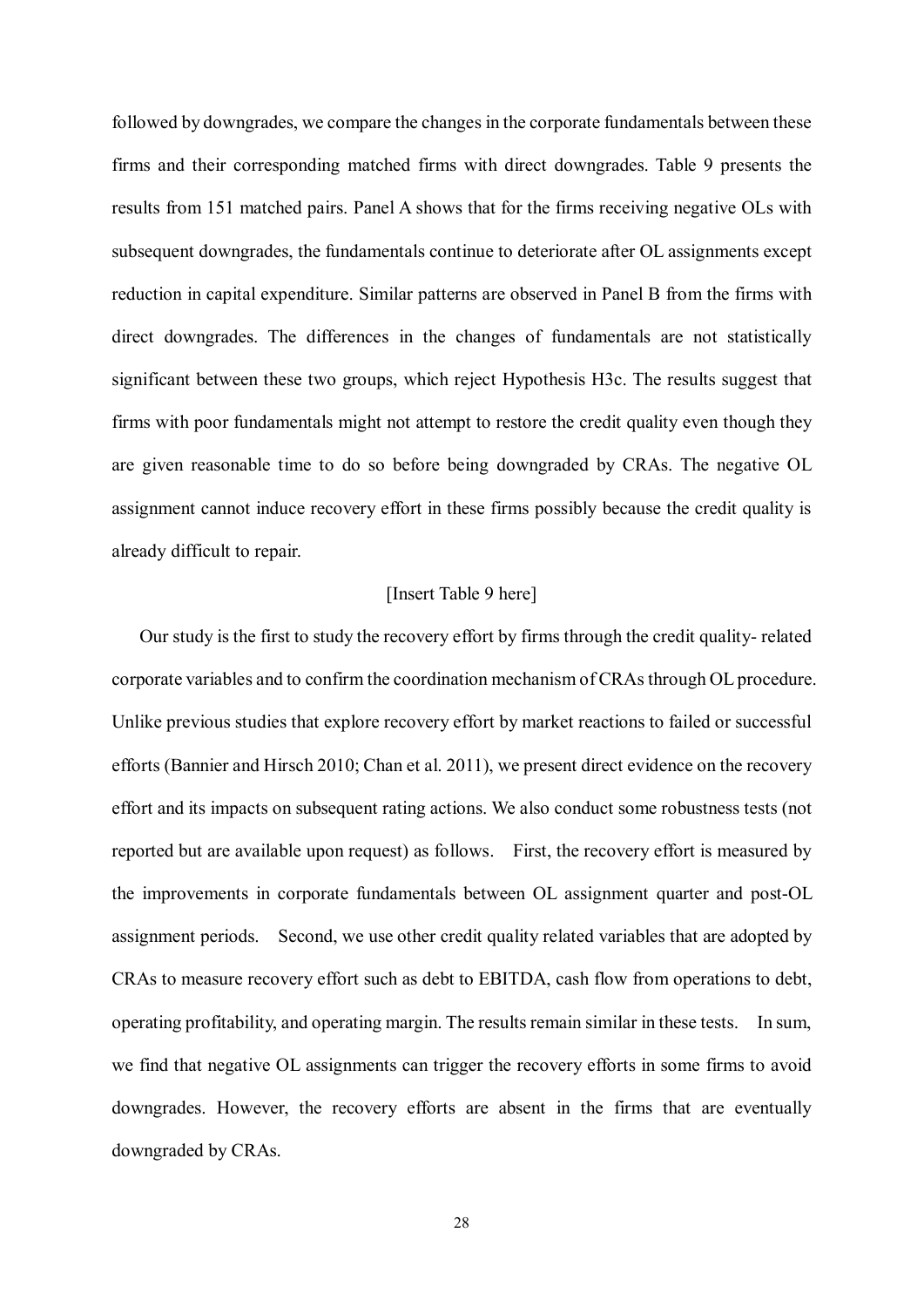#### **5. Conclusion**

In our study, we examine the roles of OL procedure in the credit rating process, namely, providing information to the market, predicting default risk, and inducing recovery efforts. We find that negative OLs (as well as CW) convey significant information to the market. The assignments of OL and CW are significantly associated with the changes of default risk, which indicates that they are useful predictors of issuers' credit worthiness. More importantly, we find that OL procedure also serves as a coordination mechanism between CRAs and firms. Specifically, CRAs induce firms to conduct recovery efforts through negative OL assignments to avoid future downgrades. Our results confirm that the firms that exert more recovery efforts are more likely to receive rating confirmation. OL procedure allows some firms to undertake specific actions to improve credit quality.

OL procedure is understudied in the credit rating literature, although the frequency of OL actions by CRAs is as high as rating change actions. This is a timely study especially when CRAs are subject to strong criticisms for not being timely or informative. Our study indicates that both OL and CW have information contents and are associated with default risk. CRAs use them to improve rating accuracy, and meanwhile maintain rating stability. The monitoring role of CRAs in the capital market is not thoroughly studied. Bonsall, Koharki and Neamtiu (2015) find that CRAs relax the monitoring role after giving the initial credit rating to asset securitizations. However, our study finds that CRAs can continuously monitor issuers through the OL procedure. We believe that CRAs can add value to the capital market through both information supplying and monitoring activities.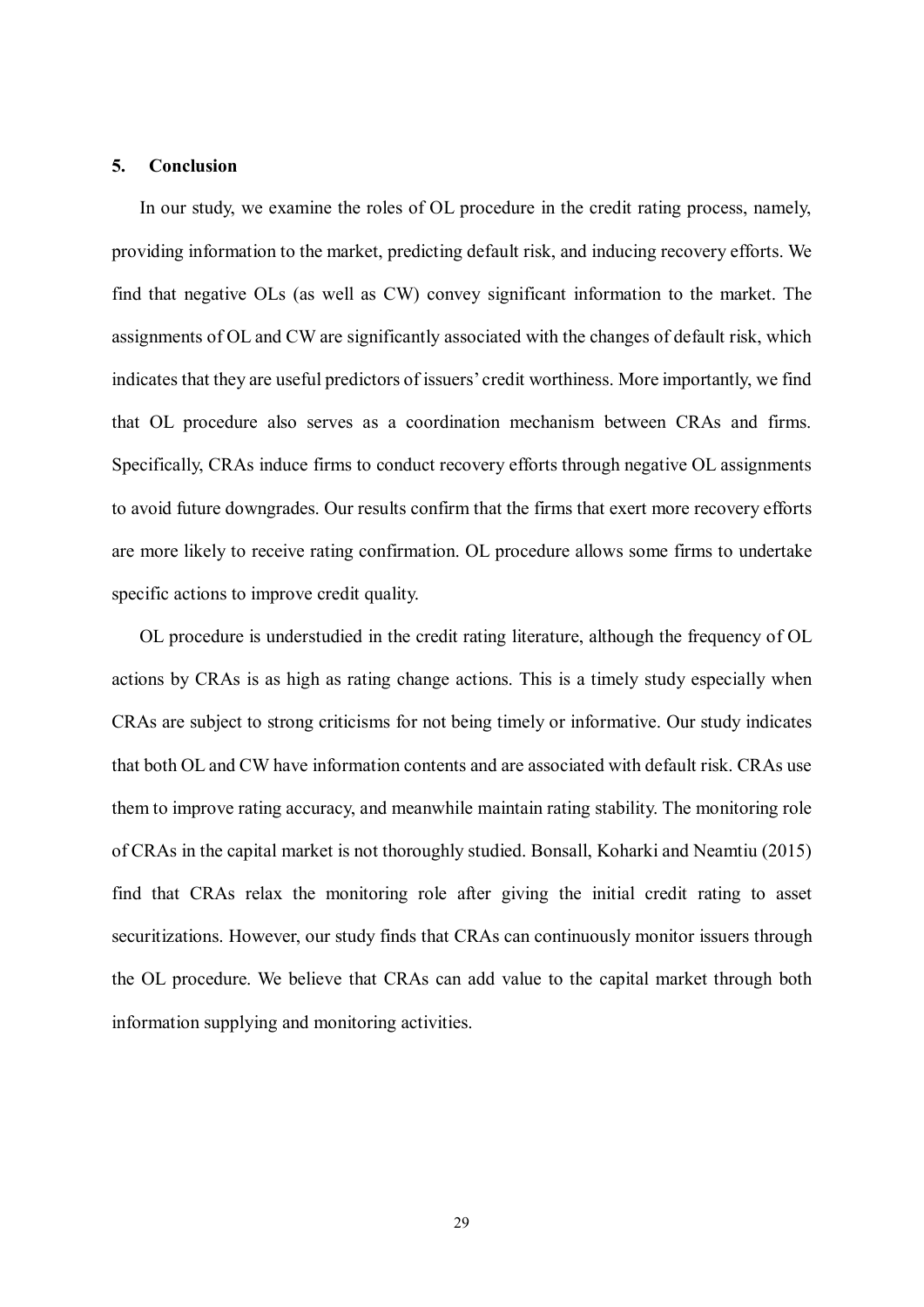#### **References**

- Alsakka R., ap Gwilym O (2012) Rating agencies' credit signals: An analysis of sovereign watch and outlook. International Review of Financial Analysis 21: 45-55.
- Altman EI, Rijken HA (2004) How rating agencies achieve rating stability. Journal of Banking and Finance 28(11): 2679-2714.
- Altman EI, Rijken HA (2007) The added value of rating outlooks and rating reviews to corporate bond ratings. Paper presented at the Financial Management Association Meeting, Barcelona.
- Bannier CE, Hirsch CW (2010) The economic function of credit rating agencies–What does the watchlist tell us? Journal of Banking and Finance 34(12): 3037-3049.
- Bao MX, Liu Y (2018) Level 3 assets and credit risk. Review of Pacific Basin Financial Markets and Policies 21(01): 1850003.
- Bharath ST, Shumway T (2008) Forecasting default with the Merton distance to default model. The Review of Financial Studies 21(3): 1339-1369.
- Bonsall S, Koharki K, Neamtiu M (2015) The effectiveness of credit rating agency monitoring: Evidence from asset securitizations. The Accounting Review 90(5): 1779-1810.
- Boot AW, Milbourn TT, Schmeits A (2005) Credit ratings as coordination mechanisms. The Review of Financial Studies 19(1): 81-118.
- Campbell JY, Hilscher J, Szilagyi J (2008) In search of distress risk. The Journal of Finance 63(6): 2899-2939.
- Chan H, Faff R., Hill P, Scheule H (2011) Are watch procedures a critical informational event in the credit ratings process? An empirical investigation. Journal of Financial Research 34(4): 617-640.
- Chou T (2013) Information content of credit ratings in pricing of future earnings. Review of Quantitative Finance and Accounting 40(2): 217-250.
- Driss H, Massoud N, Roberts GS (2016) Are credit rating agencies still relevant? Evidence on certification from Moody's credit watches Journal of Corporate Finance, in press.
- Finnerty JD, Miller CD, Chen R (2013) The impact of credit rating announcements on credit default swap spreads. Journal of Banking and Finance 37(6): 2011-2030.
- Fitch Ratings Ltd. (Fitch) 2005 Special report: Fitch sovereign rating outlook and watch study (November 25, 2005).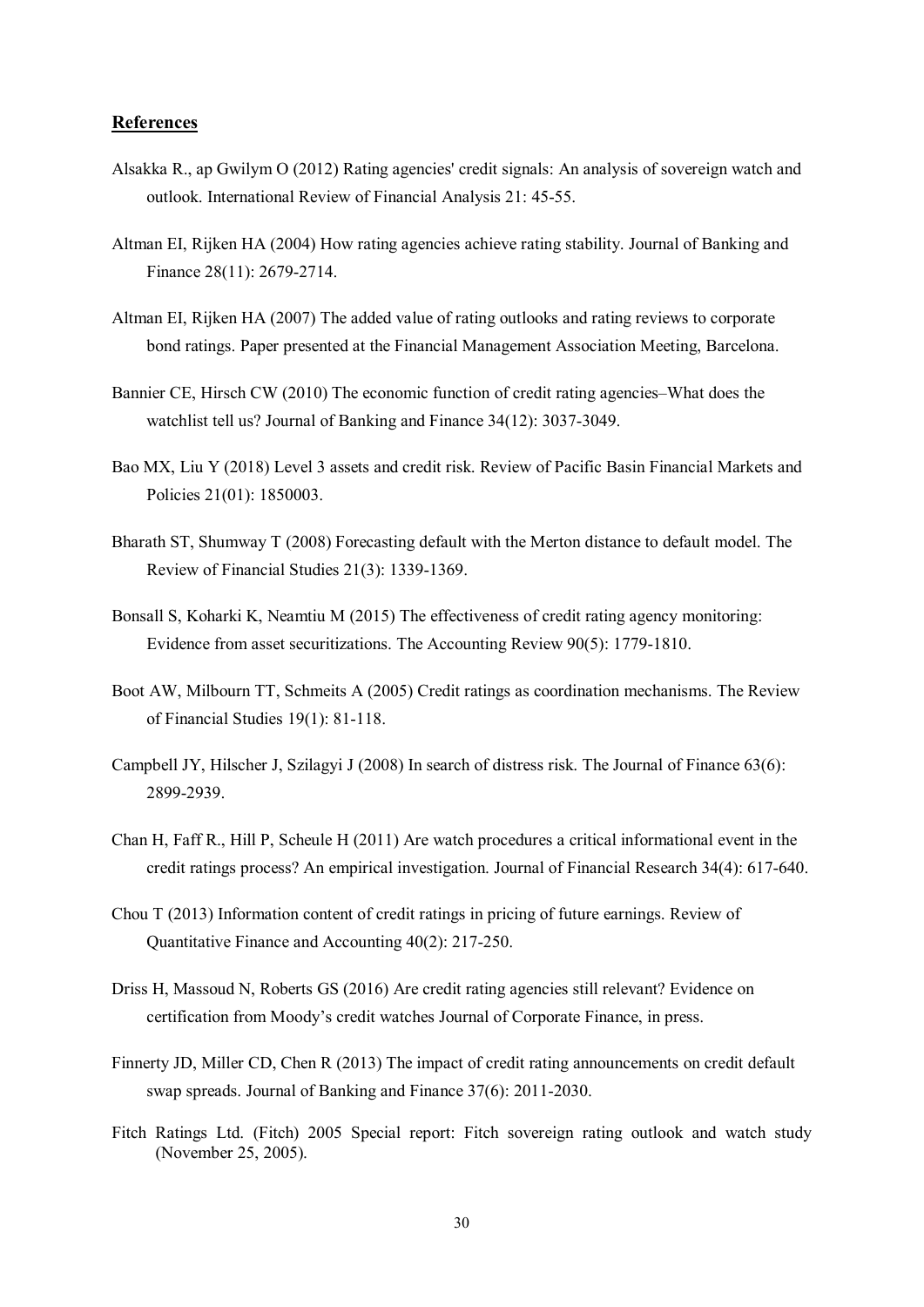- Galil K, Soffer G (2011) Good news, bad news and rating announcements: An empirical investigation. Journal of Banking and Finance 35(11): 3101-3119.
- Hamilton DT, Cantor R (2004) Rating transition and default rates conditioned on outlooks. The Journal of Fixed Income 14(2): 54-70.
- Hand, JR, Holthausen RW, Leftwich RW (1992) The effect of bond rating agency announcements on bond and stock prices. The Journal of Finance 47(2): 733-752.
- Hill P, Brooks R, Faff R (2010) Variations in sovereign credit quality assessments across rating agencies. Journal of Banking and Finance 34(6): 1327-1343.
- Hill P, Faff R (2010) The market impact of relative agency activity in the sovereign ratings market. Journal of Business Finance and Accounting 37(9‐10): 1309 -1347.
- Hirsch CW, Krahnen JP (2007) A primer on rating agencies as monitors: An analysis of the watchlist period. Paper presented at the EFA 2007 Ljubljana Meetings Paper. http://dx.doi.org/10.2139/ssrn.967463
- Holthausen RW, Leftwich RW (1986) The effect of bond rating changes on common stock prices. Journal of Financial Economics 17(1): 57-89.
- Hull J, Predescu M, White A (2004) The relationship between credit default swap spreads, bond yields, and credit rating announcements. Journal of Banking and Finance 28(11): 2789-2811.
- Hung CD, Banerjee A, Meng Q (2017) Corporate financing and anticipated credit rating changes. Review of Quantitative Finance and Accounting 48(4): 893-915.
- Kedia S, Rajgopal S, Zhou X (2014) Did going public impair Moody׳s credit ratings? Journal of Financial Economics 114(2): 293-315.
- Kiesel F, Kolaric S (2018) Measuring the effect of watch-preceded and direct rating changes: A note on credit markets. Review of Quantitative Finance and Accounting 50(2): 653-672.
- Liu AZ, Subramanyam K, Zhang J, Shi C. (2017) Do firms manage earnings to influence credit ratings? Evidence from negative credit watch resolutions. The Accounting Review 93(3): 267- 298.
- Liu AZ, Sun L (2017) Revisiting post-downgrade stock underperformance: The impact of credit watch placements on downgraded firms' long-term recovery. Journal of Accounting, Auditing and Finance 32(2): 271-299.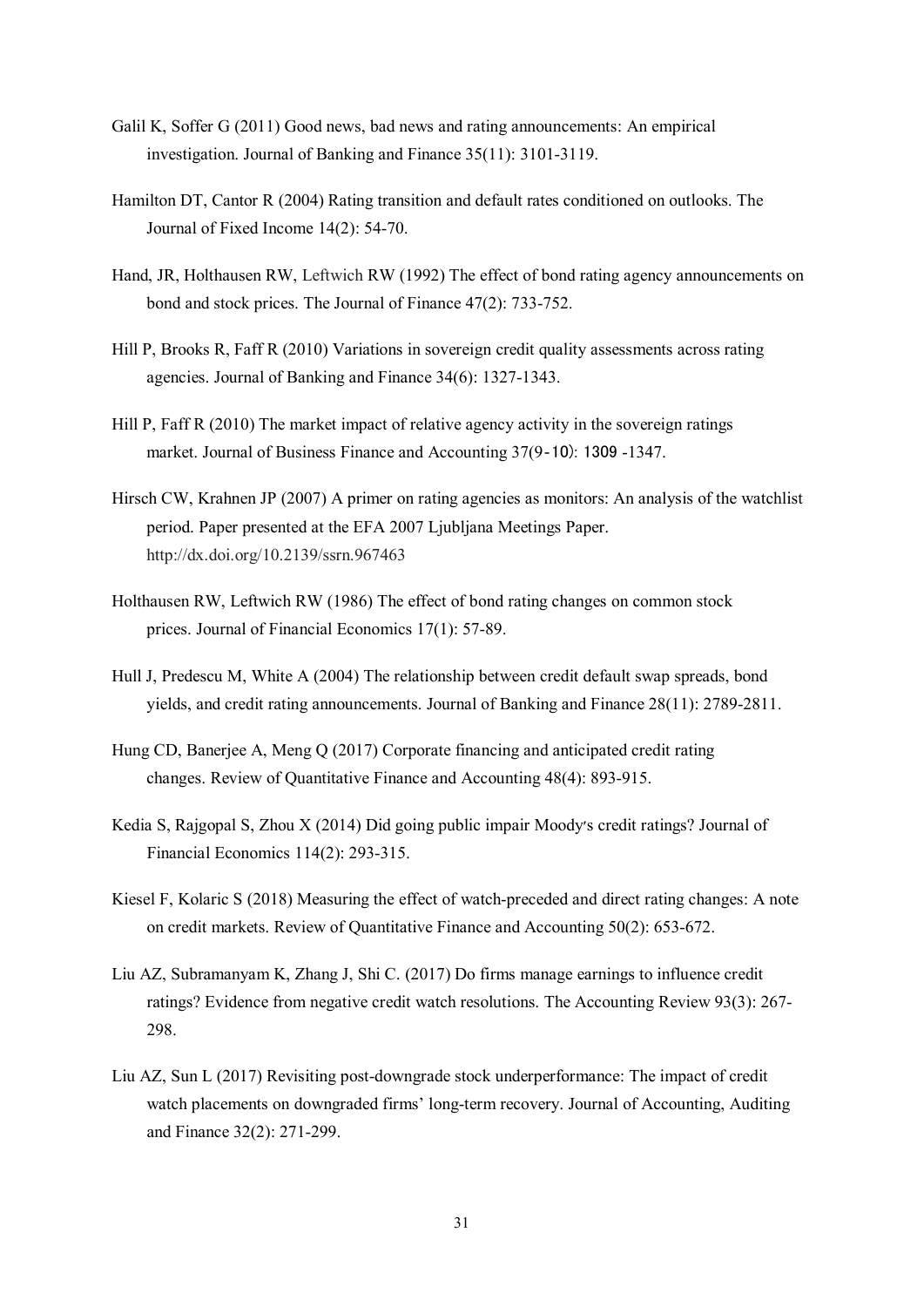- Liu L, Luo D, Han L (2019) Default risk, state ownership and the cross-section of stock returns: Evidence from china. Review of Quantitative Finance and Accounting 53(4): 933-966.
- Löffler G (2013) Can rating agencies look through the cycle? Review of Quantitative Finance and Accounting 40(4): 623-646.
- Luo H, Chen L (2019) Bond yield and credit rating: Evidence of Chinese local government financing vehicles. Review of Quantitative Finance and Accounting 52(3): 737-758.
- Manso G (2013) Feedback effects of credit ratings. Journal of Financial Economics 109(2): 535-548.
- Merton RC (1974) On the pricing of corporate debt: The risk structure of interest rates. The Journal of Finance 29(2): 449-470.
- Moody's Investors Service (Moody's) (1998) Special Comment: An historical analysis of Moody's watchlist, (October).
- Moody's Investors Service (Moody's) (2004) Special Comment: Rating transitions and defaults conditional on watchlist, outlook and rating history, (February).
- Moody's Investors Service (Moody's) (2005) Special Comment: Rating transitions and defaults conditional on rating outlooks revisited: 1995–2005, (December).
- Moody's Investors Service (Moody's) (2008) Special Comment: Moody's credit transition model: A summary of the watchlist/outlook extension, (June).
- Moody's Investors Service (Moody's) (2016) Rating Action: Moody's confirms Microsoft's Aaa senior unsecured rating; outlook changed to negative, (July 25, 2016).
- Moody's Investors Service (Moody's) (2017) Rating Action: Moody's affirms Microsoft's Aaa senior unsecured rating; outlook changed to stable, (December 7, 2017).
- Norden L, Weber M (2004) Informational efficiency of credit default swap and stock markets: The impact of credit rating announcements. Journal of Banking and Finance 28(11): 2813-2843.
- Salvadè F (2018) Is less information better information? Evidence from the credit rating withdrawal. Review of Quantitative Finance and Accounting 51(1): 139-157.
- Standard & Poor's Financial Services LLC (S&P's FS) (2005) Credit trends: Creditwatch and ratings outlooks: Valuable predictors of ratings behavior, (June 1, 2005).
- Standard & Poor's Financial Services LLC (S&P's FS) (2009) General Criteria: Use of Creditwatch and outlooks, (September 14, 2009).
- Standard & Poor's Financial Services LLC (S&P's FS) (2011) Guide to credit rating essentials: What are credit ratings and how do they work?
- Standard & Poor's Financial Services LLC (S&P's FS) (2016) RatingsDirect Global Credit Portal.
- Standard & Poor's Financial Services LLC (S&P's FS) (2017) RatingsDirect: S&P Global Ratings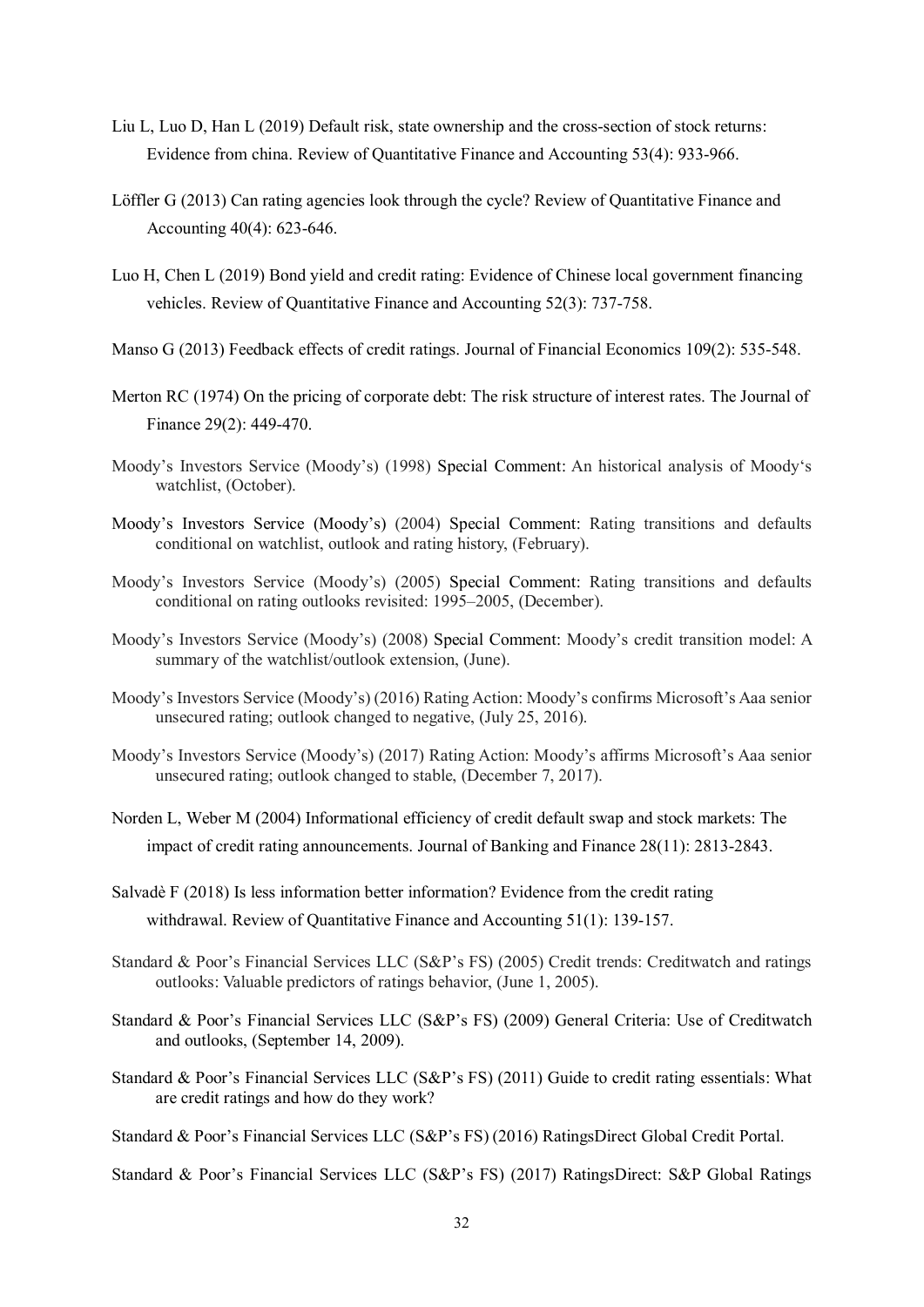Definitions, (June 26, 2017).

Vassalou M, Xing Y. (2004). Default risk in equity returns. The Journal of Finance 59(2): 831-868.

Xia H (2014). Can investor-paid credit rating agencies improve the information quality of issuer-paid rating agencies? Journal of Financial Economics 111(2): 450-468.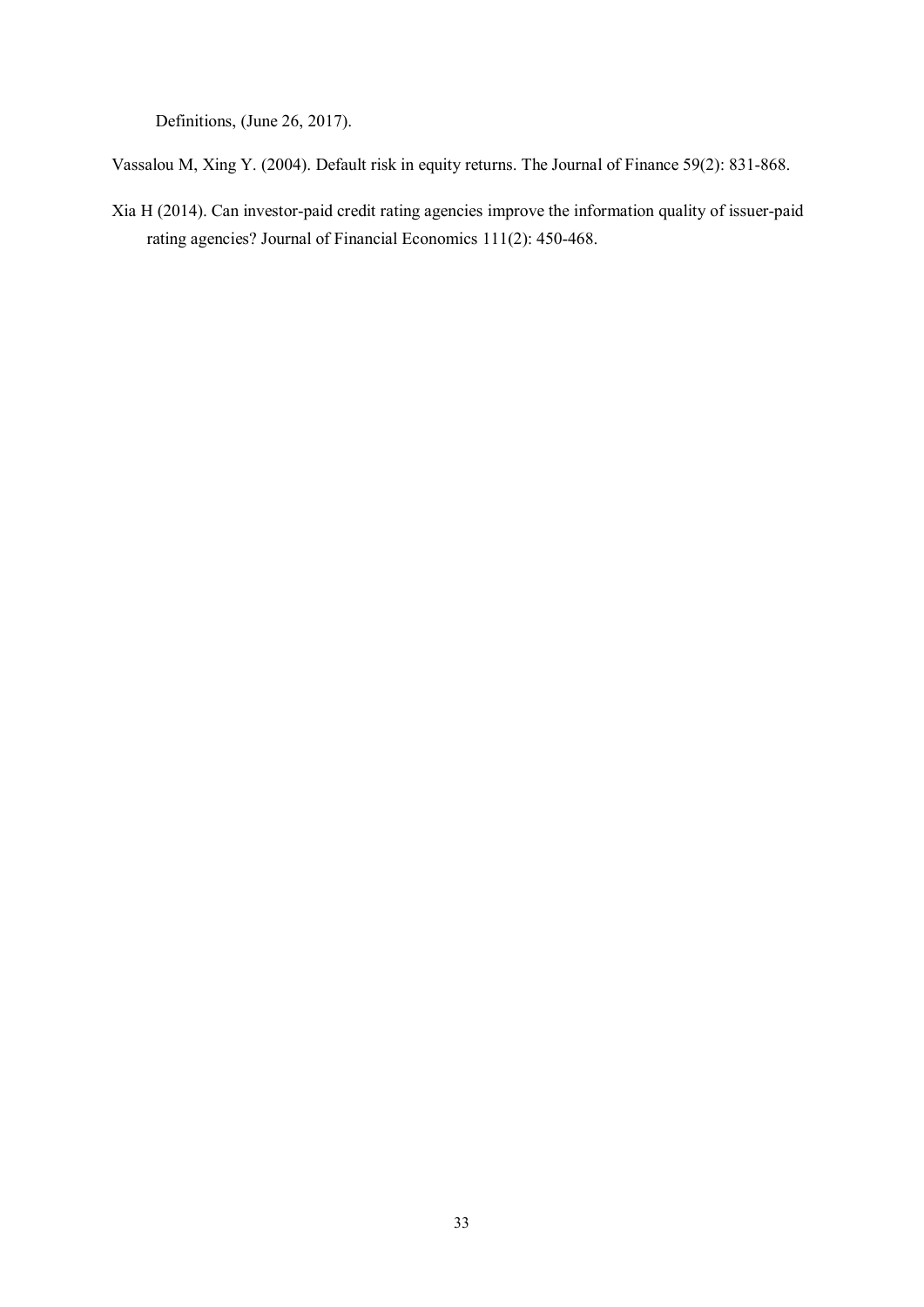|       | <b>Outlook action</b> |                         | <b>Watch action</b> |                  | <b>Rating change</b> |                |  |
|-------|-----------------------|-------------------------|---------------------|------------------|----------------------|----------------|--|
| Year  | <b>Negative</b>       | <b>Positive</b>         | <b>Negative</b>     | <b>Positive</b>  | Downgrade            | <b>Upgrade</b> |  |
| 1981  | $\mathbf{1}$          | $\overline{\mathbf{3}}$ | 6                   | $\mathbf{1}$     | 37                   | 44             |  |
| 1982  | $\overline{c}$        | $\boldsymbol{0}$        | $\overline{4}$      | $\boldsymbol{0}$ | 65                   | 28             |  |
| 1983  | $\overline{c}$        | $\overline{c}$          | 5                   | $\overline{c}$   | 45                   | 44             |  |
| 1984  | $\sqrt{ }$            | $\boldsymbol{0}$        | $8\,$               | 6                | 53                   | 53             |  |
| 1985  | $\boldsymbol{7}$      | $\overline{4}$          | 18                  | 10               | 73                   | 42             |  |
| 1986  | 15                    | 11                      | 31                  | 12               | 112                  | 58             |  |
| 1987  | 32                    | 22                      | 44                  | 17               | 83                   | 72             |  |
| 1988  | 113                   | 64                      | 38                  | 18               | 91                   | 98             |  |
| 1989  | 108                   | 59                      | 51                  | 20               | 84                   | 93             |  |
| 1990  | 135                   | 58                      | 53                  | 19               | 148                  | 65             |  |
| 1991  | 107                   | 46                      | 45                  | 22               | 133                  | 66             |  |
| 1992  | 100                   | 58                      | 63                  | 35               | 86                   | 112            |  |
| 1993  | 115                   | 75                      | 46                  | 39               | 84                   | 153            |  |
| 1994  | 103                   | 81                      | 49                  | 19               | 96                   | 109            |  |
| 1995  | 150                   | 131                     | 116                 | 76               | 116                  | 157            |  |
| 1996  | 136                   | 129                     | 139                 | 112              | 123                  | 166            |  |
| 1997  | 149                   | 153                     | 140                 | 106              | 126                  | 200            |  |
| 1998  | 246                   | 122                     | 252                 | 137              | 206                  | 187            |  |
| 1999  | 255                   | 94                      | 312                 | 141              | 311                  | 168            |  |
| 2000  | 326                   | 97                      | 279                 | 75               | 409                  | 121            |  |
| 2001  | 385                   | 73                      | 353                 | 71               | 483                  | 122            |  |
| 2002  | 398                   | 75                      | 337                 | 42               | 524                  | 113            |  |
| 2003  | 346                   | 92                      | 261                 | 58               | 343                  | 160            |  |
| 2004  | 244                   | 166                     | 195                 | 79               | 210                  | 176            |  |
| 2005  | 233                   | 163                     | 237                 | 97               | 253                  | 183            |  |
| 2006  | 244                   | 167                     | 247                 | 118              | 209                  | 210            |  |
| 2007  | 272                   | 134                     | 209                 | 96               | 257                  | 196            |  |
| 2008  | 498                   | 102                     | 322                 | 35               | 472                  | 165            |  |
| 2009  | 528                   | 93                      | 233                 | 63               | 521                  | 165            |  |
| 2010  | 155                   | 185                     | 83                  | 87               | 156                  | 280            |  |
| 2011  | 158                   | 146                     | 99                  | 74               | 171                  | 260            |  |
| 2012  | 202                   | 132                     | 92                  | 41               | 182                  | 190            |  |
| 2013  | 131                   | 114                     | 48                  | 86               | 141                  | 264            |  |
| 2014  | 150                   | 132                     | 100                 | 53               | 134                  | 234            |  |
| 2015  | 283                   | 95                      | 103                 | 43               | 284                  | 206            |  |
| Total | 6,336                 | 3,078                   | 4,618               | 1,910            | 6,821                | 4,960          |  |

**Table 1: Frequencies of outlook, watch and rating action by year**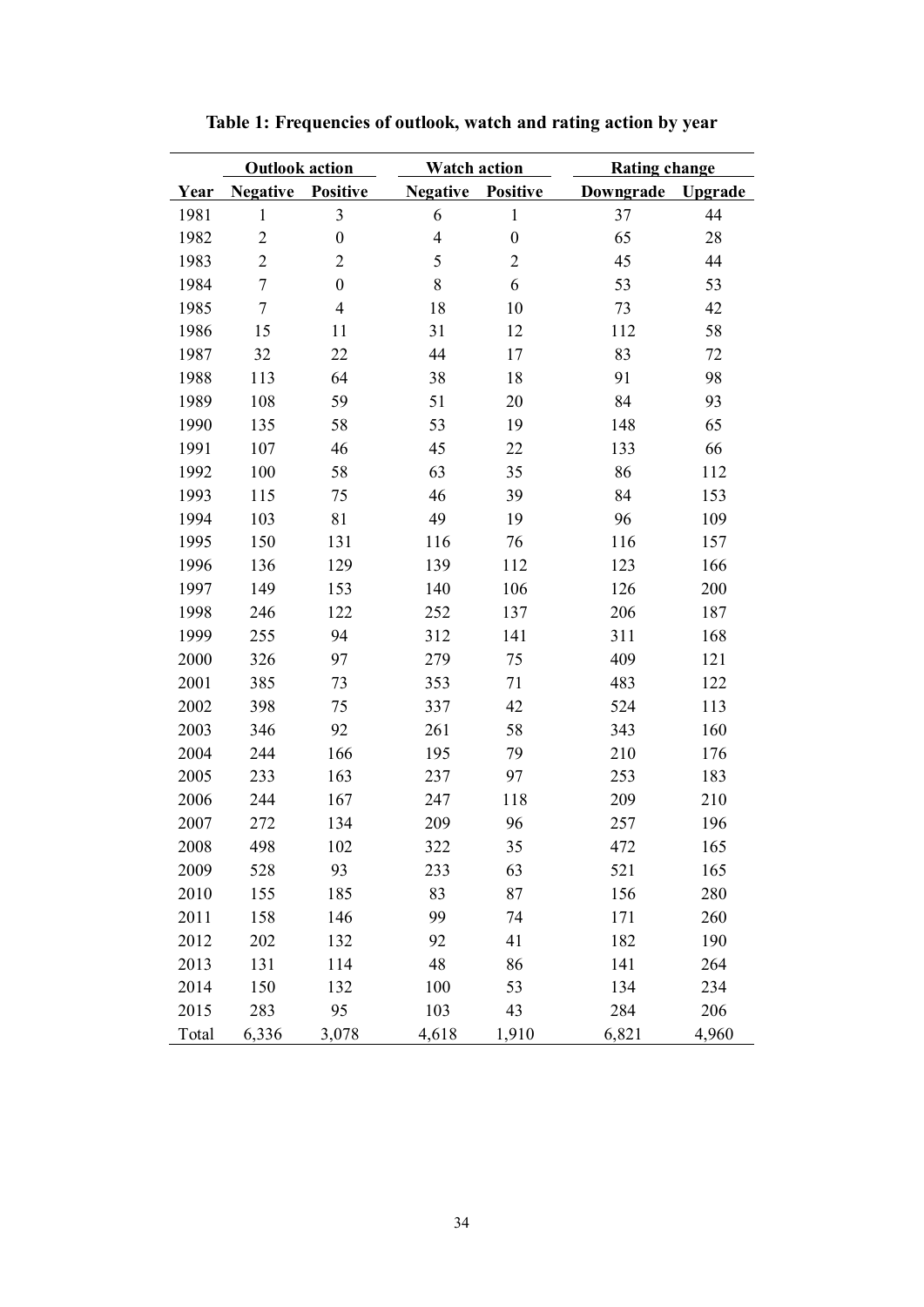| Variable                                         | $\mathbf N$ | Mean      | Median           | Std. Dev. | Min              | <b>Max</b>   |
|--------------------------------------------------|-------------|-----------|------------------|-----------|------------------|--------------|
| Variables for H1 information content hypothesis: |             |           |                  |           |                  |              |
| CAR                                              | 18,157      | $-0.0015$ | $-0.0016$        | 0.0586    | $-0.1324$        | 0.1320       |
| <b>BHAR</b>                                      | 18,157      | $-0.0020$ | $-0.0020$        | 0.0587    | $-0.1337$        | 0.1316       |
| Variables for H2 default risk hypothesis:        |             |           |                  |           |                  |              |
| <b>EDF</b>                                       | 252,243     | 0.1848    | 0.0001           | 0.3354    | $\boldsymbol{0}$ | $\mathbf{1}$ |
| $\triangle EDF$                                  | 249,505     | 0.0005    | $\boldsymbol{0}$ | 0.0920    | $-0.9990$        | $\mathbf{1}$ |
| <b>DOWNGRADE</b>                                 | 252,243     | 0.0148    | $\boldsymbol{0}$ | 0.1206    | $\boldsymbol{0}$ | $\mathbf{1}$ |
| <b>UPGRADE</b>                                   | 252,243     | 0.0099    | $\boldsymbol{0}$ | 0.0990    | $\boldsymbol{0}$ | $\mathbf{1}$ |
| <b>NEGOL</b>                                     | 252,243     | 0.1596    | $\boldsymbol{0}$ | 0.3662    | $\boldsymbol{0}$ | $\mathbf{1}$ |
| <b>POSOL</b>                                     | 252,243     | 0.0985    | $\boldsymbol{0}$ | 0.2980    | $\boldsymbol{0}$ | $\mathbf{1}$ |
| <b>NEGCW</b>                                     | 252,243     | 0.0636    | $\boldsymbol{0}$ | 0.2441    | $\boldsymbol{0}$ | $\mathbf{1}$ |
| <b>POSCW</b>                                     | 252,243     | 0.0280    | $\boldsymbol{0}$ | 0.1650    | $\boldsymbol{0}$ | $\mathbf{1}$ |
| <b>RATING</b>                                    | 252,243     | 12.6906   | 13               | 3.6440    | $\mathbf{1}$     | 22           |
| <b>LEV</b>                                       | 230,494     | 0.3512    | 0.3212           | 0.2102    | $\boldsymbol{0}$ | 1.1226       |
| <b>OPROFIT</b>                                   | 220,186     | 0.0311    | 0.0300           | 0.0244    | $-0.0636$        | 0.1280       |
| <b>MTB</b>                                       | 232,728     | 1.5495    | 1.2925           | 0.8026    | 0.7414           | 6.9410       |
| <b>TANG</b>                                      | 233,690     | 0.3272    | 0.2696           | 0.2636    | $\boldsymbol{0}$ | 0.9088       |
| <b>SALES</b>                                     | 246,607     | 6.0247    | 6.0132           | 1.4388    | 0.2263           | 9.6014       |
| <b>LEVGVOL</b>                                   | 245,837     | 0.0448    | 0.0292           | 0.0493    | $\boldsymbol{0}$ | 0.3355       |
| <b>OPROFITVOL</b>                                | 227,481     | 0.0111    | 0.0072           | 0.0137    | 0.0003           | 0.1163       |
| Variables for H3 recovery effort hypothesis:     |             |           |                  |           |                  |              |
| <b>COMFIRM</b>                                   | 5,651       | 0.5358    | $\mathbf{1}$     | 0.4988    | $\boldsymbol{0}$ | $\mathbf{1}$ |
| <b>DINTCOV</b>                                   | 2,494       | $-2.1369$ | $-0.1527$        | 19.9587   | $-345.7205$      | 162.8359     |
| <b>DLEV</b>                                      | 3,398       | $-0.0322$ | $-0.0116$        | 0.1079    | $-1$             | 0.6721       |
| <b>DSTDTTD</b>                                   | 3,380       | 0.0052    | 0.0005           | 0.1705    | $-1$             | $\mathbf{1}$ |
| <b>DROA</b>                                      | 3,581       | $-0.0030$ | $-0.0007$        | 0.0276    | $-0.1672$        | 0.1498       |
| <b>DCAPEX</b>                                    | 3,354       | 0.0060    | 0.0015           | 0.0262    | $-0.2464$        | 0.1905       |
| <b>INVESTGRADE</b>                               | 5,651       | 0.4318    | $\boldsymbol{0}$ | 0.4954    | $\boldsymbol{0}$ | $\mathbf{1}$ |
| <b>SIZE</b>                                      | 4,660       | 7.9508    | 7.8476           | 1.6219    | 3.0876           | 11.8995      |
| <b>CASH</b>                                      | 4,650       | 0.0714    | 0.0374           | 0.0940    | 0.0000           | 0.6721       |

# **Table 2: Summary statistics**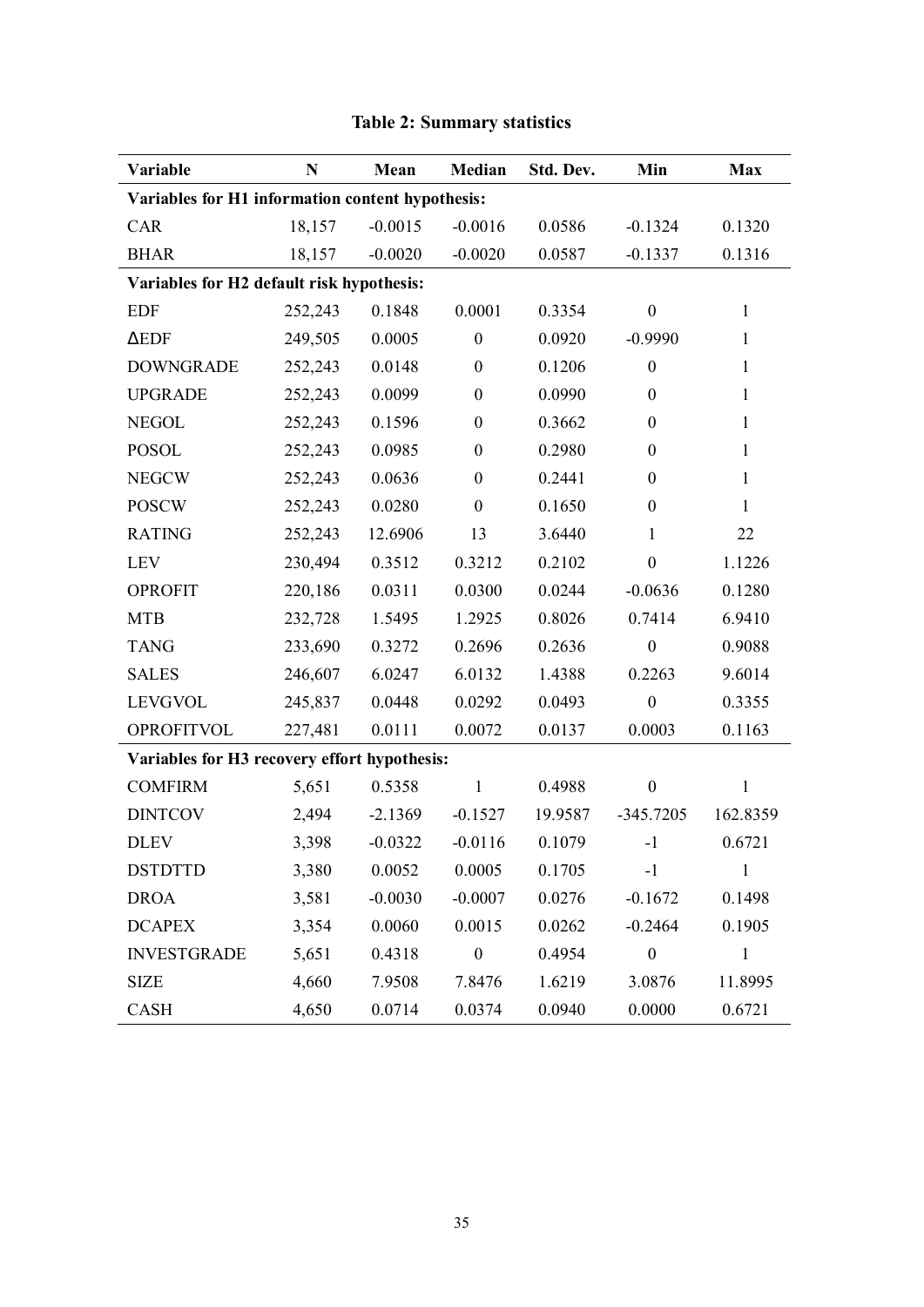#### **Table 3: Stock market response to outlook and watch actions**

This table presents cumulative abnormal return (CAR) and buy-hold abnormal return (BHAR) that surround the OL and CW issue dates. The abnormal returns are calculated from market model; and, the event window is three days (-1, +1) surrounding the event date. We include the events that have at least 70 daily returns in the estimation window from day -120 to day -20. Panels A and B give the abnormal returns for negative and positive OL events. Panels C and D present the abnormal returns for negative and positive CW events. Outlook and watch actions may be overlapped with credit rating change on the event date. Total sample consists of all available OL or CW events (positive or negative), and pure sample contains outlook or watch actions that are not accompanied by rating changes. We report the number of observations, the abnormal returns and t statistics in the table. \*\*\*, \*\*, and \* are 1%, 5%, and 10% significance levels, respectively.

|                                     | N    | <b>CAR</b>    | t-stat | <b>BHAR</b>  | t-stat |
|-------------------------------------|------|---------------|--------|--------------|--------|
| <b>Panel A: Negative outlook</b>    |      |               |        |              |        |
| Total negative outlook              | 3521 | $-0.0109***$  | 10.42  | $-0.0117***$ | 11.15  |
| Pure negative outlook               | 2335 | $-0.0066$ *** | 5.50   | $-0.0071***$ | 5.92   |
| Negative outlook with rating change | 1186 | $-0.0195***$  | 9.67   | $-0.0208***$ | 10.33  |
| <b>Panel B: Positive outlook</b>    |      |               |        |              |        |
| Total positive outlook              | 1997 | 0.0009        | 0.95   | 0.0008       | 0.80   |
| Pure positive outlook               | 1705 | 0.0010        | 1.02   | 0.0009       | 0.90   |
| Positive outlook with rating change | 292  | 0.0000        | 0.02   | $-0.0002$    | 0.07   |
| Panel C: Negative watch             |      |               |        |              |        |
| Total negative watch                | 2582 | $-0.0099$ *** | 6.43   | $-0.0113***$ | 7.31   |
| Pure negative watch                 | 2009 | $-0.0040**$   | 2.35   | $-0.0050***$ | 2.96   |
| Negative watch with rating change   | 573  | $-0.0307***$  | 8.82   | $-0.0333***$ | 9.54   |
| <b>Panel D: Positive watch</b>      |      |               |        |              |        |
| Total positive watch                | 1209 | $0.0336***$   | 16.36  | $0.0332***$  | 16.20  |
| Pure positive watch                 | 1135 | $0.0357***$   | 16.63  | $0.0353***$  | 16.46  |
| Positive watch with rating change   | 74   | 0.0020        | 0.37   | 0.0016       | 0.30   |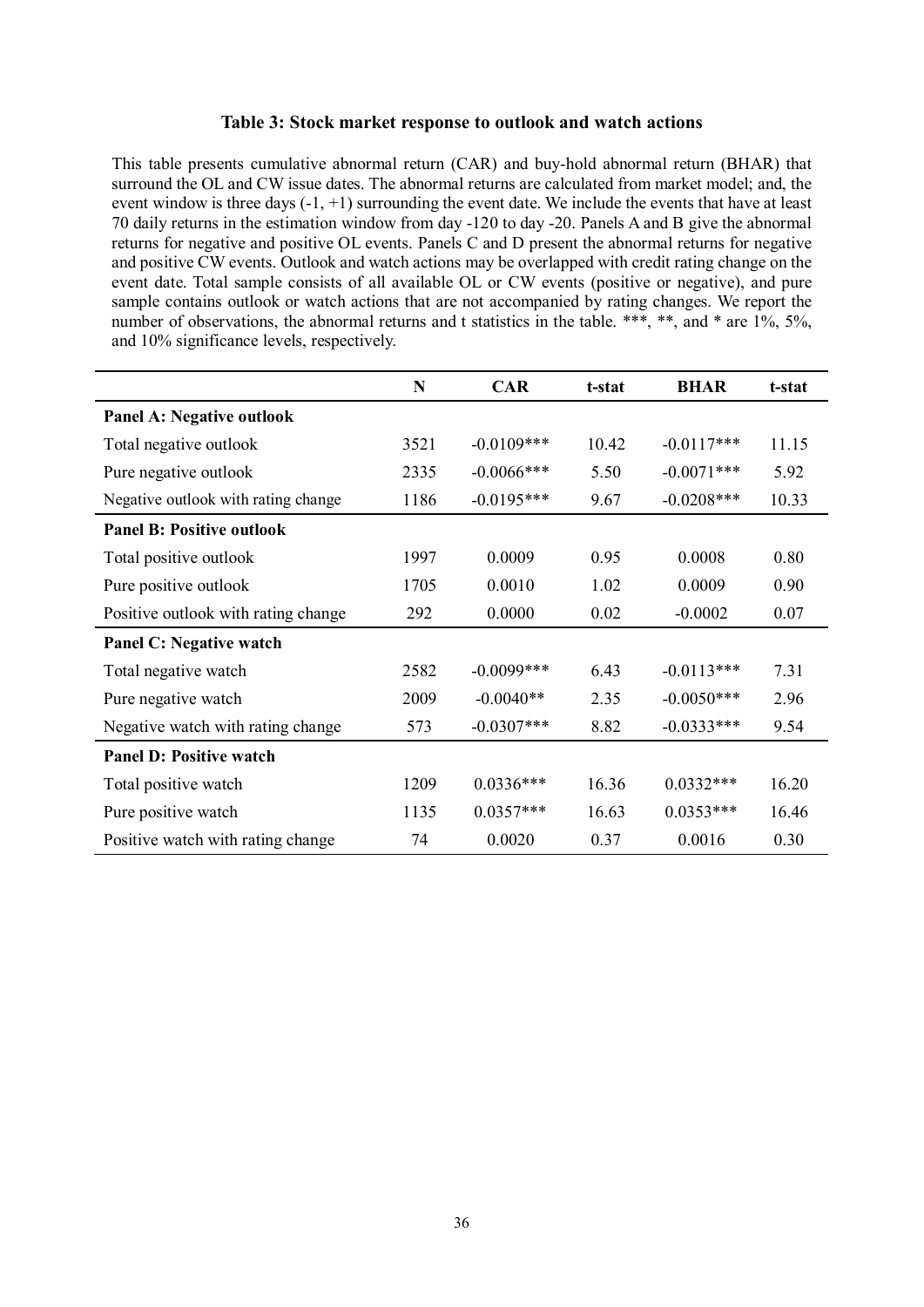#### **Table 4: Stock market response to rating change actions**

This table presents cumulative abnormal return (CAR) and buy-hold abnormal return (BHAR) that surround downgrade and upgrade dates. The abnormal returns are calculated from market model; and the event window is three days  $(-1, +1)$  surrounding the event date. We include the events that have at least 70 daily returns in the estimation window from day -120 to day -20. Panel A presents the abnormal returns from downgrade samples, including total downgrades, direct downgrades, downgrades preceded by negative OL, and downgrades preceded by negative CW. Panel B presents the abnormal returns from upgrade samples, including total upgrades, direct upgrades, upgrades preceded by positive OL, and upgrades preceded by positive CW. We report the number of observations, the abnormal returns and t statistics in the table. \*\*\*, \*\*, and \* are  $1\%$ , 5%, and 10% significance levels, respectively.

|                                      | N    | <b>CAR</b>   | t-stat | <b>BHAR</b>  | t-stat |
|--------------------------------------|------|--------------|--------|--------------|--------|
| <b>Panel A: Downgrade</b>            |      |              |        |              |        |
| Total downgrades                     | 3527 | $-0.0323***$ | 7.46   | $-0.0347***$ | 14.67  |
| Direct downgrades                    | 821  | $-0.0325***$ | 5.95   | $-0.0313***$ | 6.36   |
| Negative outlook preceded downgrades | 1231 | $-0.0383***$ | 3.46   | $-0.0464***$ | 11.00  |
| Negative watch preceded downgrades   | 1475 | $-0.0273***$ | 7.62   | $-0.0268***$ | 7.74   |
| Panel B: Upgrade                     |      |              |        |              |        |
| Total upgrades                       | 2917 | $0.0017*$    | 1.89   | $0.0017*$    | 1.79   |
| Direct upgrades                      | 1244 | 0.0025       | 1.52   | 0.0025       | 1.47   |
| Positive outlook preceded upgrades   | 1068 | $0.0018*$    | 1.60   | $0.0018*$    | 1.53   |
| Positive watch preceded upgrades     | 605  | $-0.0002$    | 0.11   | $-0.0003$    | 0.19   |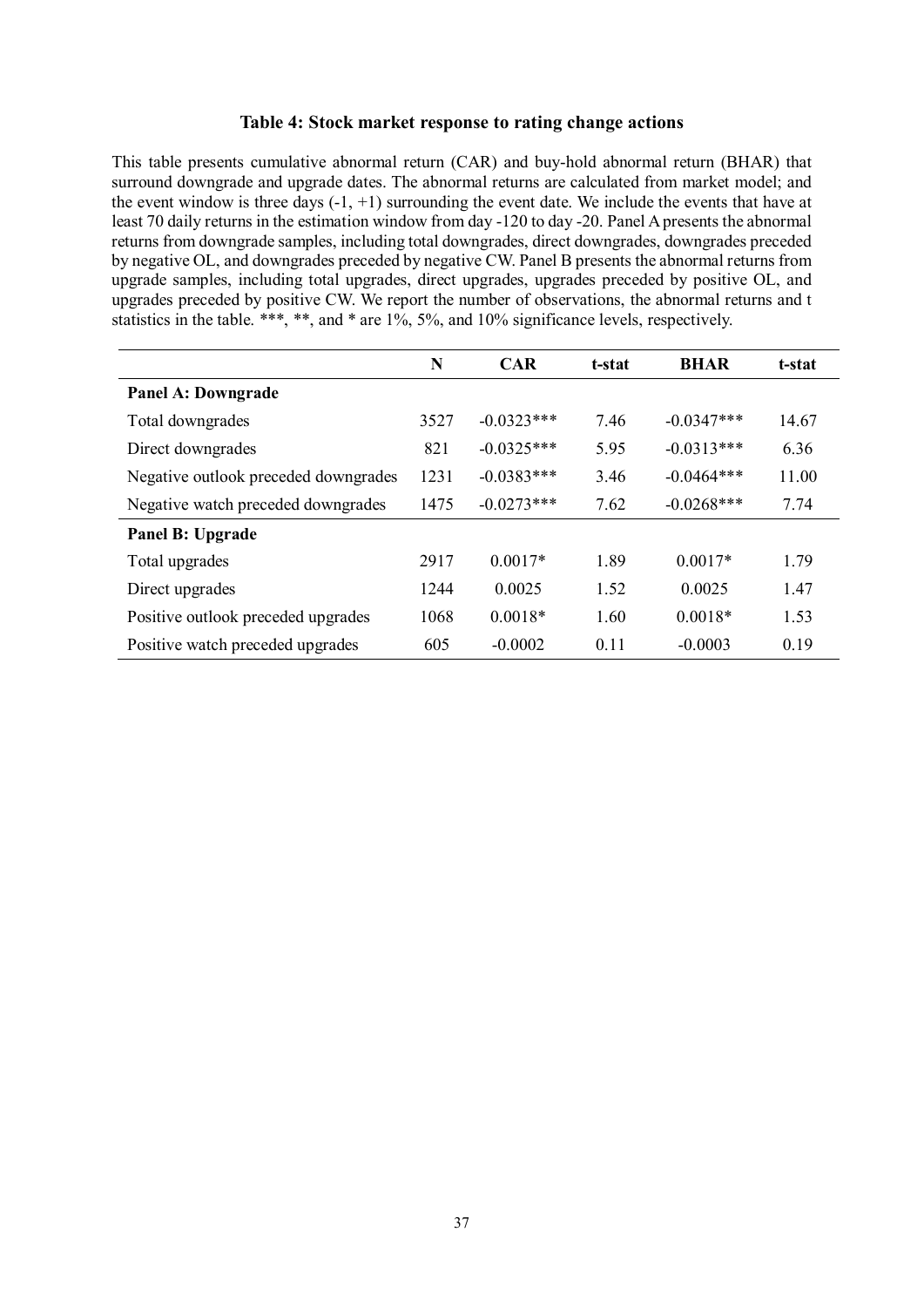#### **Table 5: Predictive abilities of rating change, outlook and watch on credit risk**

This table presents the estimates of OLS regressions in Equation (1). The sample period starts from 1981 to 2015. The dependent variable is the change of expected default frequency (ΔEDF). EDF is calculated from Merton's model, which measures a firm's default probability in the following period of one year. DOWNGRADE/UPGRADE is a dummy variable equal to 1 if the firm is downgraded/upgraded in the month; NEGOL/NEGCW is a dummy variable equal to 1 if the firm is placed on negative OL/CW list in the month; POSOL/POSCW is a dummy variable equal to 1 if the firm is placed on positive OL/CW list in the month; and, RATING is numerical value of credit rating in the month. Corporate control variables include: leverage (LEV), operating profitability (OPROFIT), market to book ratio (MTB), tangibility (TANG), sales (SALES), the volatilities of leverage (LEVGVOL) and operating profitability (OPROFITVOL). These control variables are in lagged term. Industry and year dummies are included in the regressions. Variable definitions are contained in Appendix 1. Robust-corrected *t*-statistics are reported in in parentheses. \*\*\*, \*\*, and \* are 1%, 5%, and 10% significance levels, respectively.

| Variable          | (1)         | (2)          | (3)          | (4)          |
|-------------------|-------------|--------------|--------------|--------------|
| <b>DOWNGRADE</b>  | $0.0108***$ | $0.0089***$  |              |              |
|                   | (4.21)      | (3.27)       |              |              |
| <b>NEGOL</b>      | $0.0151***$ | $0.0139***$  |              |              |
|                   | (5.72)      | (4.90)       |              |              |
| <b>NEGCW</b>      | $0.0218***$ | $0.0192***$  |              |              |
|                   | (7.50)      | (6.22)       |              |              |
| <b>UPGRADE</b>    |             |              | $-0.0059***$ | $-0.0059***$ |
|                   |             |              | $(-3.62)$    | $(-3.31)$    |
| <b>POSOL</b>      |             |              | $-0.0066***$ | $-0.0049**$  |
|                   |             |              | $(-3.54)$    | $(-2.43)$    |
| <b>POSCW</b>      |             |              | $-0.0142***$ | $-0.0137***$ |
|                   |             |              | $(-4.63)$    | $(-4.04)$    |
| <b>RATING</b>     | $0.0002***$ |              | 0.0001       |              |
|                   | (2.58)      |              | (1.15)       |              |
| <b>LEV</b>        |             | $-0.0081***$ |              | $-0.0074***$ |
|                   |             | $(-5.52)$    |              | $(-5.03)$    |
| <b>OPROFIT</b>    |             | $-0.0614***$ |              | $-0.0689***$ |
|                   |             | $(-4.89)$    |              | $(-5.49)$    |
| <b>MTB</b>        |             | $0.0025***$  |              | $0.0024***$  |
|                   |             | (8.87)       |              | (8.42)       |
| <b>TANG</b>       |             | 0.0016       |              | 0.0019       |
|                   |             | (1.03)       |              | (1.24)       |
| <b>SALES</b>      |             | $-0.0006***$ |              | $-0.0006***$ |
|                   |             | $(-3.36)$    |              | $(-2.98)$    |
| <b>LEVGVOL</b>    |             | 0.0020       |              | 0.0025       |
|                   |             | (0.31)       |              | (0.38)       |
| <b>OPROFITVOL</b> |             | $-0.0190$    |              | $-0.0118$    |
|                   |             | $(-0.90)$    |              | $(-0.56)$    |
| Constant          | $-0.0021**$ | $0.0042***$  | $-0.0002$    | $0.0044***$  |
|                   | $(-2.33)$   | (2.73)       | $(-0.19)$    | (2.85)       |
| Industry dummies  | Yes         | Yes          | Yes          | Yes          |
| Year dummies      | Yes         | Yes          | Yes          | Yes          |
| N of obs.         | 244,618     | 193,571      | 244,618      | 193,571      |
| Pseudo R-squared  | 0.0202      | 0.0220       | 0.0189       | 0.0210       |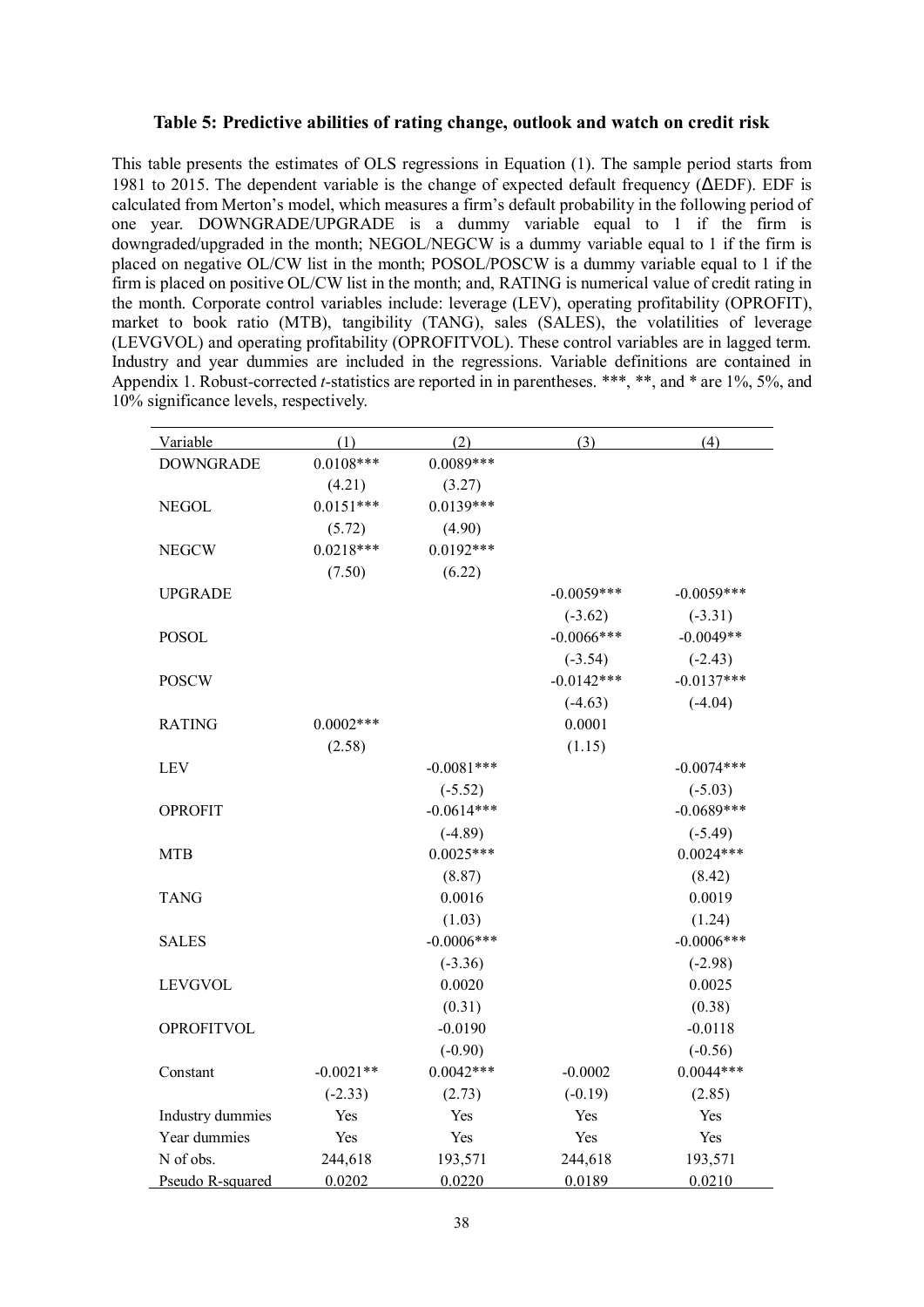#### **Table 6: Recovery effort by firms on negative outlook list**

This table presents the differences of credit quality related variables before and after negative OL assignment for firms receiving rating confirmation subsequently in Panel A and for firms receiving downgrade subsequently in Panel B, and the difference in differences between the two groups in Panel C. The credit quality variables include interest coverage (INTCOV), leverage (LEV), short-term debt to total debt (STDTD), return on assets (ROA), and capital expenditure (CAPEX) in quarterly basis. Pre-OL assignment period is from four quarters before negative OL assignment to assignment quarter. OL quarter is the negative OL assignment quarter. Post-OL assignment period is between the negative OL assignment quarter and OL resolution quarter. We report average values of the variables in the period, the differences, the number of observations, and *t*-statistics in the table. \*\*\*, \*\*, and \* are 1%, 5%, and 10% significance levels, respectively.

| <b>Periods</b>                                        | <b>INTCOV</b> | <b>LEV</b>   | <b>STDTTD</b> | <b>ROA</b>    | <b>CAPEX</b> |
|-------------------------------------------------------|---------------|--------------|---------------|---------------|--------------|
| A. Negative outlooks followed by rating confirmation: |               |              |               |               |              |
| Pre-OL assignment period                              | 7.3714        | 0.3738       | 0.1595        | $-0.0012$     | 0.0350       |
| OL assignment quarter                                 | 5.3259        | 0.4087       | 0.1543        | $-0.0055$     | 0.0318       |
| Post-OL assignment period                             | 6.1307        | 0.3986       | 0.1427        | 0.0002        | 0.0286       |
| Post - Pre                                            | $-1.2408**$   | $0.0248***$  | $-0.0169***$  | $0.0014**$    | $-0.0063***$ |
| t-stat                                                | 2.45          | 10.83        | 4.69          | 2.79          | 11.06        |
| N                                                     | 1743          | 2314         | 2306          | 2466          | 2322         |
| B. Negative outlooks followed by downgrade:           |               |              |               |               |              |
| Pre-OL assignment period                              | 6.7920        | 0.4051       | 0.1570        | $-0.0035$     | 0.0352       |
| OL assignment quarter                                 | 3.4956        | 0.4482       | 0.1747        | $-0.0162$     | 0.0325       |
| Post-OL assignment period                             | 3.4329        | 0.4479       | 0.1683        | $-0.0127$     | 0.0297       |
| Post - Pre                                            | $-3.3591***$  | $0.0428***$  | $0.0114**$    | $-0.0092$ *** | $-0.0054***$ |
| t-stat                                                | 5.23          | 13.97        | 2.32          | 11.38         | 7.41         |
| N                                                     | 1601          | 2071         | 2067          | 2223          | 2098         |
| C. Difference-in-difference:                          |               |              |               |               |              |
| Diff. Post - Pre $(A - B)$                            | $2.1183**$    | $-0.0180***$ | $-0.0282***$  | $0.0106***$   | $-0.0009$    |
| t-stat                                                | 2.62          | 4.81         | 4.76          | 11.59         | 0.98         |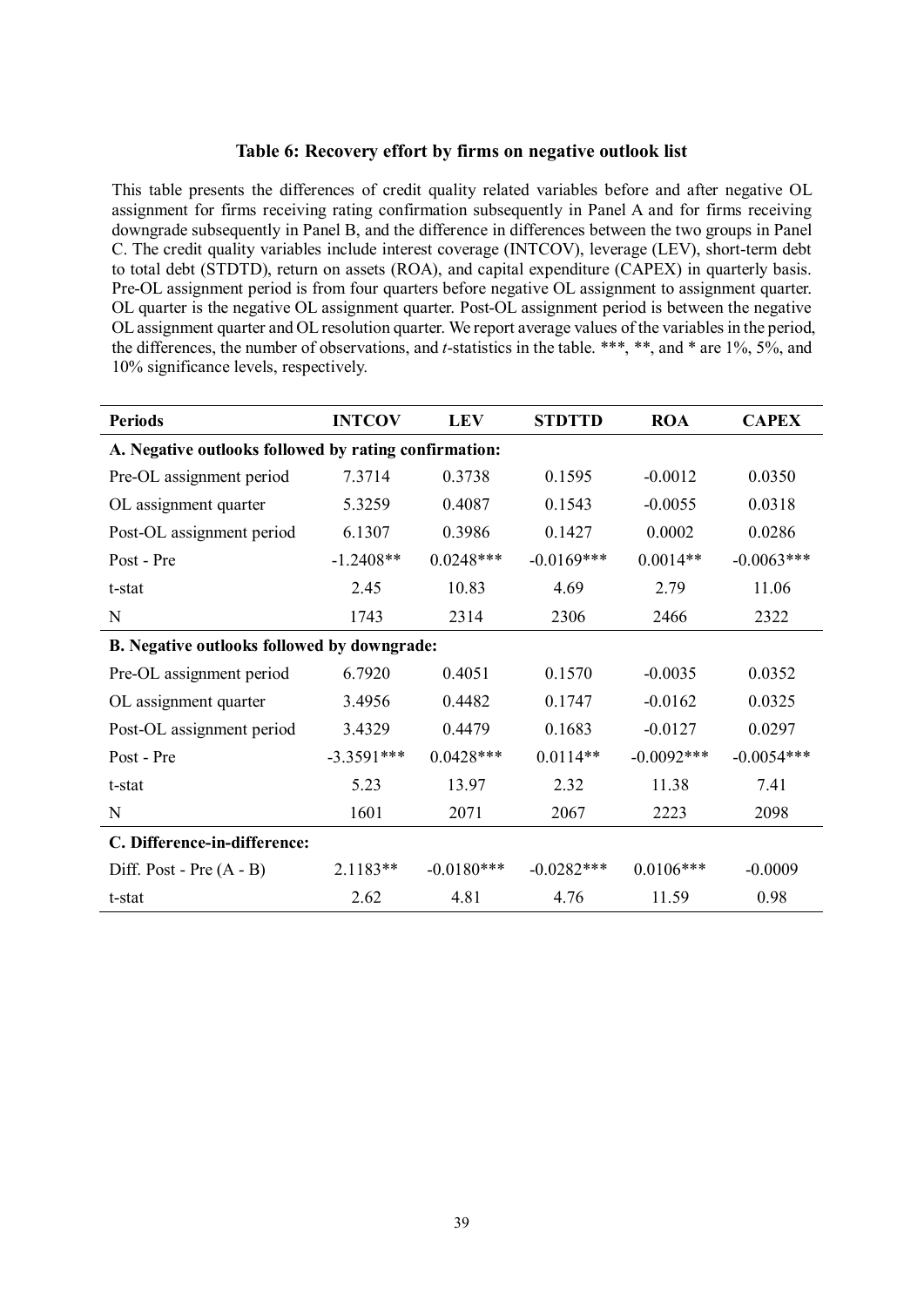#### **Table 7: The impacts of recovery effort on the rating confirmation decisions for the firms with negative outlook**

This table presents the estimates of logistic regressions in Equation (2). The sample contains 5,651 firmquarter observations from 1981 to 2015. The dependent variable is rating confirmation (CONFIRM), a dummy equal to 1 if a negative OL is resolved with rating confirmation. Recovery effort is measured by the improvements of corporate fundamentals from pre-OL assignment period to post-OL assignment period, including increase in interest coverage (DINTCOV), decrease in leverage (DLEV), decrease in short-term debt (DSTDTTD), increase in ROA (DROA), and decrease in capital expenditure (DCAPEX). RATING is numerical value of credit rating in the quarter of outlook assignment; INVESTGRADE is a dummy equal to 1 if the rating is in the category of investment grade. Corporate control variables include: total assets (SIZE), market to book ratio (MTB), cash ratio (CASH), and tangibility (TANG). These control variables are in the OL assignment quarter. Industry and year dummies are included in the regressions. Variable definitions are contained in Appendix 1. Robustcorrected *t*-statistics are reported in in parentheses. \*\*\*, \*\*, and \* are 1%, 5%, and 10% significance levels, respectively.

| Variable           | (1)          | (2)          | (3)          | (4)          | (5)          | (6)          |
|--------------------|--------------|--------------|--------------|--------------|--------------|--------------|
| <b>DINTCOV</b>     | $0.0073***$  |              |              |              |              | $0.0051*$    |
|                    | (2.71)       |              |              |              |              | (1.90)       |
| <b>DLEV</b>        |              | $2.6114***$  |              |              |              | 2.4152***    |
|                    |              | (5.24)       |              |              |              | (3.83)       |
| <b>DSTDTTD</b>     |              |              | 1.0048***    |              |              | $1.1629***$  |
|                    |              |              | (3.84)       |              |              | (3.36)       |
| <b>DROA</b>        |              |              |              | 15.8317***   |              | 14.0443***   |
|                    |              |              |              | (8.03)       |              | (6.27)       |
| <b>DCAPEX</b>      |              |              |              |              | 2.9061*      | 1.8826       |
|                    |              |              |              |              | (1.78)       | (0.99)       |
| <b>RATING</b>      | $-0.1029***$ | $-0.1298***$ | $-0.1204***$ | $-0.1180***$ | $-0.0963***$ | $-0.1626***$ |
|                    | $(-3.26)$    | $(-5.00)$    | $(-4.66)$    | $(-4.58)$    | $(-3.68)$    | $(-4.69)$    |
| <b>INVESTGRADE</b> | 0.3519*      | $0.3990**$   | $0.3967**$   | $0.3751**$   | $0.3580**$   | $0.5034**$   |
|                    | (1.85)       | (2.42)       | (2.42)       | (2.31)       | (2.17)       | (2.51)       |
| <b>SIZE</b>        | $0.2357***$  | $0.2359***$  | $0.2450***$  | $0.2142***$  | $0.1951***$  | $0.2742***$  |
|                    | (4.61)       | (5.62)       | (5.80)       | (5.19)       | (4.63)       | (4.96)       |
| <b>MTB</b>         | $0.6924***$  | $0.7040***$  | $0.6223***$  | $0.6403***$  | $0.6001***$  | $0.8144***$  |
|                    | (4.15)       | (4.22)       | (3.83)       | (4.22)       | (3.88)       | (4.64)       |
| <b>CASH</b>        | 0.7130       | 1.0038*      | 1.0357*      | 0.6701       | 0.7597       | 0.8298       |
|                    | (1.03)       | (1.78)       | (1.82)       | (1.19)       | (1.43)       | (1.08)       |
| <b>TANG</b>        | $-0.3325$    | $-0.1026$    | $-0.2504$    | $-0.2992$    | $-0.2327$    | $-0.2709$    |
|                    | $(-1.02)$    | $(-0.35)$    | $(-0.87)$    | $(-1.05)$    | $(-0.81)$    | $(-0.79)$    |
| Constant           | $-1.0776$    | $-0.9941$    | $-1.0997$    | $-0.4669$    | $-0.8550$    | $-0.4553$    |
|                    | $(-1.34)$    | $(-1.35)$    | $(-1.45)$    | $(-0.64)$    | $(-1.11)$    | $(-0.56)$    |
| Industry dummies   | Yes          | Yes          | Yes          | Yes          | Yes          | Yes          |
| Year dummies       | Yes          | Yes          | Yes          | Yes          | Yes          | Yes          |
| N of obs.          | 2121         | 2830         | 2821         | 2935         | 2759         | 2050         |
| Pseudo R-squared   | 0.1122       | 0.1038       | 0.0995       | 0.1187       | 0.0980       | 0.1545       |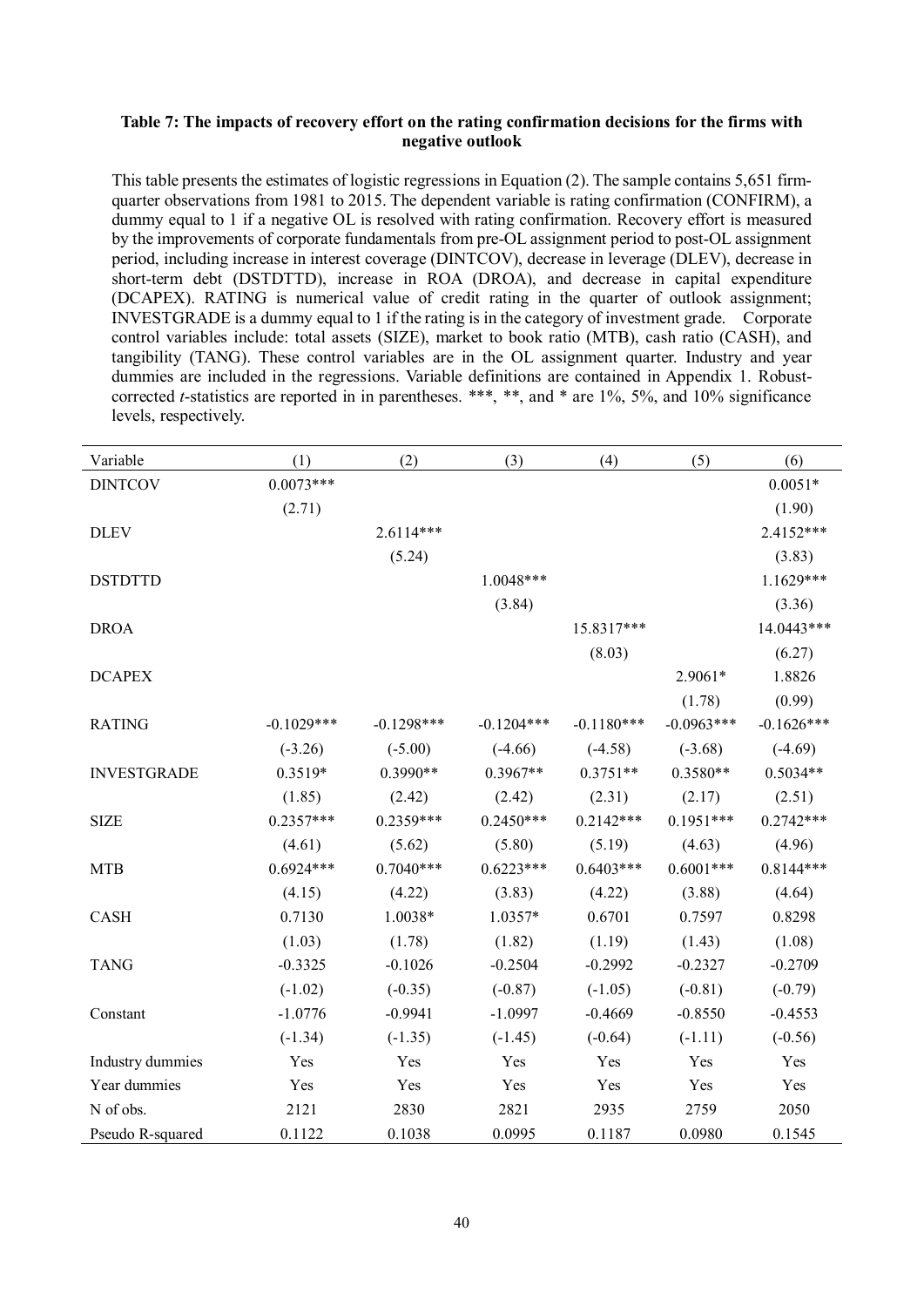#### **Table 8: Negative outlook and recovery effort to avoid downgrade**

This table presents the differences of credit quality related variables before and after negative OL assignment for firms with negative OL and receiving rating confirmation subsequently in Panel A (the treatment group) and for firms with the same rating level but without negative OL in Panel B (the control group), and the difference in differences between the two groups in Panel C. The control group are the firms that have the same rating level as the treated observations. In the quarter when a firm with negative OL assignment receives rating confirmation, we match it to a firm from the control group by rating grade, industry and firm size in the same quarter. After matching, the control issuer is assigned a pseudo negative OL assignment quarter as the treated issuer. There are 396 pairs after the matching. The credit quality variables include interest coverage (INTCOV), leverage (LEV), short-term debt to total debt (STDTD), return on assets (ROA), and capital expenditure (CAPEX) in quarterly basis. Pre-OL assignment period is from four quarters before negative OL assignment to assignment quarter. OL quarter is the negative OL assignment quarter. Post-OL assignment period is between the negative OL assignment quarter and OL resolution quarter. We report average values of the variables in the period, the differences, the number of observations, and *t*-statistics in the table. \*\*\*, \*\*, and \* are 1%, 5%, and 10% significance levels, respectively.

| <b>Periods</b>                                                            | <b>INTCOV</b> | <b>LEV</b>  | <b>STDTTD</b> | <b>ROA</b>  | <b>CAPEX</b> |  |  |  |
|---------------------------------------------------------------------------|---------------|-------------|---------------|-------------|--------------|--|--|--|
| A. Rating confirmation preceded by negative OL (treatment group):         |               |             |               |             |              |  |  |  |
| Pre-OL assignment period                                                  | 10.0541       | 0.3320      | 0.1809        | 0.0051      | 0.0350       |  |  |  |
| Post-OL assignment period                                                 | 10.2032       | 0.3308      | 0.1684        | 0.0073      | 0.0292       |  |  |  |
| Post - Pre                                                                | 0.1491        | $-0.0012$   | $-0.0125**$   | $0.0021***$ | $-0.0058***$ |  |  |  |
| t-stat                                                                    | 0.10          | 1.23        | 2.25          | 2.83        | 4.56         |  |  |  |
| N                                                                         | 241           | 376         | 372           | 396         | 363          |  |  |  |
| B. Rating without preceded OL/CW action or rating change (control group): |               |             |               |             |              |  |  |  |
| Pre-OL assignment period                                                  | 12.2355       | 0.3415      | 0.1498        | 0.0098      | 0.0326       |  |  |  |
| Post-OL assignment period                                                 | 12.6964       | 0.3360      | 0.1561        | 0.0100      | 0.0315       |  |  |  |
| Post - Pre                                                                | 0.4609        | $-0.0055**$ | 0.0063        | 0.0002      | $-0.0012$    |  |  |  |
| t-stat                                                                    | 0.23          | 2.30        | 0.42          | 0.27        | 0.98         |  |  |  |
| N                                                                         | 238           | 366         | 364           | 391         | 351          |  |  |  |
| C. Difference-in-difference:                                              |               |             |               |             |              |  |  |  |
| Diff. Post - Pre $(A - B)$                                                | $-0.3119$     | $0.0043**$  | $-0.0189**$   | $0.0019*$   | $-0.0047***$ |  |  |  |
| t-stat                                                                    | 0.24          | 2.35        | 2.04          | 1.94        | 2.86         |  |  |  |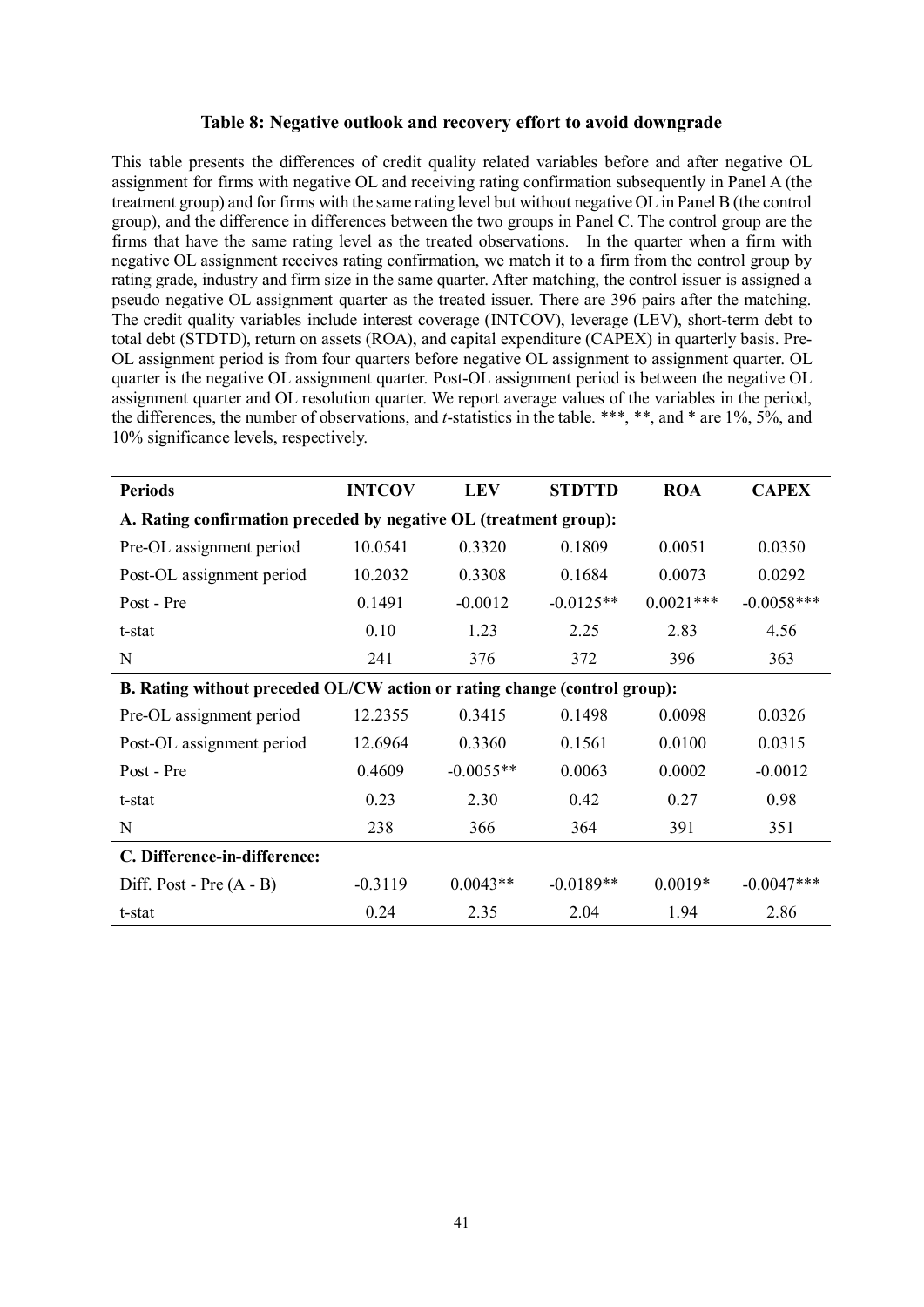#### **Table 9: Negative outlook and recovery effort in downgraded firms**

This table presents the differences of credit quality related variables before and after negative OL assignment for firms with negative OL and receiving downgrade subsequently in Panel A(the treatment group) and for firms with the direct downgrade but without negative OL in Panel B (the control group), and the difference in differences between the two groups in Panel C. For the treatment group of the issuers subsequently receiving downgrades in a quarter, we match each treated firm with a firm with direct downgrade in the same quarter by rating level after downgrade, industry and firm size. The control issuer is assigned with a pseudo negative OL quarter from the matched treated issuer. There are 151 pairs after the matching. The credit quality variables include interest coverage (INTCOV), leverage (LEV), short-term debt to total debt (STDTD), return on assets (ROA), and capital expenditure (CAPEX) in quarterly basis. Pre-OL assignment period is from four quarters before negative OL assignment to assignment quarter. OL quarter is the negative OL assignment quarter. Post-OL assignment period is between the negative OL assignment quarter and OL resolution quarter. We report average values of the variables in the period, the differences, the number of observations, and *t*-statistics in the table. \*\*\*, \*\*, and \* are 1%, 5%, and 10% significance levels, respectively.

| <b>Periods</b>                                               | <b>INTCOV</b> | <b>LEV</b>  | <b>STDTTD</b> | <b>ROA</b>   | <b>CAPEX</b> |  |  |  |  |
|--------------------------------------------------------------|---------------|-------------|---------------|--------------|--------------|--|--|--|--|
| A. Downgrade preceded by negative outlook (treatment group): |               |             |               |              |              |  |  |  |  |
| Pre-OL assignment period                                     | 5.0481        | 0.3818      | 0.1518        | 0.0015       | 0.0388       |  |  |  |  |
| Post-OL assignment period                                    | 2.6750        | 0.3966      | 0.1557        | $-0.0079$    | 0.0330       |  |  |  |  |
| Post - Pre                                                   | $-2.3731**$   | $0.0148***$ | 0.0039        | $-0.0094***$ | $-0.0058**$  |  |  |  |  |
| t-stat                                                       | 2.25          | 3.46        | 0.65          | 4.23         | 2.35         |  |  |  |  |
| N                                                            | 97            | 139         | 139           | 151          | 138          |  |  |  |  |
| <b>B. Direct downgrade (control group):</b>                  |               |             |               |              |              |  |  |  |  |
| Pre-OL assignment period                                     | 6.8932        | 0.3809      | 0.1753        | 0.0020       | 0.0403       |  |  |  |  |
| Post-OL assignment period                                    | 4.3141        | 0.4110      | 0.1914        | $-0.0066$    | 0.0363       |  |  |  |  |
| Post - Pre                                                   | $-2.5791**$   | $0.0301***$ | $0.0161*$     | $-0.0086***$ | $-0.0040*$   |  |  |  |  |
| t-stat                                                       | 2.47          | 4.91        | 1.70          | 3.52         | 1.67         |  |  |  |  |
| N                                                            | 105           | 142         | 142           | 150          | 140          |  |  |  |  |
| C. Difference-in-difference:                                 |               |             |               |              |              |  |  |  |  |
| Diff. Post - Pre $(A - B)$                                   | 0.2060        | $-0.0153$   | $-0.0122$     | $-0.0008$    | $-0.0019$    |  |  |  |  |
| t-stat                                                       | 0.31          | 0.40        | 0.91          | 0.20         | 0.76         |  |  |  |  |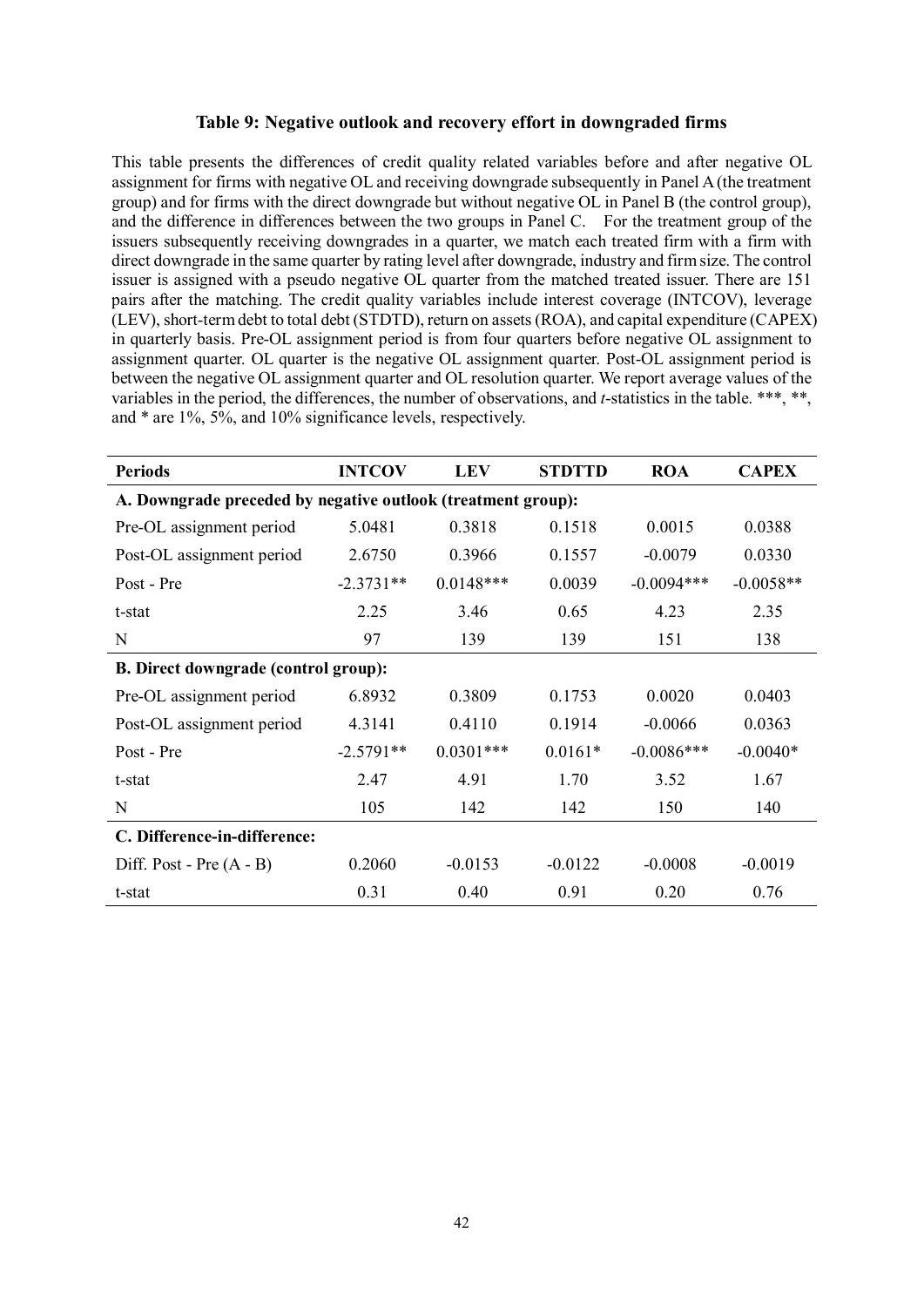## **Negative rating outlook and the following resolution of Microsoft by Moody's on a timeline**



## **Figure 1: Negative rating outlook and the following resolution of Microsoft by Moody's**

Figure 1 illustrates the negative rating outlook assigned to Microsoft and the following resolution by Moody's on the timeline (Moody's, 2016; Moody's 2017).It shows the rating actions assigned to Microsoft by Moody's along with the rationale behind its actions. On July 25, 2016, Moody's changed the outlook of Microsoft to "negative" and confirmed its Aaa senior unsecured rating. On December 7, 2017, Moody's affirmed the Aaa rating without downgrade and changed its outlook from negative to stable. The rationale behind Moody's assignments of negative outlook and subsequent resolution is given below the rating dates. Moody's also states the major conditions related to rating downgrade and rating affirmation with outlook change (from negative to stable) in the initial negative outlook report. We summarize these major conditions in the box below the negative outlook date (see Conditions for major possible subsequent rating actions).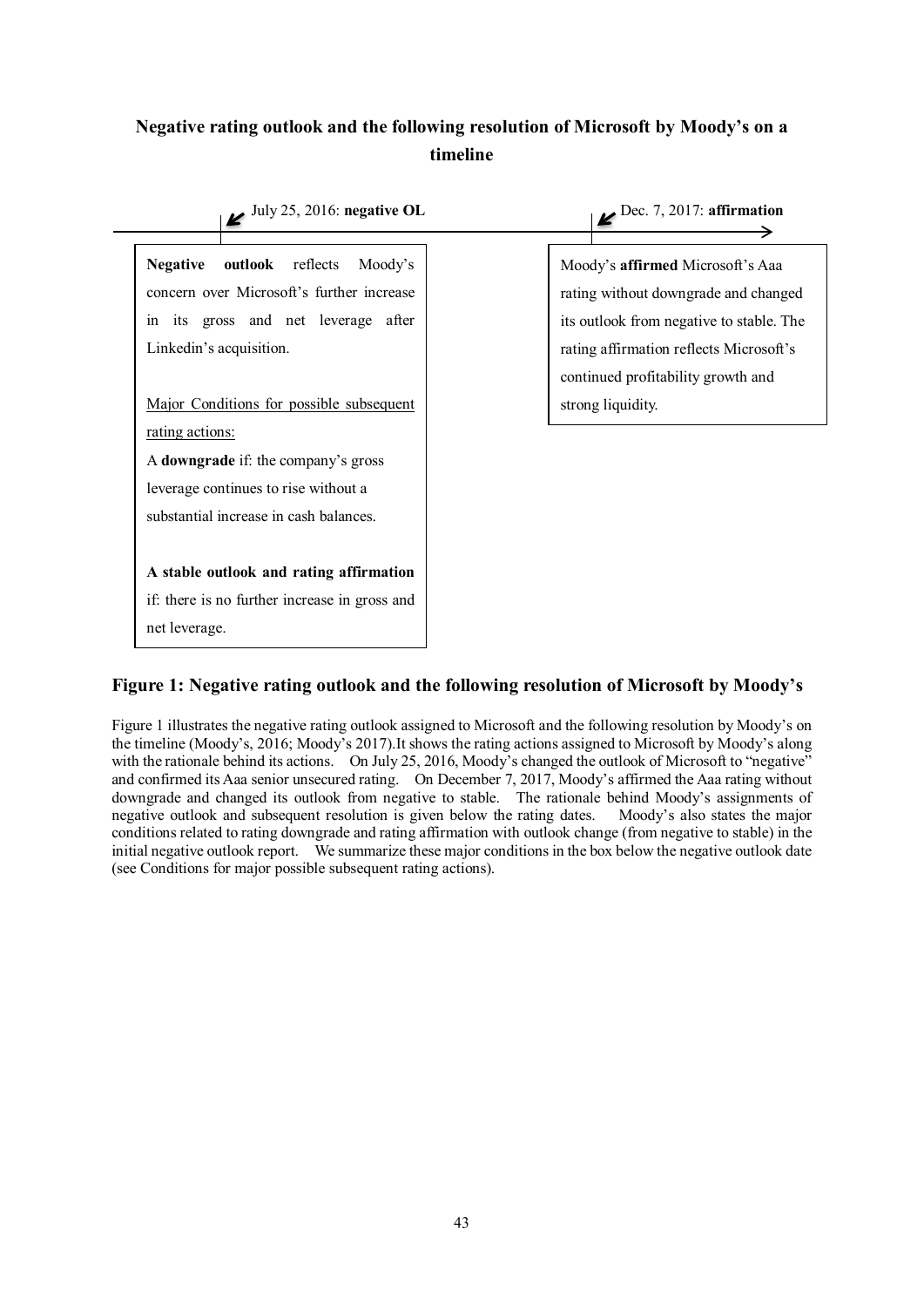

**Figure 2: The time frame of negative outlook process**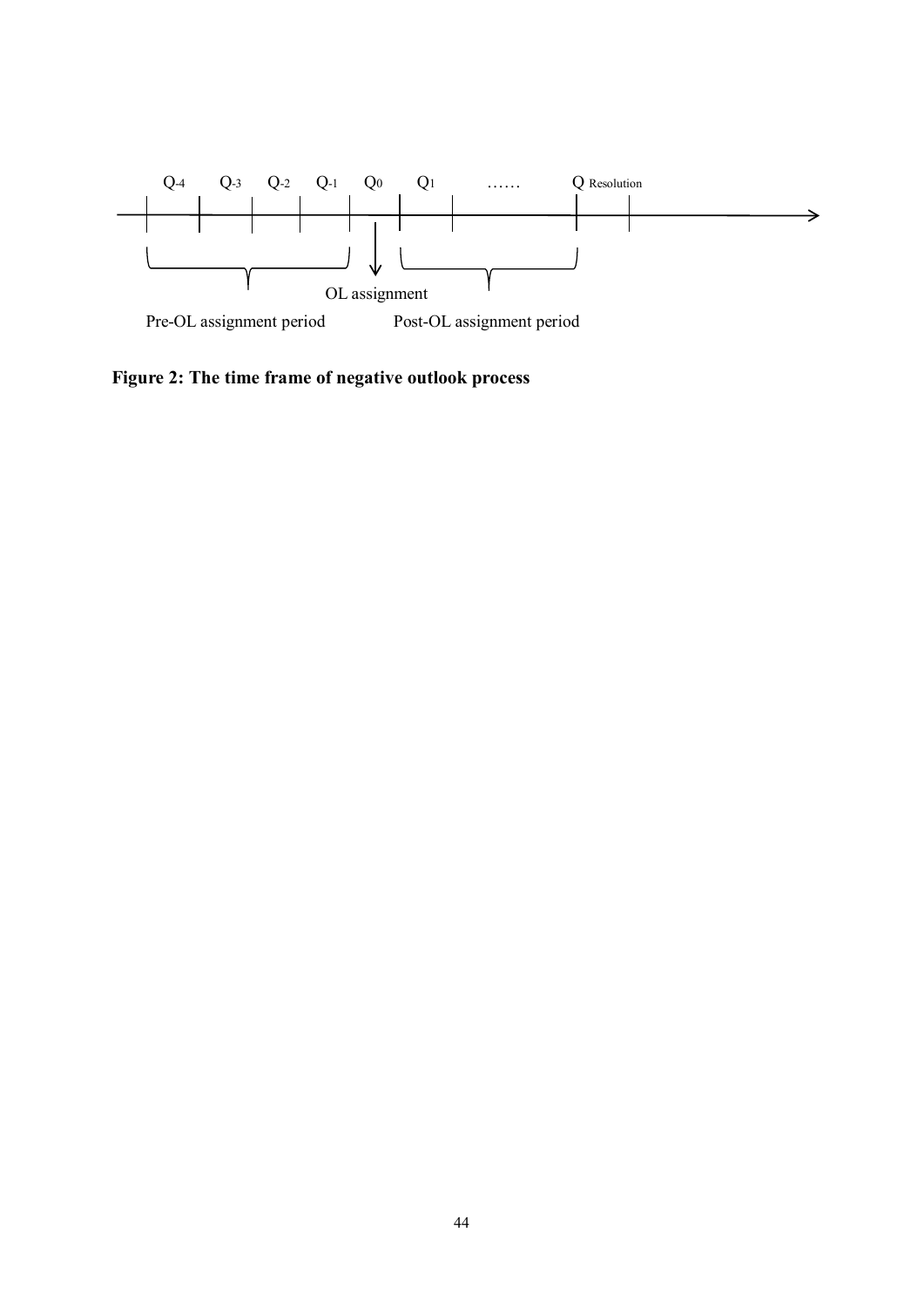

Panel A: negative rating events with subsequent downgrade



Panel B: negative rating events without subsequent downgrade

## **Figure 3: Default risk surrounding negative rating event**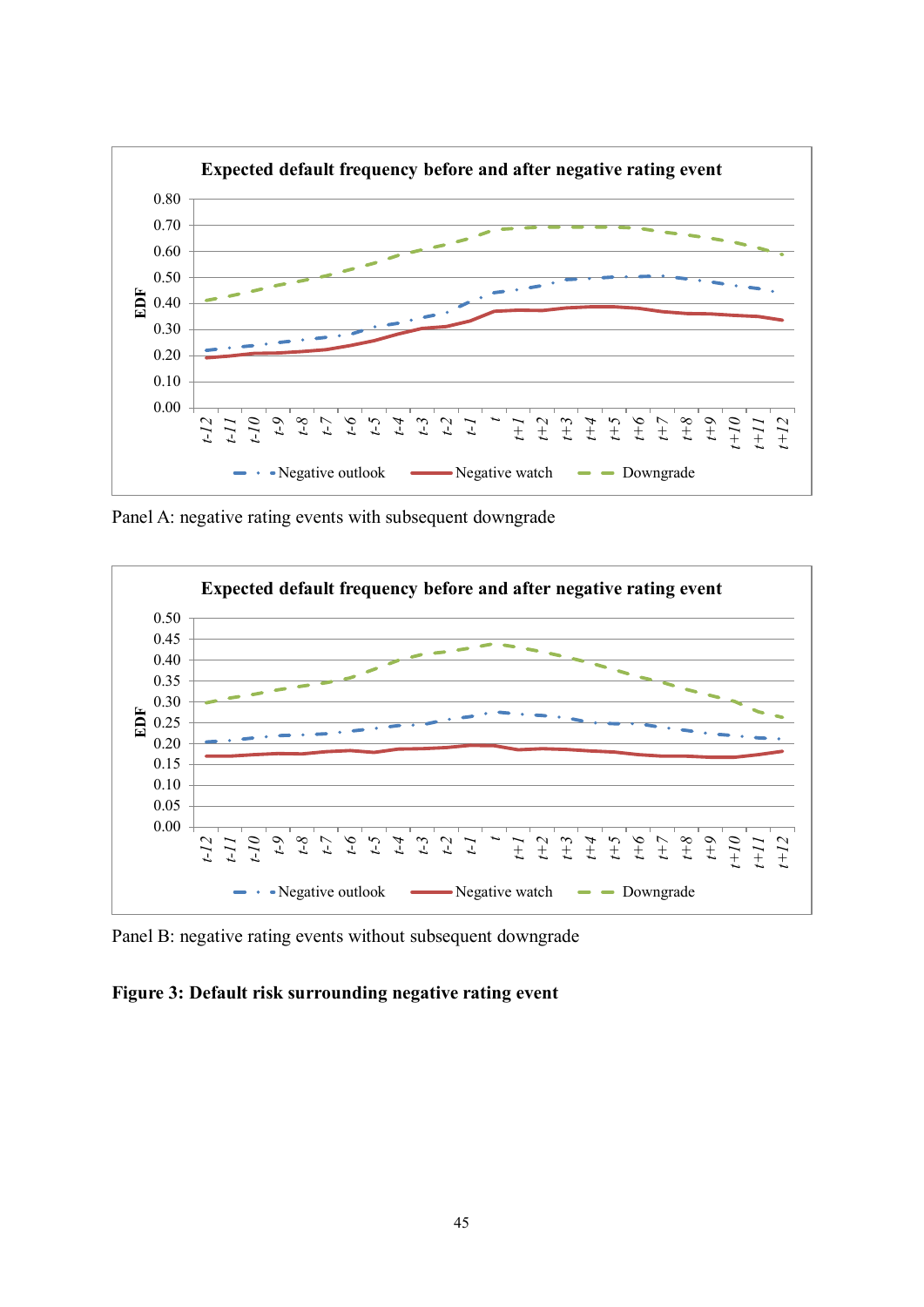

Panel A: positive rating events with subsequent upgrade



Panel B: positive rating events without subsequent upgrade

## **Figure 4: Default risk surrounding positive rating event**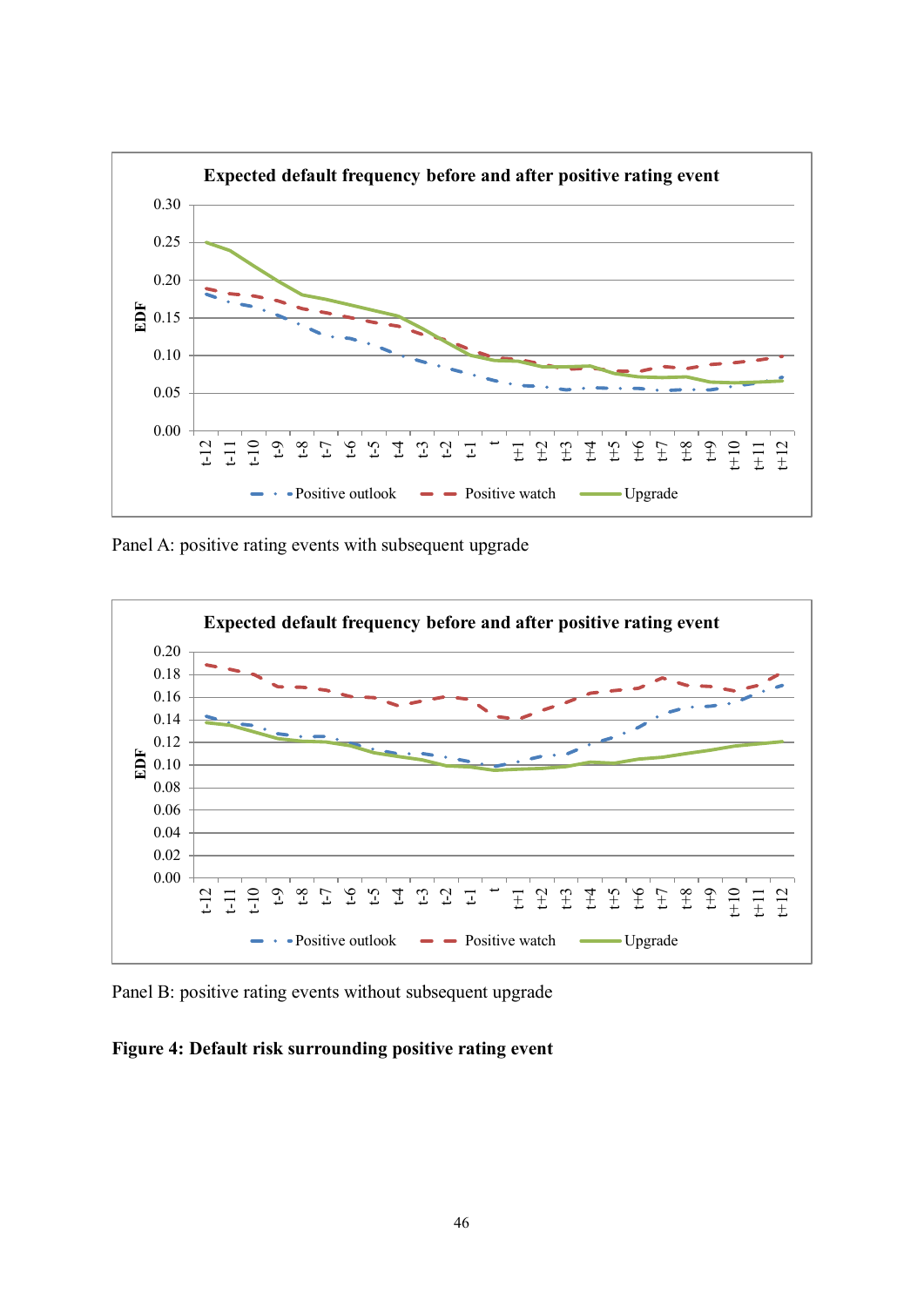# **Appendix 1: Variable definitions**

| Variable code                                | Variable name and brief explanation                                                                                                                                                                                                                    |
|----------------------------------------------|--------------------------------------------------------------------------------------------------------------------------------------------------------------------------------------------------------------------------------------------------------|
| CAR                                          | Cumulative abnormal return over 3-day event window                                                                                                                                                                                                     |
| <b>BHAR</b>                                  | Buy-and-hold abnormal return over 3-day event window                                                                                                                                                                                                   |
| <b>EDF</b><br>$\Delta EDF$<br><b>CONFIRM</b> | Expected default frequency in a month of a firm, calculated from Merton's model<br>Change of EDF from previous month to current month of a firm<br>Dummy variable; it equals to 1 if a firm received rating confirmation after negative OL assignment. |
| <b>DOWNGRADE</b>                             | Dummy variable; it equals to 1 if a firm was downgraded in the month.                                                                                                                                                                                  |
| <b>UPGRADE</b>                               | Dummy variable; it equals to 1 if a firm was upgraded in the month.                                                                                                                                                                                    |
| <b>NEGOL</b>                                 | Dummy variable; it equals to 1 if a firm was placed on negative OL list in the month.                                                                                                                                                                  |
| <b>POSOL</b>                                 | Dummy variable; it equals to 1 if a firm was placed on positive OL list in the month.                                                                                                                                                                  |
| <b>NEGCW</b>                                 | Dummy variable; it equals to 1 if a firm was placed on negative CW list in the month.                                                                                                                                                                  |
| <b>POSCW</b>                                 | Dummy variable; it equals to 1 if a firm was placed on positive CW list in the month.                                                                                                                                                                  |
| <b>RATING</b>                                | Numerical value of credit rating at the end of the month or quarter                                                                                                                                                                                    |
| <b>INVESTGRADE</b>                           | Dummy variable; it equals to 1 if a firm's rating is above BB+.                                                                                                                                                                                        |
| <b>INTCOV</b>                                | Interest coverage in a quarter; = EBITDA / interest expense                                                                                                                                                                                            |
| <b>LEV</b>                                   | Leverage ratio in a quarter; $=$ total debt / total assets                                                                                                                                                                                             |
| <b>STDTTD</b>                                | Short-term debt to total debt ratio in a quarter; $=$ short-term debt / total debt                                                                                                                                                                     |
| <b>ROA</b>                                   | Return on assets in a quarter; $=$ net income / total assets                                                                                                                                                                                           |
| <b>CAPEX</b>                                 | Capital expense in a quarter; $=$ capital expenditures / total assets                                                                                                                                                                                  |
| <b>RECOVERY</b>                              | A set of recovery effort variables including $\triangle INTCOV$ , $\triangle LEV$ , $\triangle STDTTD$ , $\triangle ROA$ and $\triangle CAPEX$ .                                                                                                       |
| <b>DINTCOV</b>                               | Recovery effort variable; it is the increase of average interest coverage from pre-OL to post-OL<br>assignment period.                                                                                                                                 |
| <b>DLEV</b>                                  | Recovery effort variable; it is the decrease of average leverage from pre-OL to post-OL assignment<br>period.                                                                                                                                          |
| <b>DSTDTTD</b>                               | Recovery effort variable; it is the decrease of average short-term debt to total debt from pre-OL to<br>post-OL assignment period.                                                                                                                     |
| <b>DROA</b>                                  | Recovery effort variable; it is the increase of average ROA from pre-OL to post-OL assignment<br>period.                                                                                                                                               |
| <b>DCAPEX</b>                                | Recovery effort variable; it is the decrease of average capital expenditure from pre-OL to post-OL<br>assignment period.                                                                                                                               |
| <b>OPROFIT</b>                               | Operating profitability in a quarter; $=$ operating income before depreciation / total assets                                                                                                                                                          |
| <b>MTB</b>                                   | Market to book ratio in a quarter; = market value of assets / total book value of assets; market value<br>of assets is the sum of market equity and total debt                                                                                         |
| <b>TANG</b>                                  | Tangibility in a quarter; $=$ net property, plant, and equipment / total assets                                                                                                                                                                        |
| <b>SALES</b>                                 | The natural logarithm of sales in a quarter                                                                                                                                                                                                            |
| <b>SIZE</b>                                  | The natural logarithm of total assets in a quarter                                                                                                                                                                                                     |
| <b>CASH</b>                                  | Cash ratio in a quarter; $=$ cash and marketable securities / total assets                                                                                                                                                                             |
| <b>LEVGVOL</b>                               | Volatility of leverage during the past eight quarters                                                                                                                                                                                                  |
| <b>OPROFITVOL</b>                            | Volatility of operating profitability during the past eight quarters                                                                                                                                                                                   |